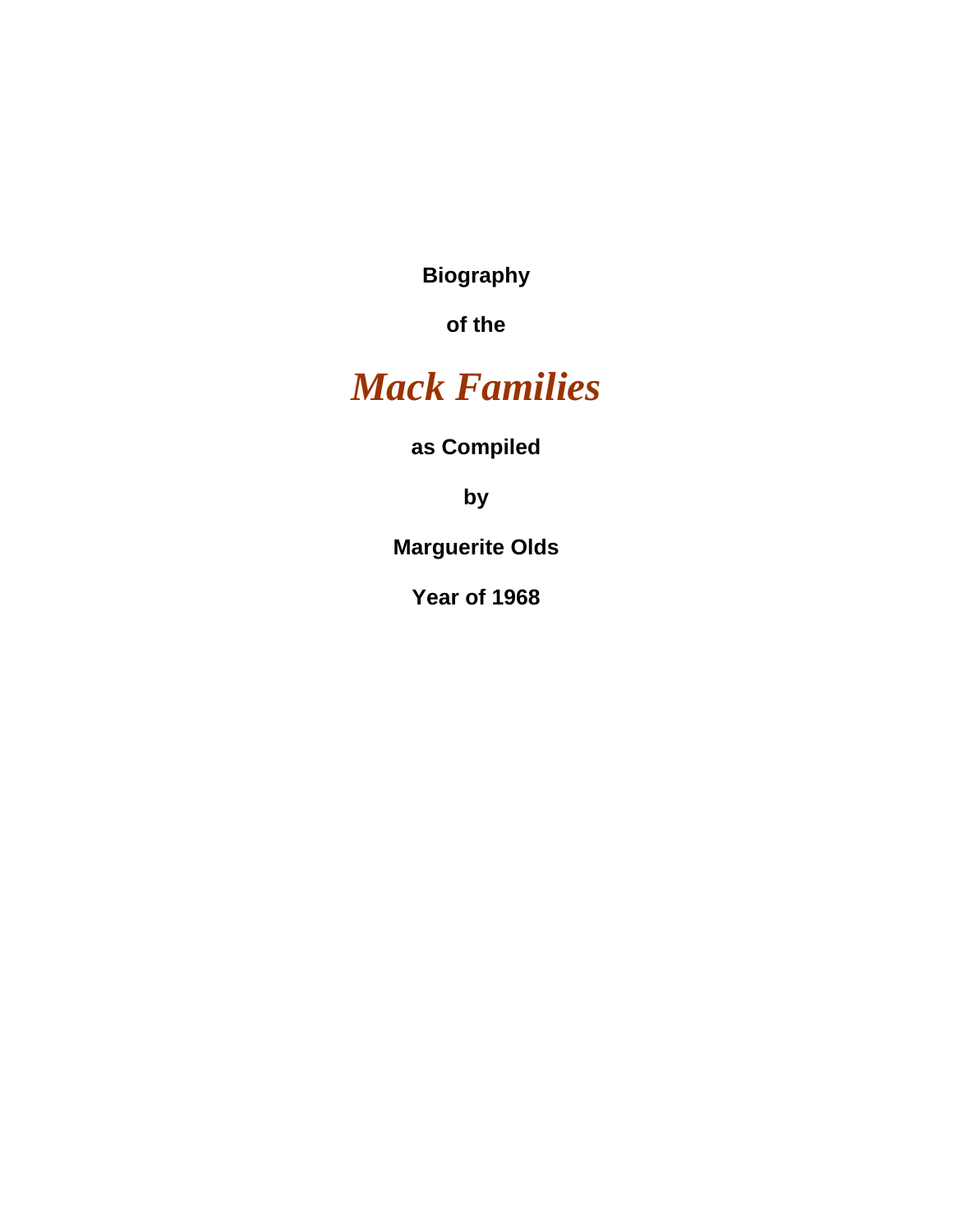**This book is dedicated to the many descendants of Stephen and Hononegah Mack** 

**This story and biography is centered around Stephen Mack and his wife, Hononegah, the daughter of Chief Sabbonna, a famous Potawatomie Chief.** 

**Stephen being the son of Stephen Sr., grandson of Solomon, great grandson of Ebenezer, great great grandson of John who came from Scotland in the hear of 1680**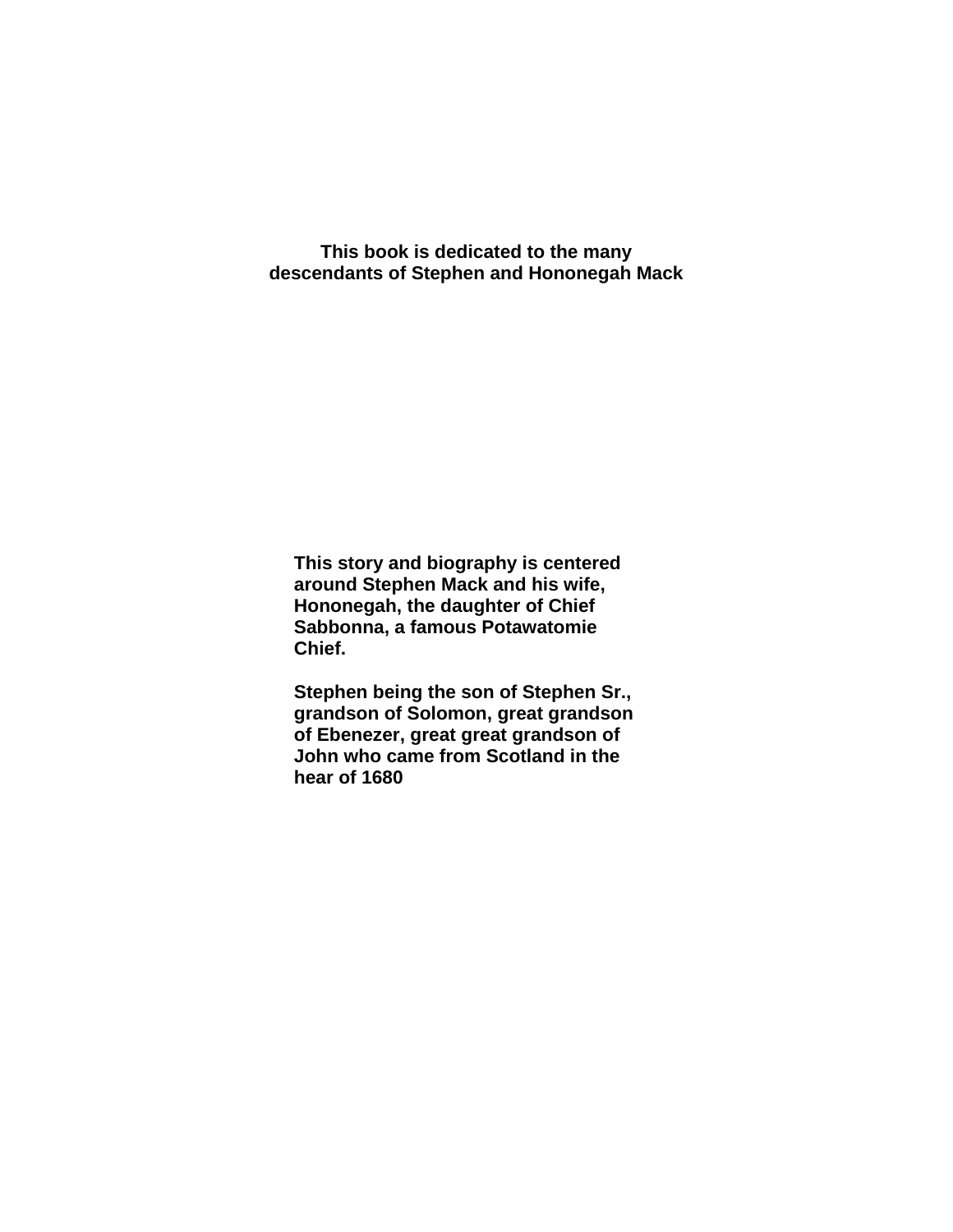# **John Mack and his Descendants**

### "**John Mack**"

 John Mack, who has an ancestry which has been traced in Scotland for several generations back of the immigrants, was born on March 6, 1653 in Inverness, Scotland. He died on February 24, 1721.

 John came to America in 1680 when twenty seven years of age. In 1681, he settled in Salisbury, Massachusetts, where he met the daughter of Olando (Orlando ?) and Sarah (Colby) Bagley, and married her on April 5, 1681. She was born on March 2, 1663. After the birth of their first child, John and Sarah moved to Concord, Massachusetts, where five of their twelve children were born. In 1696, they removed to Lyme, Connecticut, which became the family home for many generations, and where some of the descendants live to this day. Among John and Sarah's twelve children and their multitudes of descendants are to be found hundreds of loyal patriots and citizens of our country, many distinguished because of civil and military service.

# **John and Sarah Mack's Children**

### "John" – First Child

 John was born on April 29, 1682 and was married on January 13, 1703, to "Love", daughter of Henry and Sarah (Champion) Benet, at Lyme, Connecticut. Love died on January 25, 1732, and John married Mrs. Abigail Davis on May 4, 1733. She was the daughter of Isaac Fox. John had fourteen children by his first wife and two by the second.

#### "Sarah" – Second Child

 Sarah was born on August 22, 1684, and died January 18, 1755. She married on November 28, 1706, Mathew Smith, who was born in 1684 and died December 6, 1751. They resided in East Haddon, Connecticut. They had five children.

#### "Elizabeth" – Third Child

 Elizabeth was born on October 28, 1686 at Concord, Massachusetts, and died January 17, 1733. She married on December14, 1722, Jonathan Reed, and they had one child.

#### "Lydia" – Fourth Child

 Lydia was born May 28, 1689, and died February of 1716, at Concord, Massachusetts. She married Peter Person of Lyme, Connecticut and had three children.

## "Josiah" – Fifth Child

 Josiah was born on December 16, 1691, at Concord, Massachusetts, and died November 21, 1769, at Hebron, Connecticut. He married on January 19, 1720, Abigail Peterson, who died April 29, 1767 at Hebron, Connecticut. They had six children.

#### "Orlando" – Sixth Child

 Orlando was born on December 16, 1693, and died January 28, 1768, in a violent snow storm. He married on March 14, 1718, Damaris Dutton of Hebron, Connecticut. She was born in 1702 and died January 17, 1774. They resided at Hebron, Connecticut, and had ten children.

#### "Jonathan" – Seventh Child

 Jonathan was born on February 29, 1697, and died in 1776. He married on August 24, 1728, Sarah Bennet. They had eleven children.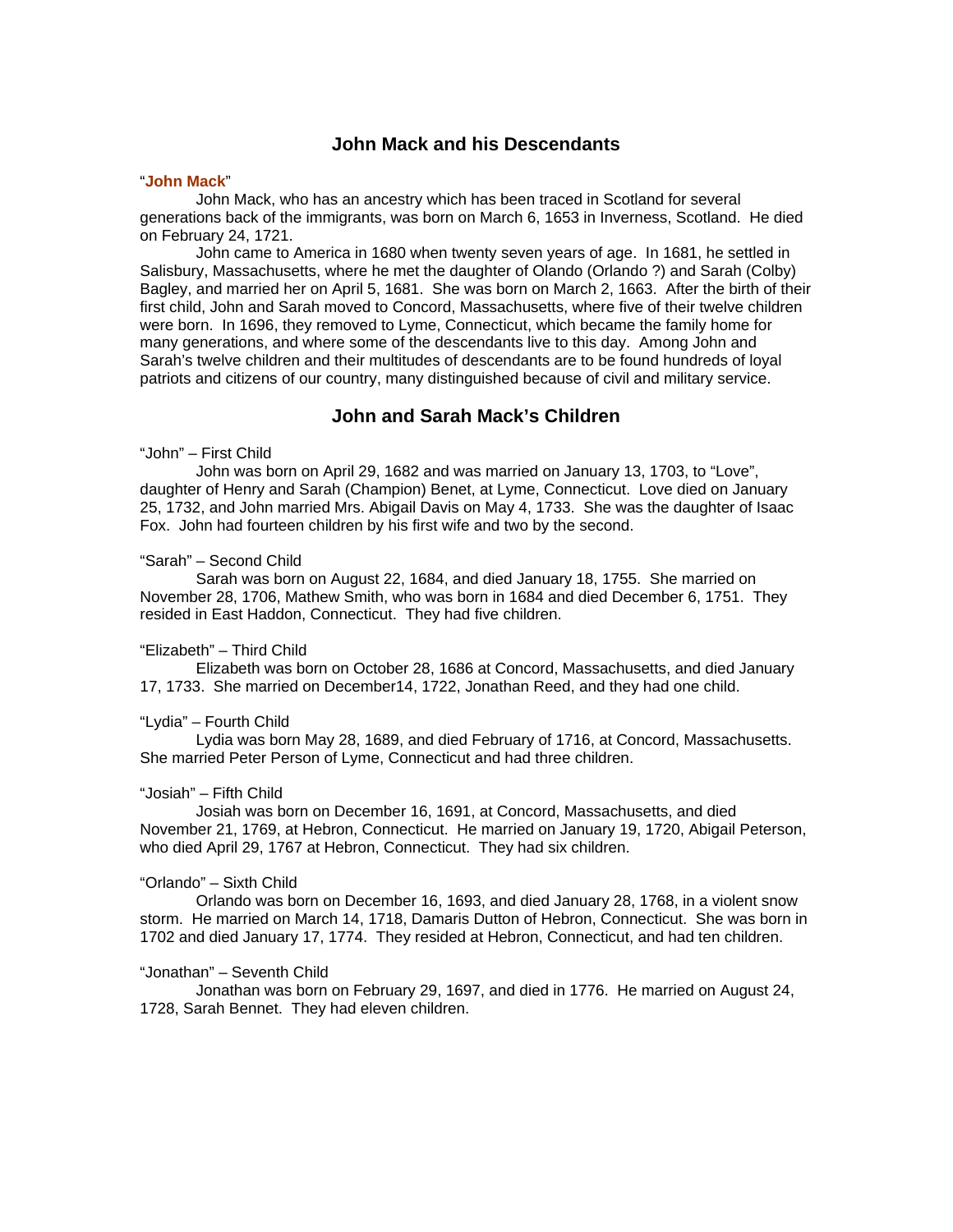#### "**Ebenezer**" – Eighth Child

 Ebenezer was born December 8, 1697, at Lime, Connecticut. He married on April 30, 1728, Hannah Huntley, the daughter of Aaron and Mary (Champion) Huntley. She was born on July 1, 1708, and died in 1796. Ebenezer dropped dead in 1777, as he was bringing in a back log for a fire. They had ten children.

#### "Mary" – Ninth Child

 Mary was born on November 10, 1699, at Lyme, Connecticut. She married John Peters at Hebron, Connecticut on April 3, 1717.

## "Rebecca" – Tenth Child

 Rebecca was born on October 4, 1701, and married Caleb Bennet Jr., who was born March 26, 1703. He was the brother of Sarah Bennet who married Rebecca's brother, Jonathan. They resided in Lyme, Connecticut.

#### "Johanna" – Eleventh Child

 Johanna was born on September 17, 1703, at Lyne, Connecticut, and was married on March 12, 1731, to Richard Booge, who was born December 20, 1697, and died February 25, 1733. Johanna was his second wife.

# "Deborah" – Twelfth Child

 Deborah was born on October 11, 1706, at Lyme, Connecticut, and died February 4, 1776. She married on May 8, 1728, Theophilus Lord, son of Thomas and Mary (Lee) Lord. He was born December 19, 1698, and died February 28, 1761. Both were buried in the Marvin Cemetery, near Hamburgh, Connecticut. They resided in Hadlyme, New London County, Connecticut. They had six children.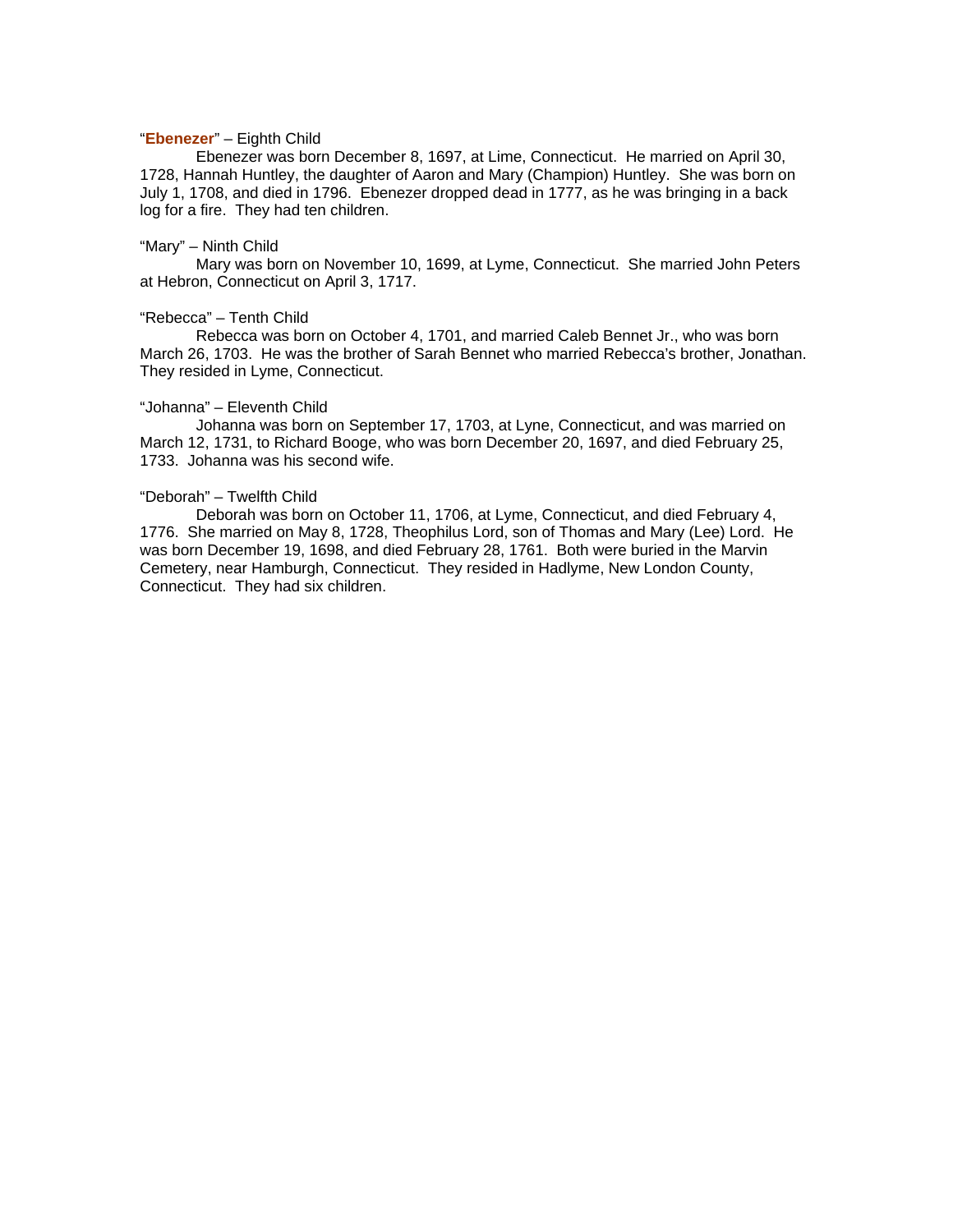# **John and Sarah Mack's Children's Descendants**

"John", the first child of John and Sarah Mack, and his wife "Love", had fourteen children and John and Abigail Davis, His second wife, had two children.

"Sarah" – First Child

Sarah, born October 10, 1704, died August 6, 1762, married on July 2, 1730, Joseph Starling, who was born in 1707, and died December 19, 1848. They had eight children.

"Phebe" – Second Child

 Phebe, born June 28, 1707, married James Lewis, and resided at Lyme, Connecticut. They had five children.

"Elizabeth" – Third Child

Elizabeth, born on February 4, 1712, and died April of 1734, unmarried.

"Patience" – Fourth Child

 Patience, born April, 1714, married Richard Hayes on April 24, 1735, resided in Lyme, Connecticut. They had eight children.

"Abigail" – Fifth Child

 Abigali, married Henry Benet Jr., on February 22, 1733, resided at Lyme, Connecticut. They had nine children.

"Ebenezer" – Sixth Child

 Ebenezer, born February 24, 1716, died Man 8, 1792, married on November 23, 1736, Abigail Denis, who died March 9, 1788. Thay had four children. His second marriage was to Elizabeth ?, who was born in 1751, and died November 16, 1824.

Lydia" – Seventh Child Lydia, born June 4, 1718.

"John" – Eighth Child John, born April 26, 1720.

"Ezra" – Ninth Child

 Ezra, born May 5, 1722, married August 21, 1770, Lydia Gibbs. They resided at Lyme, Connecticut, and had nine children.

"Nehemia" – Tenth Child Nehemia, born January 5, 1724, and married Mrs. Eunice Beckwith on February 5, 1749. They had nine children.

"Esther" – Eleventh Child Esther, born November 30, 1725.

"Hezekiah" – Twelfth Child Hezekiah, born January 20, 1728, married Ann ?, and had one child.

"Dorothy" – Thirteenth Child Dorothy, born December 11, 1729.

"William" – Fourteenth Child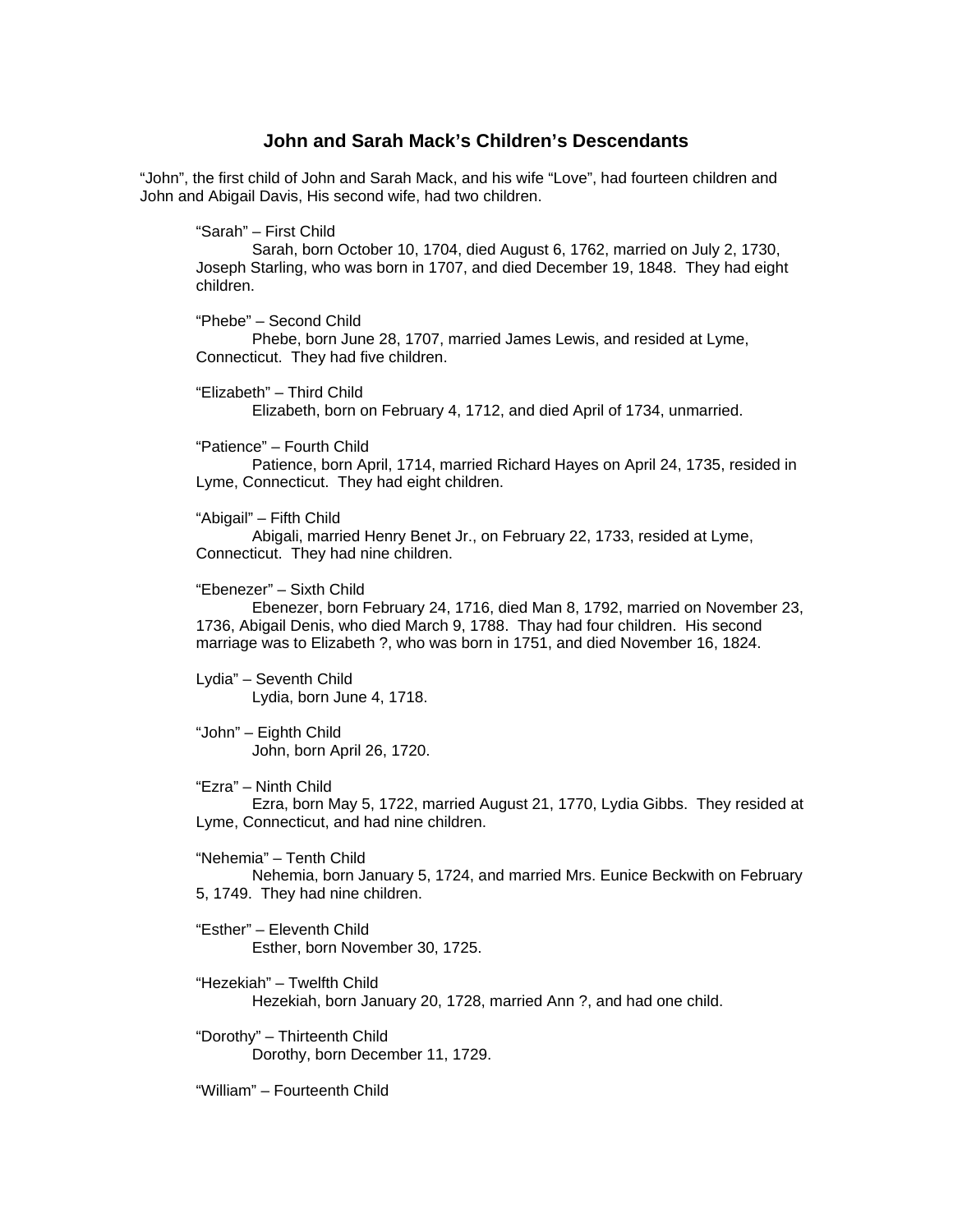William, married on June 12, 1759, Ruth Gee, and resided at Lyme, Connecticut. They had seven children.

"Elizabeth" – Fifteenth Child

 Elizabeth, born April 2, 1734, married Reuben Sumner at Hebron, Connecticut on May 6, 1754.

"Josiah" Sixteenth Child Josiah, born in 1743, died in 1805. He was married and had two children.

"Sarah", the second child of John and Sarah Mack, and her husband, Mathew Smith, had five children.

"Thomas" – First Child Thomas, born March 26, 1710.

"Sarah" – Second Child Sarah, born February 21, 1712.

"Elizabeth" – Third Child Elizabeth, Born April 24, 1718.

"Lydia" – Fourth Child Lydia, born April 24, 1718.

"Mathew" – Fifth Child Mathew, married Sarah Church and had two children.

"Elizabeth", John and Sarah's third child and her husband, Jonathan Reed, had one child.

"Jonathan" – First Child Jonathan, born September 17, 1723.

"Lydia", The fourth child of John and Sarah, married Peter Person, and had three children.

No information available on their children.

"Josiah", John and Sarah's fifth child and his wive Abigail Peterson, had six children.

"Josiah" – First Child Josiah, born August 19, 1721, and died May 24, 1812, married first, Hester Trumble, and had two children, she died on May 14, 1747. He married Mary Peters on October 12, 1747, and had ten children. She died February 3, 1789. He married widow Deborah Porter on July 9, 1789.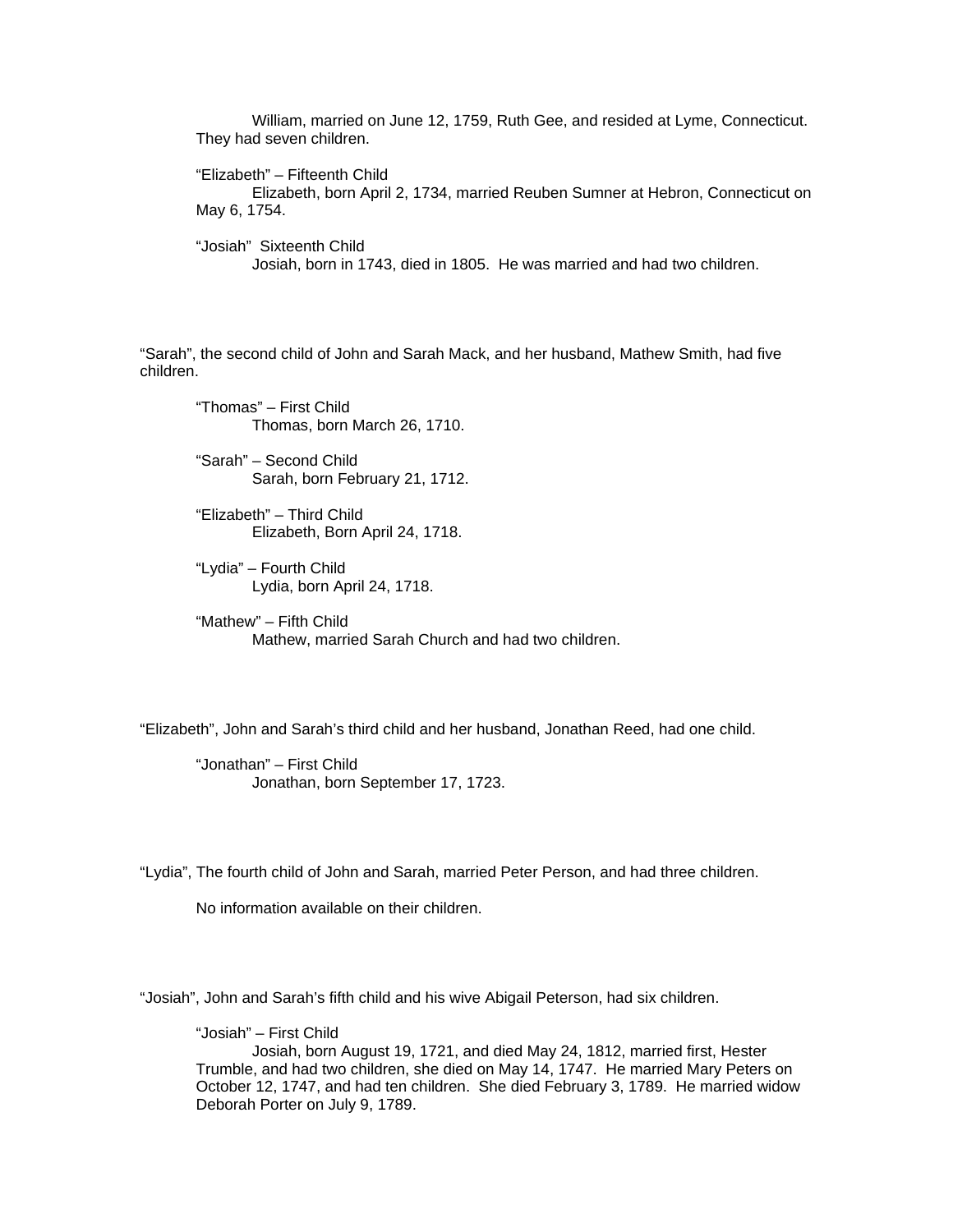"Esther" – Second Child Esther, born March 22, 1723, married on February 17, 1745, Nathaniel Brown. A second marriage was to James Rowe on January 26, 1764.

"Lydia" – Third Child

Lydia, born March 22, 1725, married on February 10, 1747, Samuel White.

"Elisha" – Fourth Child Elisha, born April 25, 1727.

"Abigail" – Fifth Child Abigail, born June 25, 1729.

"John" – Sixth Child John, born May 29, 1732, died October 11, 1778, married on April 22, 1756, Eunice Fish, and had ten children.

"Orlando", The sixth child of John and Sarah, and his wife, Damaris Dutton, had ten children.

"Louise" – First Child Louise, born May 9, 1720.

"Catharine" – Second Child Catharine, born February 10, 1722, married on May 21, 1744, Isaac Ford.

"Orlando" – Third Child Orlando, born May 24, 1724, married on November 8, 1744, Abigail Adams, who died June 20, 1769. They had twelve children.

"Daniel" – Fourth Child Daniel, born March 23, 1727, and died January of 1792. He married on August 15, 1751, Elizabeth Cary, who died March 10, 1772.

"Phebe" – Fifth Child Phebe, born May 2, 1729, died February 28, 1869, married on September 28, 1723, Joseph Cary, and had two children.

"Jemina" – Sixth Child Jemina, born April 24, 1731, died August 28, 1742.

"Abner" – Seventh Child

 Abner, born August 12, 1734, and died September 19, 1762, married on March 30, 1762, Phebe Lord. They had one child.

"Rachel" – Eighth Child Rachel, born November 13, 1738, died October 9, 1770.

"Damaris" – Ninth Child Damaris, born May 4, 1741.

"Stephen" – Tenth Child Stephen, born August 8, 1743, died September 15, 1762.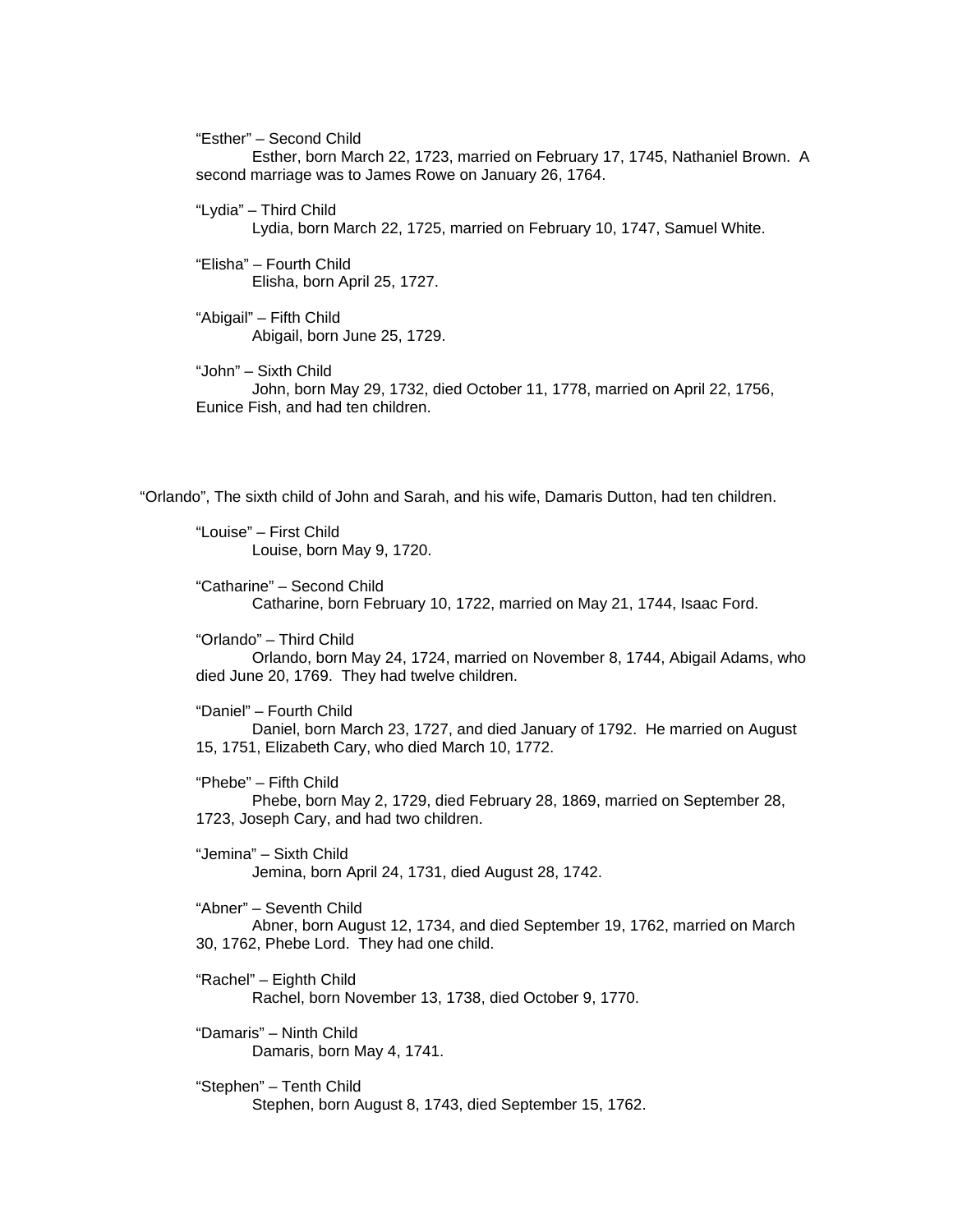"Jonathan", The seventh child of John and Sarah, and his wife, Sarah Bennet, had eleven children.

- "Elizabeth" First Child Elizabeth, born December 30, 1728. "Joseph" – Second Child Joseph, born July 22, 1729. "Jonathan" – Third Child Jonathan, born July 1, 1731. "Love" – Fourth Child Love, born April 15, 1734. "John" – Fifth Child John, born January 15, 1736.
- "Josiah" Sixth Child Josiah, born January 25, 1741.
- "Samuel" Seventh Child Samuel, born May 3, 1743.
- "Sarah" Eighth Child Sarah, born April 8, 1745.
- "Abigail" Ninth Child Abigail, born September 30, 1746, married on September 19, 1773, Eunice Rogers and had six children.
- "Louis" Tenth Child Louis, born November 30, 1747.
- "Lucia" Eleventh Child Lucia, born November 12, 1750.

"**Ebenezer**", The eighth child of John and Sarah, and his wife, Hannah Huntley, had ten Children. Ebenezer was a pastor of the Second Congregational Church at Lyme, Connecticut. He inherited the home estate at his father's death. They were well to do people, but misfortune came to them after the birth of their fourth child, throwing the children upon the cold charities of the world.

"Phebe" – First Child Phebe, born January 20, 1729.

"Deborah" – Second Child Deborah, born September 16, 1730.

"**Solomon**" – Third Child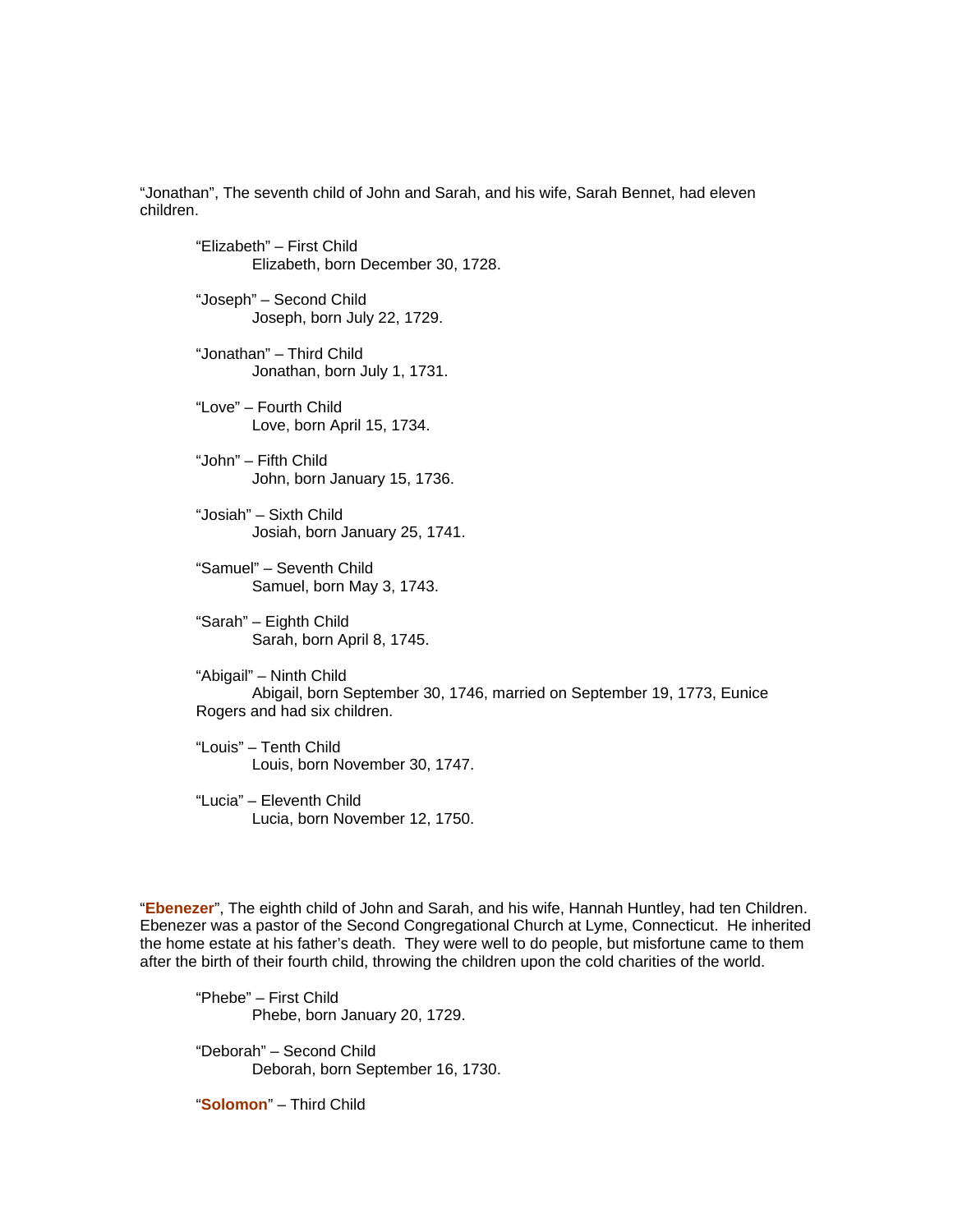Solomon, born September 15, 1732, and died at Gilsun, New Hampshire on August 23, 1820. There will be a chapter on Solomon and his family. He and his wife Lydia Gates had eight children.

"Hannah" – Fourth Child Hannah, born October 15, 1734.

"Samuel" – Fifth Child

 Samuel, born November 15, 1736, married in Chatham, Connecticut on February 14, 1758, to Lydia Brainard. He was the first one to build a dam across the Connecticut River. They had two daughters.

"Hepsibah" – Sixth Child Hepsibah, born May 7, 1740, married Alishia Tubbs of Marlow, New Hampshire..

"Stephen" – Seventh Child Stephen, born June 15, 1742, died in 1763.

"Elisha" – Eighth Child

 Elisha, born July 16, 1745, died in 1830, at Washington D.C., married Diadema Rathburne, daughter of David and Thankful Rathburne. They had nine children.

"Azubah" – Ninth Child Azubah, born November 28, 1748, married on December 31, 1768, Jasper Huntley, who died June 12, 1816. They resided in Lyme, Connecticut..

"Silas" – Tenth Child Silas, born May 21, 1755.

"Mary", The Ninth child of John and Sarah, and her husband John Peters, had no Children.

"Rebecca", The Tenth child of John and Sarah, and her husband Caleb Benet, had no Children.

"Johanna", The Eleventh child of John and Sarah, and her husband Richard Booge, had no Children.

"Deborah", The Twelfth child of John and Sarah, and her husband Theophilus Lord, had six Children.

"Lydia" – First Child Lydia, born March 19, 1729.

"Deborah" – Second Child Deborah, born November 26, 1730.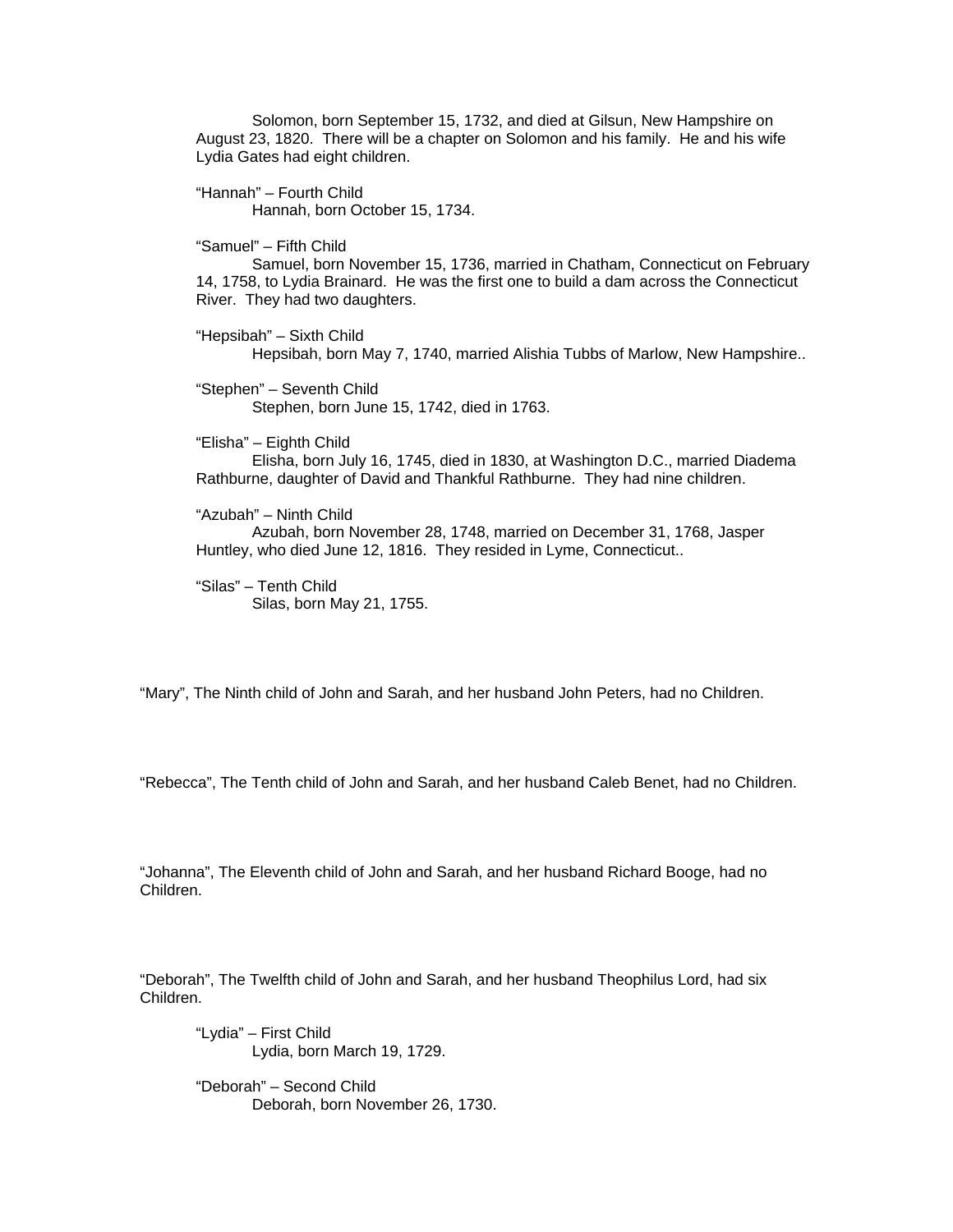"Sarah" – Third Child Sarah, February 20, 1733.

"Huldah" – Fourth Child Huldah, born July 16, 1735.

"Hephyibah" – Fifth Child Hephyibah, born June 22, 1737.

"Elizabeth" – Sixth Child Elizabeth, born July 5, 1739.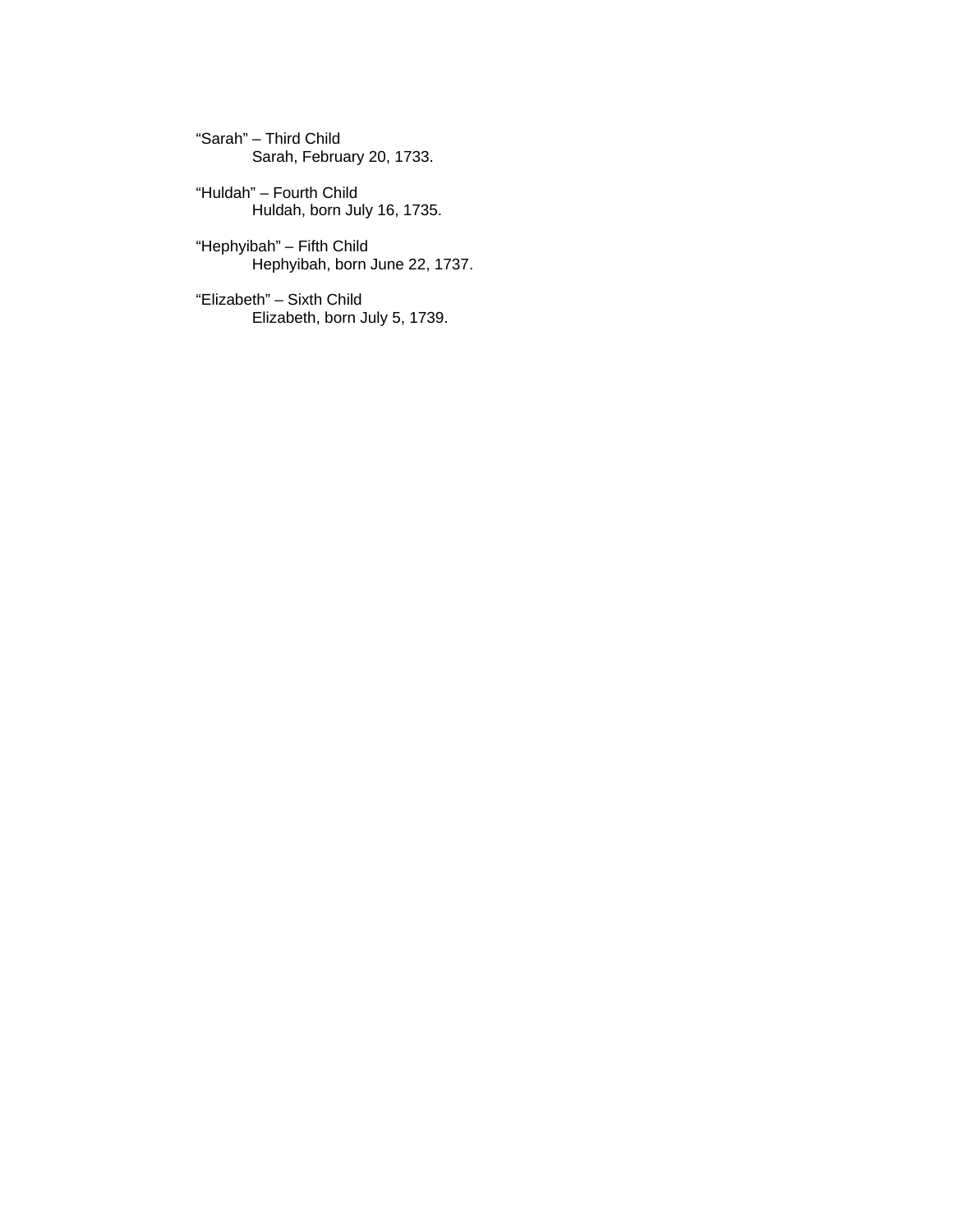# **Solomon Mack**

"**Solomon**", Grandson of John and son of Ebenezer, was born on September 16, 1732 the son of Hannah (Huntley) Mack. He died at Gilsum, New Hampshire on August 23, 1820. He married on January 1759, Lydia Gates, daughter of Daniel and Lydia (Fuller) Gates. When misfortune came to his parents, and at the age of four years, he was bound over to a farmer and his wife. He lived with them until he was of age, and soon after enlisted under Captain Harris in the French and Indian wars. He was a bold and hardy adventurer. He participated in all the hardships and perils incident in the condition of the country at that early period. He took part in the revolutionary struggle, and was distinguished for his patriotism and bravery. Few men encountered greater perils by ocean or by land than Solomon. He was captured as a prisoner of war, maimed and disabled by accident, and made and lost little fortunes many times, until finally a cripple caused by the hard struggles and service he had endured, and when worn out, he died at an advanced age; and his dust now reposes in the ancient cemetery of Gilsum, New Hampshire.

"Lydia Gates", who was born on September 3, 1732, was teaching school prior to her marriage to Solomon. She was a young woman of unusual accomplishments, and grace of character, which helped her in later life. In 1761, Solomon and Lydia moved to Marlow, New Hampshire, where they remained until they had four children. Only four families resided within a forty-mile radius. It was desolate and wild. Lydia gave her children an education, and also a religious training. When the colonies attempted to throw off the yoke of England's bondage and the country was plunged into its struggle for independence, Solomon again enlisted in its service, in 1776, and with his sons, Jason and Stephen, engaged in the struggles. After peace was restored, Solomon reentered citizen life. He farmed in New Hampshire near Gilsum, where his last years were spent. He was severely injured by a falling tree, the effects of which he carried through the rest of his life. Lydia lived with her son Daniel, then residing in Royalton, Vermont. Solomon and Lydia had eight children.

### "Jason" – First Child

 Jason, born at Marlow, New Hampshire in 1762. He was a very religious man, and became a preacher before he was twenty years of age, which avocation he followed throughout his life. He made his home in New Brunswick, where he had gathered some thirty families on a tract of land which he had purchased for the purpose of assisting poor persons to the means of support. In a letter to his sister, Lucy, he said "Let me not startle you when I say that according to my early adopted principles of the power of faith, the Lord has, in his exceeding kindness, bestowed upon me the gift of healing by the prayers of faith, and the use of such simple means as seem congenial to the human system".

# "Lydia" – Second Child

 Lydia, born in Marlow, New Hampshire in 1764 and died January 8, 1826. She married on January 26, 1786, Samuel Bill, who was born on February 27, 1763, at Hebron, Connecticut, and died August 13, 1845. He was a member of one of the prominent families of Gilsum, New Hampshire. They had six children.

# "**Stephen**" – Third Child

 Stephen, born June 15, 1766, at Lyme, Connecticut, and died in Pontiac, Michigan on November 11, 1826. He married Temperance Bond in 1788, and had twelve children. There will be a chapter on Stephen and his family.

### "Louisa" – Fourth Child

 Louisa, born at Marlow, New Hampshire and died in South Hadley, Massachisetts in 1789. She married Joseph Tuttle.

"Lovina" – Fifth Child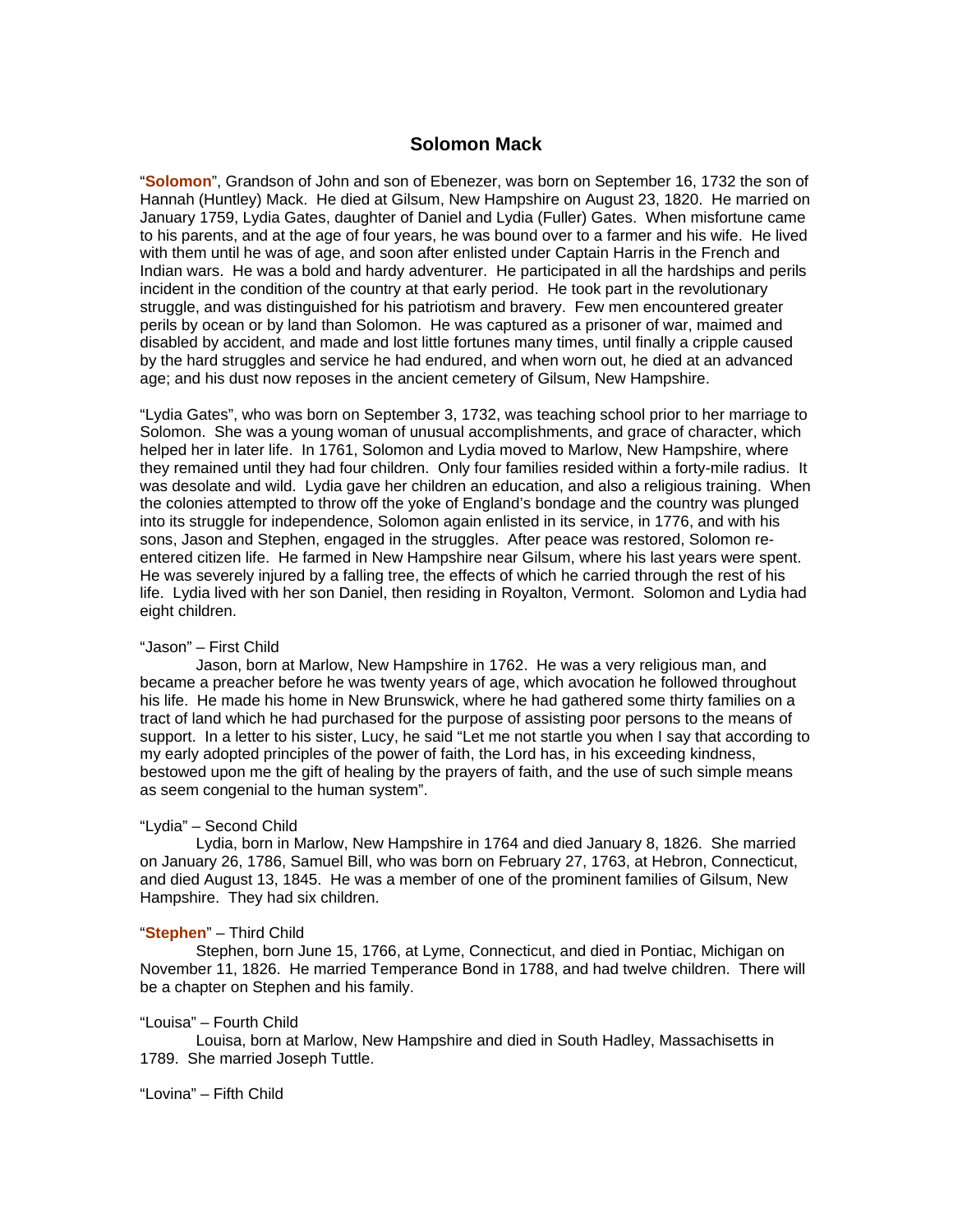Lovina, born at Marlow, New Hampshire and died in 1788, unmarried.

# "Daniel" – Sixth Child

 Daniel, died in Turnbridge, Vermont. His mother spent the last two years of her live with him, when he resided in Royalton, Vermont.

# "Solomon" – Seventh Child

 Solomon, born January 28, 1773, and died October 12, 1851 in Gilsum, New Hampshire. He married in 1797, Esther Hayward, who was born June 5, 1773, at Surry, New Hampshire. She died April 13, 1844, and he married widow Huldah Whipple. She died a few months after marriage, and he married, on June 4, 1845, Widow Betsy (way) Alexander, who died October 5, 1863, in Swanzey, New Hampshire. Solomon and Esther had nine children.

- 1. Calvin, Born November 28, 1797, died August 13, 1845 at Butler, Illinois. He married Hulda Ware, and had six children.
- 2. Orlando, born September 23, 1799, died August 4, 1789, at Butler, Illinois. He married in November of 1824, Myra Eaton. A second marriage in 1840 was to Sally Arnold and a third to Mrs. Louisa Mansfield. He had nine children.
- 3. Chilon, born July 26, 1802, married first, Hanna Ware on May 21, 1829. She died April 6, 1871, and on December 10, 1872 he married Mrs. Elmira Isham. Four children were of the first marriage.
- 4. Solomon, born May 23, 1805, married on September 22, 1829, Adaline Knight. They had eight children.
- 5. Amos, born May 7, 1807, died October 17, 1824.
- 6. Dennis, born October 18, 1809, died August 4, 1817.
- 7. Merrill Elmaran, born September 14, 1812, and died on March 25, 1844, at Pecatonic, Illinois. He married Vienna Dort of Middle Haddam, Connecticut. They came to Pecatonic on horse back, where Merrill proceeded to be in charge of Stephen Mack's store. Stephen Mack was his cousin. They worked together in many enterprises. Merrill died early in life at the age of thirty two years. In 1855, Vienna married William Hulin, who was one of the early settlers of Pecatonic, or later called Macktown, living first with Stephen Mack and tending ferry, but when Mr. Blinn came, he made his home with the Blinn family. He was elected Justice of the Peace in 1840, and County Recorder in 1843,, County Clerk in 1849. They moved to Rockford soon after their marriage and both died there. Merrill E. Mack and Vienna (Dort) Mack had one child.
	- A. Virginia who married George Plairfair Ross of Chicago, Illinois. He was in the glove business. They had one son.
		- 1. Ovington Ross, who married Flora Star Dinston, who came from Vermont. They had four children.
			- A. Prudence Ovington Ross, who married Roger Twitchell, and lived in Connecticut.
			- B. Geroge Thomas Ross, who married Charlette Petritz. They had one son, John Ovington Ross, who married Elizabeth Barton and had four children.
			- C. Mary Virginia Ross, who married Ducan Patterson Forbes of Rockford, Illinois. They had three sons and an English orphan.
				- 1. Ducan P. Forbes Jr., who had three sons and a daughter.
					- A. Ducan P. Frobes 3rd
					- B. Allon Forbes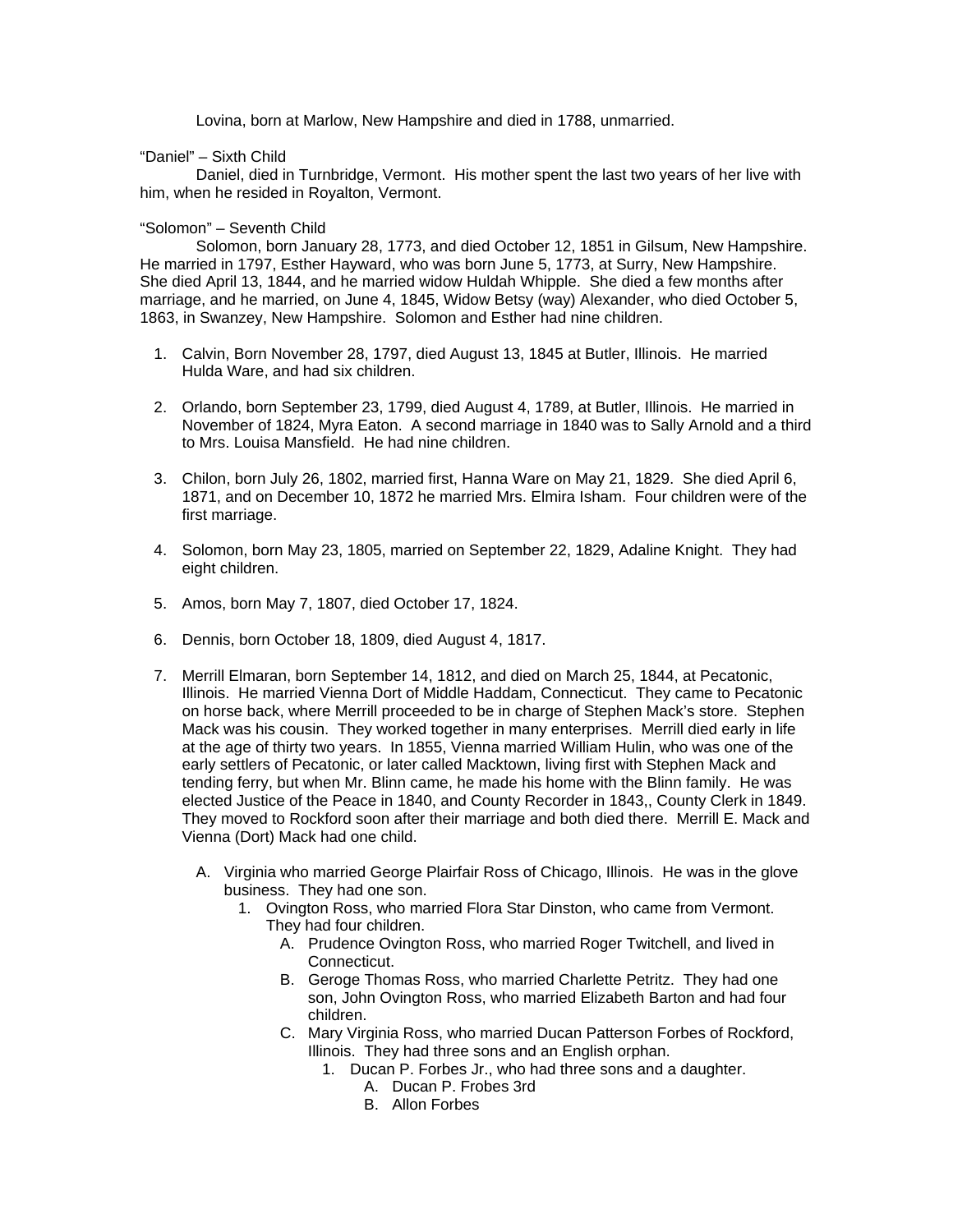- C. Frederick Caldwell Forbes
- D. Abigail Frobes
- 2. Harry F. Forbs, Married Audrey Harris of Rockford, and had three sons.
	- A. William Dunton Frobes
	- B. Gregg Harrison Forbes
	- C. Michael Whiting Forbes
- 3. George Ross Forbes, Married Shirley Lundberg of Rockford, Illinois and had four children.
	- A. Anne Elizabeth Forbes.
	- B. George Ross Forbes Jr.
	- C. David Todd Forbes.
	- D. Peter Forbes.
- 8. Esther, born April 2, 1815, died October 26, 1824
- 9. Rizpah, born June 19, 1818, married A.J. Howard.

# "Lucy" – Eighth Child

 Lucy, born at Gilsum, New Hampshire, on July 8, 1775, and died on May 5, 1885. She was married on January 24, 1796 at Tunbridge, Vermont, to Joseph Smith, who was born on July 12, 1771, and died September 14, 1840, at Nauvoo, Illinois. He was the son of Asach and Mary (Doty) Smith. They were of the Mormon Religion. Their sons Joseph and Hyrum were murdered in jail during the Mormon Troubles, on June 27, 1844. Their son, Joseph Smith Jr., was the founder of the Church of Jesus Christ of Latter Day Saints. They had ten Children.

A first, Un-named, child died at birth. Some times it is referred to as a boy, and other times it is referred to as a girl.

- A. Alvin, born February 11, 1799, at Tunbridge, Vermont, Died November 19, 1824, at Tunbridge.
- B. Hyrum, born February 9, 1800, at Tunbridge, Vermont, died June 27, 1844, at Carthage, Illinois. He was a successor of his father as Patriarch of the Church of Jesus Christ of Latter Day Saints, and was cruelly murdered by a mob while under the protection of Governor Ford of the State of Illinois. He Married, first, Jerusha Barden on November 2, 1826, at Manchester, New York. She was born on February 15, 1805, and died October 13, 1837. His second marriage was to Mary Fielding, on December 24, 1837. She died September 27, 1852. Jerusha had six children and Mary, two.
- C. Sophronia, born May 18, 1803, in Tunbridge, Vermont. She married on December 2, 1827, Calvin Stoddard in Palmyra, New York. They had two Children.
- D. Joseph, born on December 23, 1805, at Sharon, Vermont, and died at Carthage, Illinois on June 27, 1844. He married Emma Hale, daughter of Isaac Hale of South Bainbridge, New York, on January 18, 1827. Joseph was President and Prophet of the Church of Jesus Christ of Latter Day Saints. He was Lieutenant General of the Nauvoo Legion in the Illinois Militia. He was Mayor of Nauvoo, Illinois. He was murdered on June 27, 1844, while in jail under the protection of the State of Illinois. After Joseph's death, Emma Married Major Bidamon, and remained in Nauvoo, Illinois. Joseph and Emma had five children.
- E. Samuel Harrison, born on March 13, 1808, at Tunbridge, Vermont, and died July 30, 1844, in Illinois, of a fever occasioned by over exertion in getting away from the mob when his brothers were killed. He married, first, on August 13, 1834, Mary Bailey. She was born at Boston, Massachusetts in 1811, and died on January 25, 1841. His second marriage was to Levira Clark on May 30, 1842. She was born at Levonia, New York, on July 30, 1815. Mary had four children and Levira, three.
- F. Ephriam, born March 13, 1810, at Royalton, Vermont, and died on March 24, 1810.
- G. William, born March 13, 1811, at Royalton, Vermont, and died on November 13, 1893, at Osterdock, Iowa, where spent his last years as a Patriarch in the Reorganite Church. He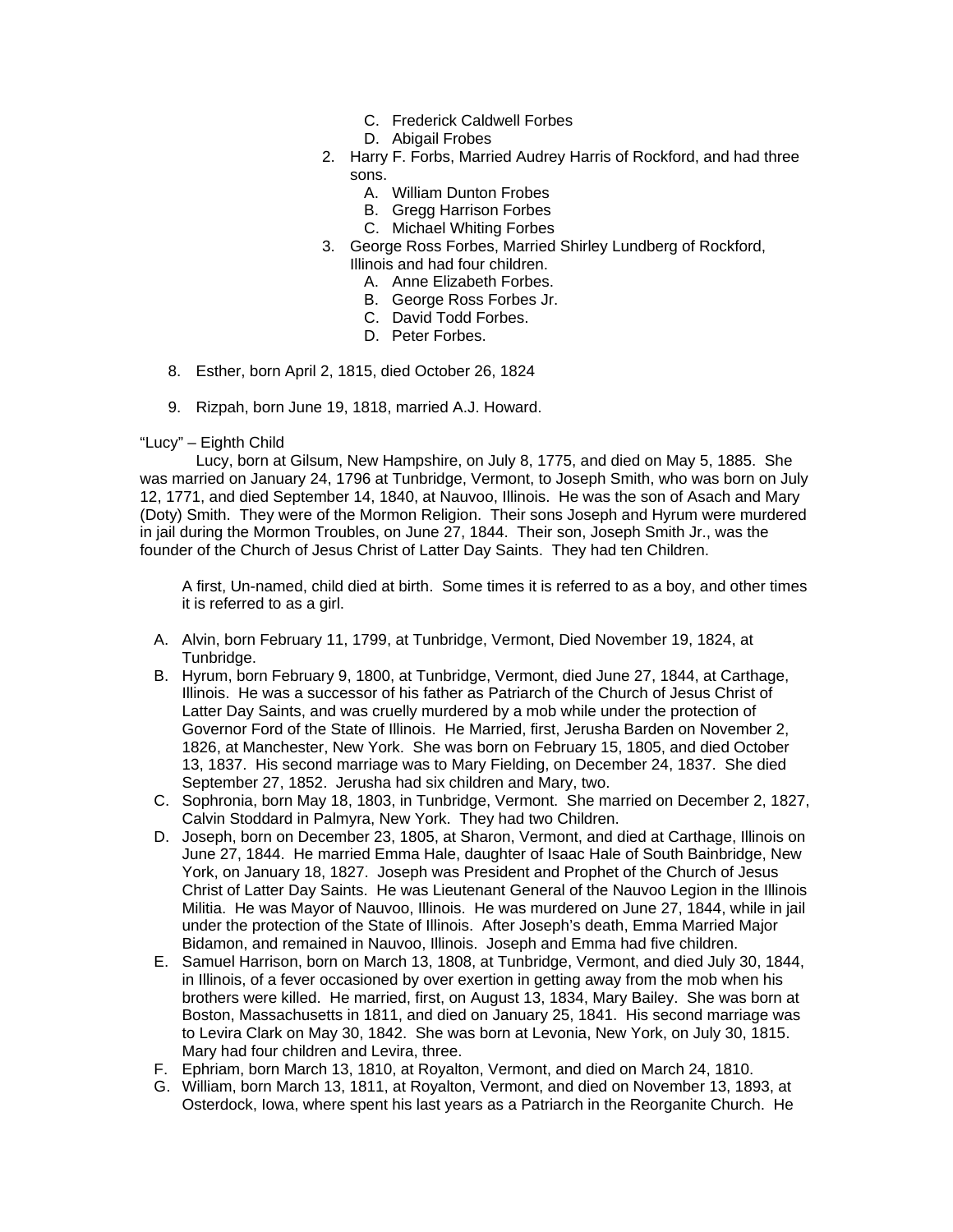married on February 14, 1833, Caroline Grant, daughter of Joshua and Thalia Grant. He was one of the first Twelve Apostles of the Church of Jesus Christ of Latter Day Saints, and was a member of the House of Representative of the Legislature of Illinois, in its session of 1842 – 1843. They had two children.

- H. Catherine, born July 8, 1812, at Lebanon, New Hampshire, and died February 2, 1900. She married Wilkins Jenkins Salisbury on January 8, 1837. He was born on January 6, 1809, and died October 28, 1853. They had eight children.
- I. Don Carlos, born March 25, 1816, at Palmyra, New York, and died August 7, 1841. He married Agnes Coolbrith at Kirtland, Ohio. She was born at Scarbora, Maine on July 11, 1811. They had three daughters.
	- A. Agnes, born in August 1836.
	- B. Sophronia, born in 1838.
	- C. Josephine Donna , born on March 10, 1841, died February 29, 1928. Mormonism suffered reverses until Brigham Young, the successor of Prophet Joseph, gathered the faithful and crossed the plains arriving in 1847 in Utah, where Salt Lake City was founded as the Capital of the Latter Day Saints. In the mid 1850's Josephine and her mother Agnes (Coolbrith) Smith, who had married again, left Illinois, and crossed the plains overland Trail with James Beckwith, the Indian Scout, arriving at Salt Lake City when Josephine was still in her teens. Joseph F. Smith, a cousin of Josephine, ask her to become his first wife (he afterwords took four) and she would become the head of his household. Josephine refused on the grounds that Joseph was an avowed convert to polygamy. A few years later she and her mother left Salt Lake City and went to Los Angeles, California, where she began her education as Ina Coolbrith, taking the maiden name of her mother. She remained in southern California until well into her twenties, turning a deaf ear to the many offers of marriage. She was adopted by the Literary set, and made much of it. So great was her popularity, that she was unanimously elected to Life Membership in the Bahamian Club. She was the only woman to attain this distinction. In 1915, the poet laureateship of the State of California was conferred on her by the governor. The appointment was ratified by the Legislature. She shaped Jack London's career. After he had achieved success, he acknowledged his debt and defined her as his "Literary" mother. She died on February 29, 1928, at the age of eighty seven. One of the most celebrated poets of the golden west.
- J. Lucy, born on July 18, 1827. She married Arthur Milliken of Nauvoo, Illinois, on June 4, 1840. They had one child.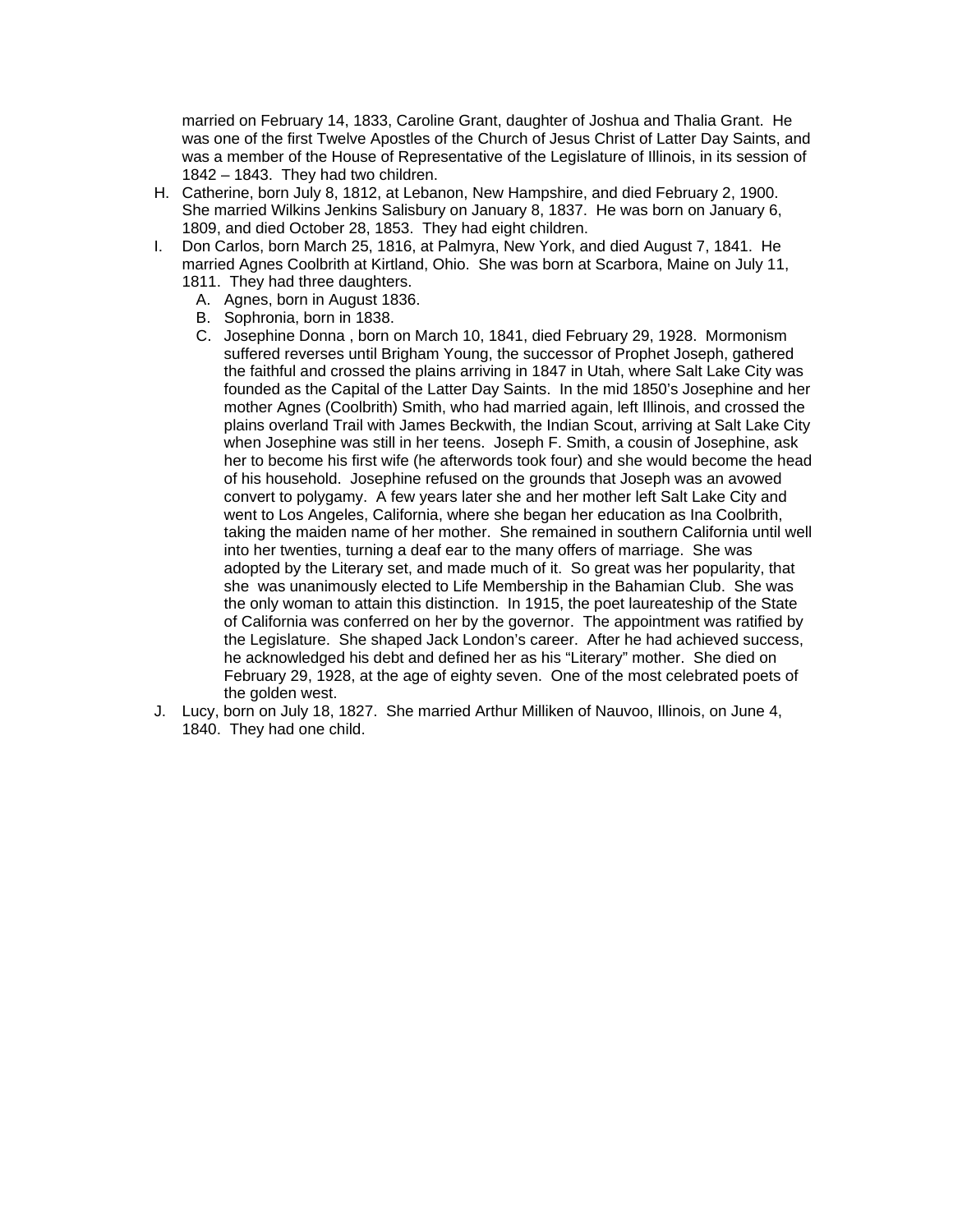# **Stephen Mack Sr.**

"**Stephen Sr**.", great grandson of John and Sarah (Bagley) Mack, grandson of Ebenezer and Hannah (Huntley Mack, son of Solomon and Lydia (Gates) Mack, was born on June 15, 1766 and died on November 11, 1826. He married Temperance Bond in 1788, who was born September 28, 1771 and died September 15, 1850. Stephen was born at Lyme, Connecticut and died in Pontiac, Michigan and was buried on his own land as was his daughter Lovina. Later the bodies were disinterred and buried in the Oakland, Oakhill Cemetery.

At the age of fourteen, Stephen enlisted in the Revolutionary army and was soon promoted to Brigadier General. He acquired many of the traits of energy from his father. At the close of the war, Stephen returned to New Hampshire and entered into mercantile life and farming, which he pursued in that state for a few years, when he removed to Tunbridge, Vermont, where he carried on in mercantile business in connection with other enterprises. He built a hotel at the Branch in Tunbridge, which became famous in after years as the "White House". It was the first painted building in the place. In 1807 Colonel Stephen left his family consisting of twelve children at Tunbridge, and went to Detroit, Michigan. A few months later, his family removed to Norwich Vermont, where the well know Vermont Military College was located. Almon, one of their sons obtained his knowledge of military tactics here, which made him a prominent officer in militia in Michigan.

Stephen Sr. entered into partnership with Thomas Emerson, in Detroit. He owned and occupied a comfortable two story building in one of the front rooms of which he kept his store, where he continued in business until a demand for increased facilities compelled the firm to move to more spacious quarters. At the time of the surrender of Detroit by Hull, Emerson and Mack were doing a large business. Of course affairs in the city were in a state of great peril and derangement. For aught that was known by merchants, their goods might be liable to pillage and destruction by a wanton soldier and their uncontrollable and mischievous Indian allies. Most of the stores were closed, and in many cases the valuable papers and money were packed away and conveyed to places of supposed safety. A large box containing books and papers of Emerson and Mack, and also a considerable amount of money, was conveyed to the government storehouse under charge of Captain Muir, and was afterwards seized by a squad of British soldiers, who notwithstanding the protest of the person having charge of it, containing the books and papers of a private firm, and was to public property, opened it. The books and papers being on top were not disturbed, and the money thus saved. Colonel Mack was subsequently made a prisoner, on account of his supposed power and influence over the American troops, and he was sent to Quebec where he remained for quite a while. In the meantime, the business of Emerson and Mack, as well as Mack's other enterprises, as well as may be supposed, was not very flourishing. In 1816, Everson sold out his interest in the store to Shubael Conant and a new firm was organized, under the name of Mack and Conant. David Cooper, chief clerk of the firm for several years previous to it's closing, had the principal charge of the business indoors. The firm did a large business in a general store, and dealt largely in furs, and had important enterprises on its hands. Probably there was no firm in the west at the period, that enjoyed a more unlimited credit, and that held a stronger financial position. They bought large clams against the government, amounting in all about fifty thousand dollars, some considerable portion of which owing to informalities was subsequently rejected, thus subjecting the firm to heavy loss.

Previous to the survey of the public lands of 1816 – 1817, but little was known in reference to the general character of the country, excepting what was derived from the Indians, who represented Oakland County, particularly as being full of small lakes and abounding with excellent hunting grounds. The country was open to settlement in 1818, and Colonel Mack was quick to ascertain the advantages which it afforded as a field for enterprises. On the fifth of November of 1818, an association was formed under his auspices, for the purpose of purchasing jointly, at their own common cost, a tract of land for the purpose of laying out and establishing a town on said tract.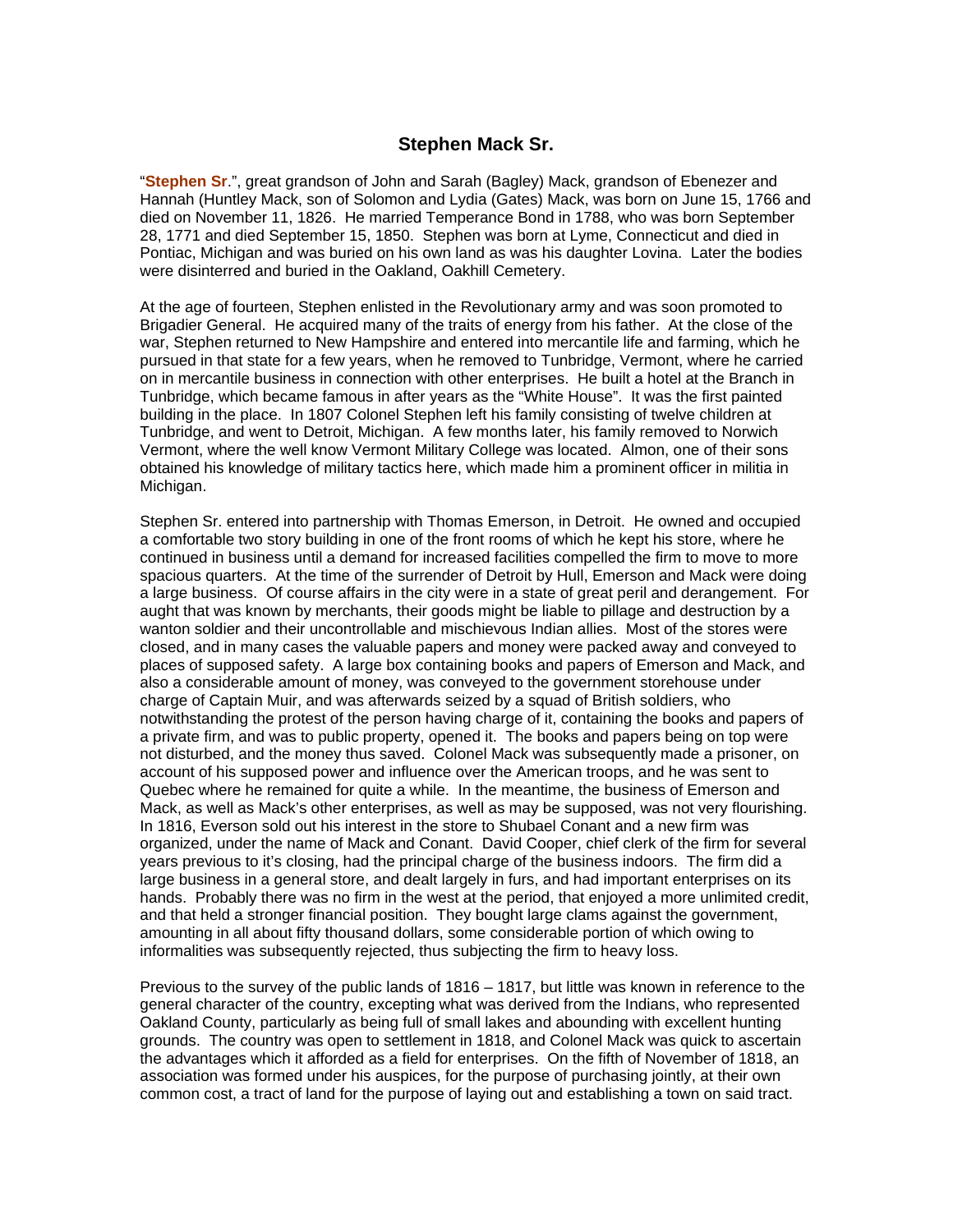This association was know as the "Pontiac Company", and consisted of fifteen men. Stephen Mack, justly held in high esteem for his great enterprises, industry, and general utility of his views, was appointed agent of the company. He purchased most of the present site of the city of Pontiac, and then known only as one of the camping grounds on the great Indian trail to Saginaw. He paid three thousand dollars for the one thousand two hundred eighty acres of land, and immediately laid out the plan of the city, which is essentially the same as the present one, with a few additions. The village of Pontiac was incorporated by an act of Legislature, approved March 20, 1837. Pontiac was subsequently designated by Governor Cass, as the county seat of Oakland. Colonel Mack then turned his attentions to constructing a road from Detroit to the city, and also to the building of mills on the Clinton River near by. In Pontiac they built a dam, where the present one now stands and erected a sawmill during the winter of 1818 – 1819. The first building erected in Pontiac was a small log cabin, built by the firm to be used for the temporary accommodations of their employees. The cabin was built in 1818. It was about this time that Lovicy, Stephen's daughter along with Elivira Jamieson, a word of the Mack family, joined him and acted as housekeepers for Stephen until the rest of the family came, about four years later. The cabin was rebuilt when his family arrived. The next building completed was the blacksmith shop. The flowering mill, which was the first regular flouring mill in the county, was completed in 1820. In 1820, Mr. Conant retired from the firm and Judge Sibley continued until the Colonel's death in 1826.

Stephen on his own account built a distillery about 1823, which was run in connection with the flouring mill and about 1824 he erected and put in operation a small woolen will. It contained one set of machinery, that was for carding, spinning, and weaving, and had quite extensive business. He built a grist mill at Rochester, Michigan in 1824.

In 1840, many years after Stephen's death, there was a great fire in Pontiac, and the town became ashes.

After the Colonel's death on November 11, 1826, his sons, Almon and John, were appointed as administrators of the estate, which was involved in the collapse of the bank of Michigan. The Colonel was on bond of James McClosky, the cashier of the bank, who defaulted to a large amount, and being the only one who had available means, his entire estate, with the exception as a dower for his wife or widow was absorbed in the settlement, and his heirs were left penniless.

Colonel Stephen and Temperance Mack raised a family of twelve children, Three sons, and nine daughters. Among them were three sets of twins

#### "Mary" – First Child

 Mary, usually called Polly was born September 4, 1789. She was the twin to Fanny. She died November 19, 1827. No other true information is available.

### "Fanny" – Second Child

 Fanny was born on September 4, 1789. She was the twin to Mary. She died in 1827. She married David Dare, an Elder in the Mormon church (this seems unlikely since the Mormon church was not organized until April 6, 1830 dw). Her life was not a happy one as her husband was a cruel man. She lived with her sister Almira in Missouri for some time.

#### "Ruth" – Third Child

Ruth, twin of Rhoda, married Benjamin Stanley, born 1791, died 1859.

#### "Rhoda" – Fourth Child

Rhoda, Twin to Ruth, married Asher Buckland, born 1791, died October 14, 1848.

# "Lovina" – Fifth Child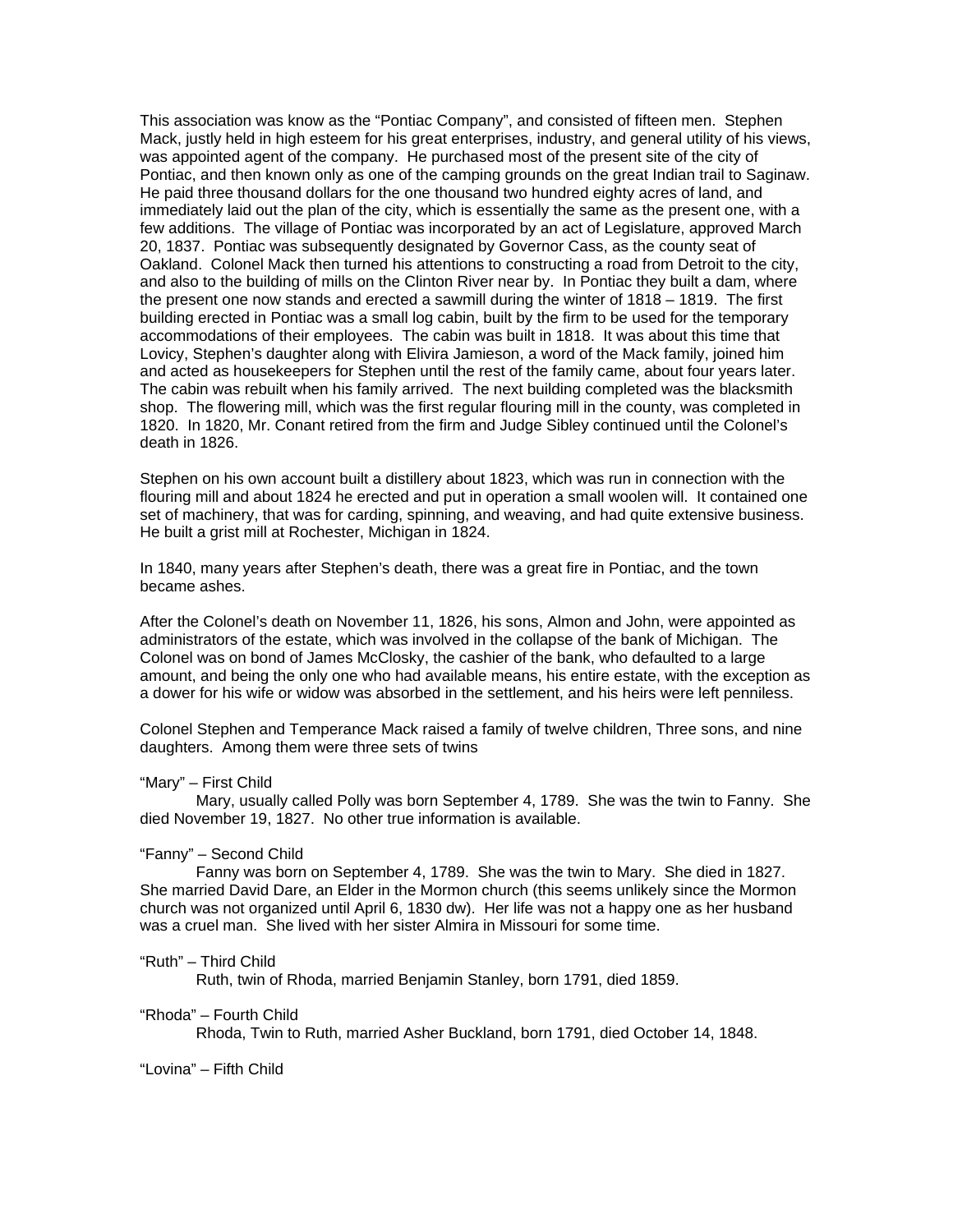Lovina born September 13, 1796, died in Pontiac, Michigan. Her death on September 2, 1823, was believed to be the first death of a white adult woman in Oakland County. She was unmarried.

# "Lovica or Lovicy" – Sixth Child

 Lovica or Lovicy was born September 13, 1796 at Tunbridge, Vermont and died on January 6, 1874 at Detroit, Michigan. She married David Cooper who was born on November 14, 1789 at Montreal, Canada, and died June 27, 1876 at Detroit, Michigan. They were buried in the Elmwood Cemetery in Detroit. David came to Detroit with his mother in 1799, and married lovicy on January 1, 1821. He was Colonel Stephen Mack's chief clerk for a number of years. He became a very wealthy and prosperous man and highly esteemed merchant of Detroit. Lovicy and David had five children.

- 1. Mary died very young
- 2. James Day died young.
- 3. George A. Who was born on March 28, 1821 and died July 8, 1864.
- 4. Adeline, George's Twin, was born March 28, 1821, and died May 1, 1899, at Detroit, Michigan. She married dr. Rollin Sprague on October 24, 1839. Dr. Rollin Sprague located in Rochester in 1830, and commenced to practice medicine. Afterwards build the stone store and conducted drug and mercantile business. He was township Clerk, 1836 - 1853 – 1854, Justice of the Peace 1846, and Postmaster in 1841. He had one of the finest homes in Rochester, Michigan. He was ill for twelve years with Bright's disease which caused his death. While ill, his wife formed the habit of sitting up to care for him at night and she did not sleep in a bed for thirty years. She died sitting in a chair. They had nine children.
	- A. Amelia born November 12, 1841, in Rochester, Michigan and died January 13, 1892, unmarried.
	- B. David born June 2, 1843, and died May 27, 1870, unmarried.
	- C. Irene born November 12, 1844, died April 18, 1923 at Detroit, Michigan, married on December 27, 1888, at Trenton, New Jersey to Verdine King Moore, a lawyer. They adopted Grace Deats, the daughter of Irene's sister Harriet, after the death of her parents, and she made her home with them until she married Dr. Watkins.
	- D. Rollin Cooper born September 18, 1846, and died June of 1922 in Rochester, Michigan, married Favor Bromley on November 24, 1869. They had one child.
		- 1. Addie born December 15, 1870 and married on June 24, 1896 Charles Cox, who died November 8, 1944. They adopted a seven month old child in 1916.
	- E. George Henry born June 12, 1848, Died December 5, 1917 at San Jose, California. He married, on December 12, 1877, Jennie Delevon Stevens who was born February 16, 1851, and died March 19, 1920. George went into retail book and stationary business though he was educated to be a Doctor. In 1892, he removed his family to a fruit ranch in California and stayed one year and returned to his old home in Chicago. A few days after his return, he disappeared and never seen alive again. He left his wife with four children to raise and educate.
	- F. Mary Adeline born August 17, 1850, died January 14, 1923 at Ann Arbor, Michigan. She married Frances Stafflet, a newspaper publisher on March 29, 1873. They had three children.
	- G. Ida Lovina born October 27, 1852, died April 9, 1922 at Trenton, New Jersey. She married on March 21, 1878 at Rochester, Michigan to Sylvester Taylor who was born on August 3, 1851 and died May 19, 1909. They had two children.
	- H. Thomas Steel born September 15, 1854 and died in 1926 at Bloomfield Hills, Michigan. He married on February 10, 1877 at Rochester, Michigan to Etta Summers. They had two children.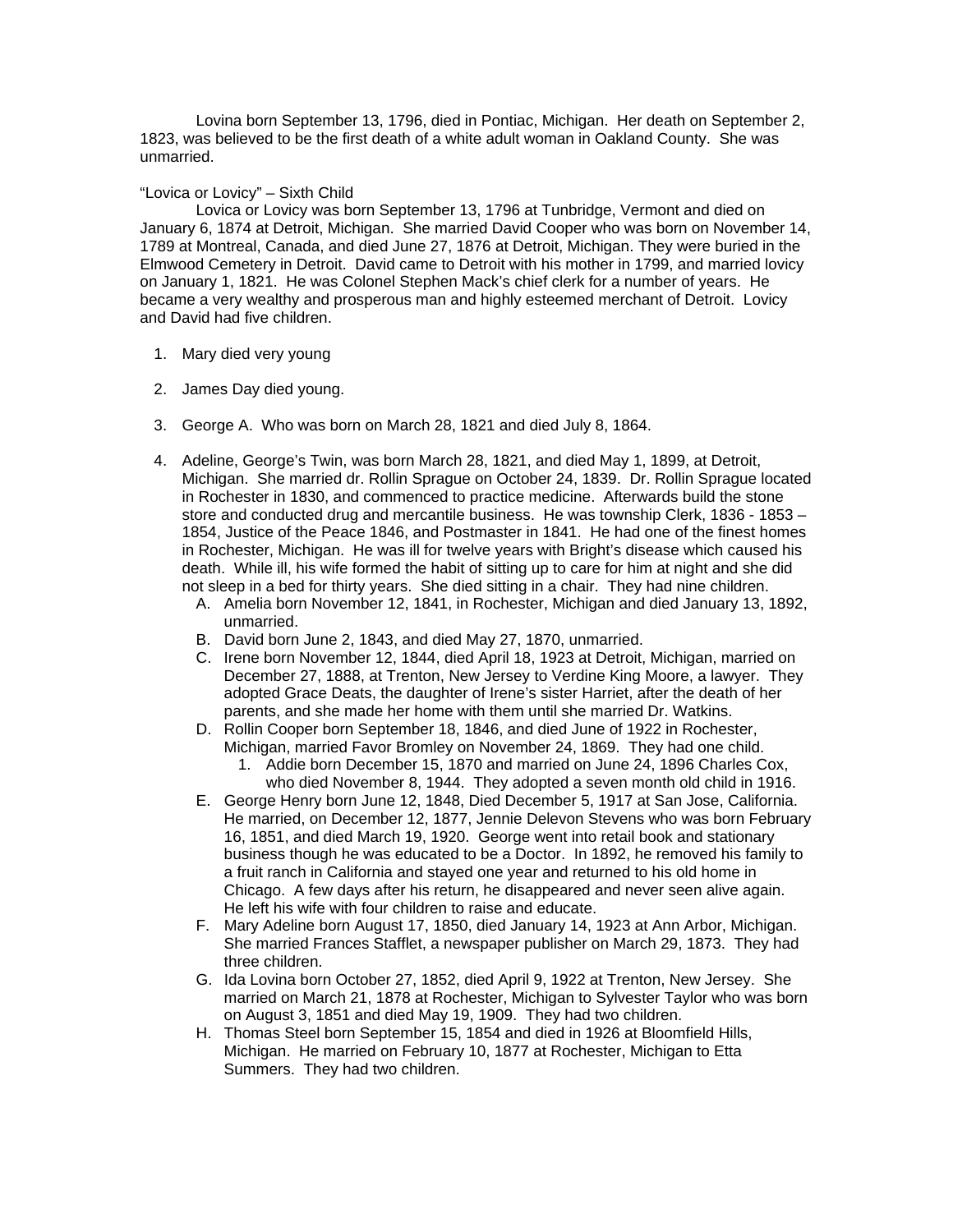- 1. Emmett Lamont, Born October 23,1878 at Rochester, Michigan. He married, first, Elizabeth Temple on March 26, 1900, second Gladys Vera Jones on November 18, 1916. They had three children.
- 2. Locke Aurburn born January 28, 1893 at Detroit, Michigan. He Married Charlotte Henrietta Bronson born September 25, 1866. They had two children.
	- A. Margery Louise born May 23, 1922 at Milwaukee, Wisconsin.
	- B. Winifred Ann born May 22, 1925 and died of T.B. on April 28, 1948.
- I. Harriet Ann was born August 26, 1860 and died February 25, 1889. She married Dr. William Deats who died August 2, 1891. They had one child.
	- 1. Grace Mildred born September 8, 1881, and lived with her Aunt Irene Moore until her marriage to Dr. Watkins. She had two children.
- 5. Reverend David M. was born April 18, 1827. He married Arabella. He was a Presbyterian Minister in Detroit, Michigan.

# "**Stephen Jr**." – Seventh Child

 Stephen Jr. was born on February 2, 1798, at Tunbridge, Vermont and died April 10, 1850, at Pecatonic (Macktown), Illinois. He married Hononegah, a daughter of Chief Gah of the tribe of Pottowatome Indians. See chapter on Stephen Jr.

# "Harriet" – Eighth Child

 Harriet born on May 28, 1800 at Tunbridge, Vermont and died on September 2, 1872 at Pontiac, Michigan. She married on March 18, 1827, Reuben (or Rufus) Hatch who was born May 12, 1785 and died September 2, 1827, while in charge of the lighthouse at Fort Gratiot. They had a son "George" who died early in life. Harriet's second marriage was to the Honorable Gideon A. Whittemore in February of 1828. Some records show that they had five children, but only one is mentioned.

1. Harlow, who resided at Ann Arbor, Michigan.

### "John Mudget" – Ninth Child

 John Mudget was born on December 4, 1802 at Tunbridge, Vermont and died February 13, 1879 at Detroit, Michigan. He married, on April 8, 1827, Maria A. Keenay who was Born in 1810, and died February 11, 1839. They had four children. John is said to have been the first landlord in Rochester, Michigan. He opened a hotel there in 1828. Later he removed to Hamtramck, Michigan. Mack Street was named after the old settler "John Mack" in 1885. He was a supervisor at Hamtramck township 1849 to 1862. They had four children.

- 1. Died as an infant
- 2. George W. Mack
- 3. Eveline (sp) S. married Mr. Riley
- 4. Harriet L. married William Howarth.

## "Almon" – Tenth Child

 Almon, twin to Almira, born April 28, 1805, at Tunbridge, Vermont and died January 20, 1885 at Rochester Michigan. He married on March 27, 1827, Elvira Jamieson, who had been a ward of his parents. She was born May 1, 1806, and died January 21, 1876, at Rochester, Michigan. Elvira had extraordinary mental and physical endowment and was beloved and respected by all who knew her. Almon became quite prominent in business and military matters. His early training at Military school aided him in becoming a Colonel in the Michigan State Militia. He came to Michigan in 1822 and was his father's principal assistant. In 1830, he moved to Rochester, Michigan and opened the second store of Rochester and operated it until 1853. It became known as the "Stone Store" and in 1968 it still stands. Almon represented Oakland County in the Legislative Council in 1848. When his brother, Stephen passed away, he went to Machtown and settled the estate, taking the two younger daughters, Matilda and Caroline back to Rochester with him to raise and educate. For the last twenty-five years of his life, he was totally blind and was cared for and beloved by his adopted daughter, Caroline. It is recorded in one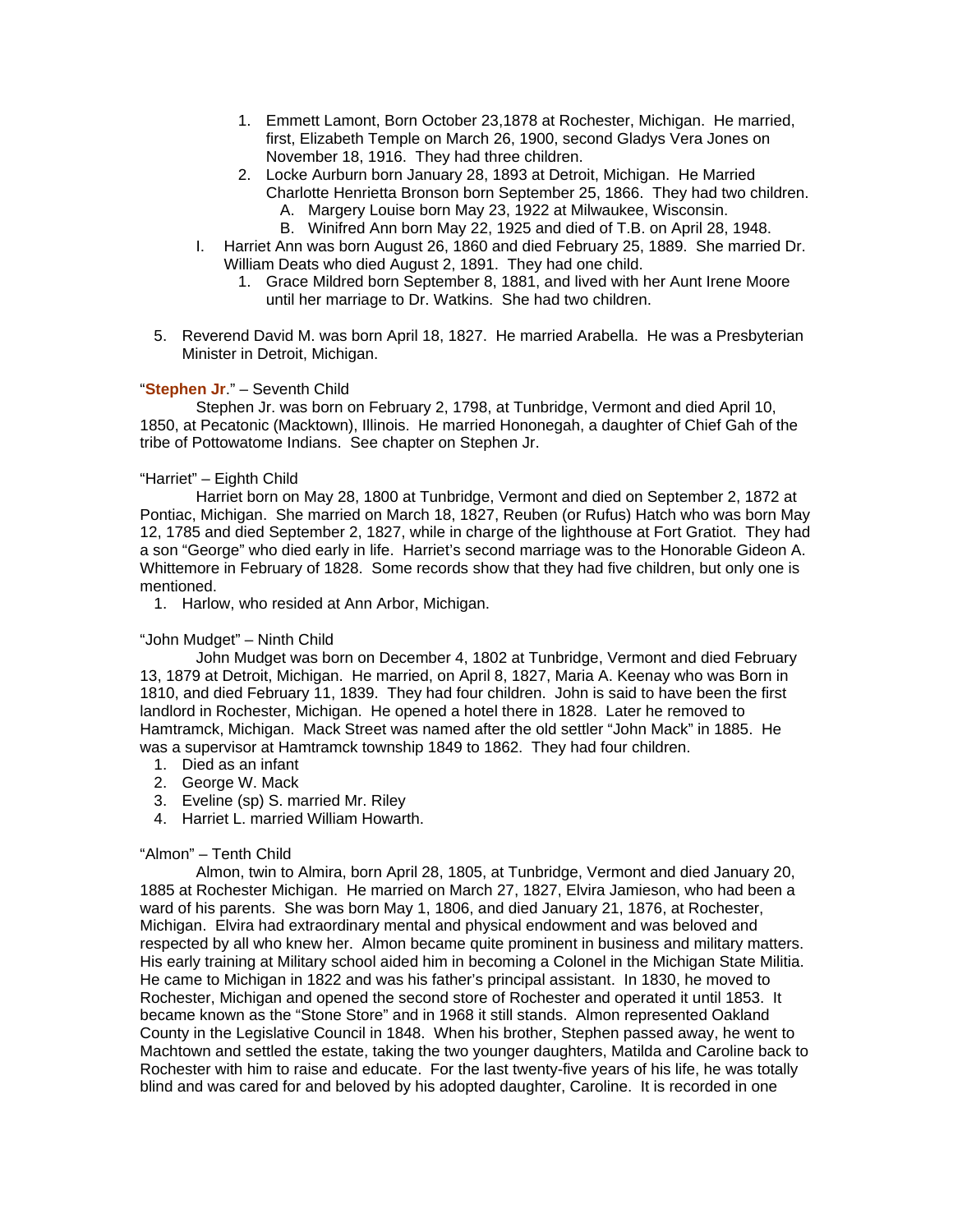place that Almon and Elvira had no children, but their adopted ones. In another recording it stated that they had one son, John, who married Irene Wilson.

# "Almira" – Eleventh Child

 Almira, the twin of Almon, was born April 28, 1805, at Tunbridge, Vermont, and died on March 10, 1886 at Salt Lake City, Utah. She was married on August 7, 1831 to William Scoby who was born June 15, 1811 and died December 4, 1833. They were married at Kirkland, Ohio. She moved to Liberty, Missouri about 1835. They had one son, Stephen Henry born September 15, 1832 and died November 17, 1832. On October 23, 1836, Almira married Benjamin Covey who was born March 17, 1792 in New York and Died March 13, 1868 at Salt Lake City, Utah. When Almira was married to My. Covey, then went to Salt Lake City, Utah, taking her mother Temperance Mack with them. It took two years to reach there. Almira and Benjamin had four sons. Almira converted to Mormonism in 1830.

- 1. Enoch Mack
- 2. Joseph Mack
- 3. Almon Mack
- 4. Hyrum Mack

# "Achsah (Asha)" – Twelfth Child

 Achsah (Asha) was born in 1807 at Tunbridge, Vermont, and died January 6, 1835 at Pontiac, Michigan. She married on July 31, 1831, John Richard Whittemore who was born December 10, 1808 at St. Albans, Vermont and died March 29, 1883 at Pontiac, Michigan. After Achash's death, John married Harriet Buckland, Daughter of Rhoda and Asher Buckland, April 29, 1835. She was born in 1817 and died in 1848. John married a third time on March 1, 1857, Abigail Harrington. She died on January 22, 1886. They had two children.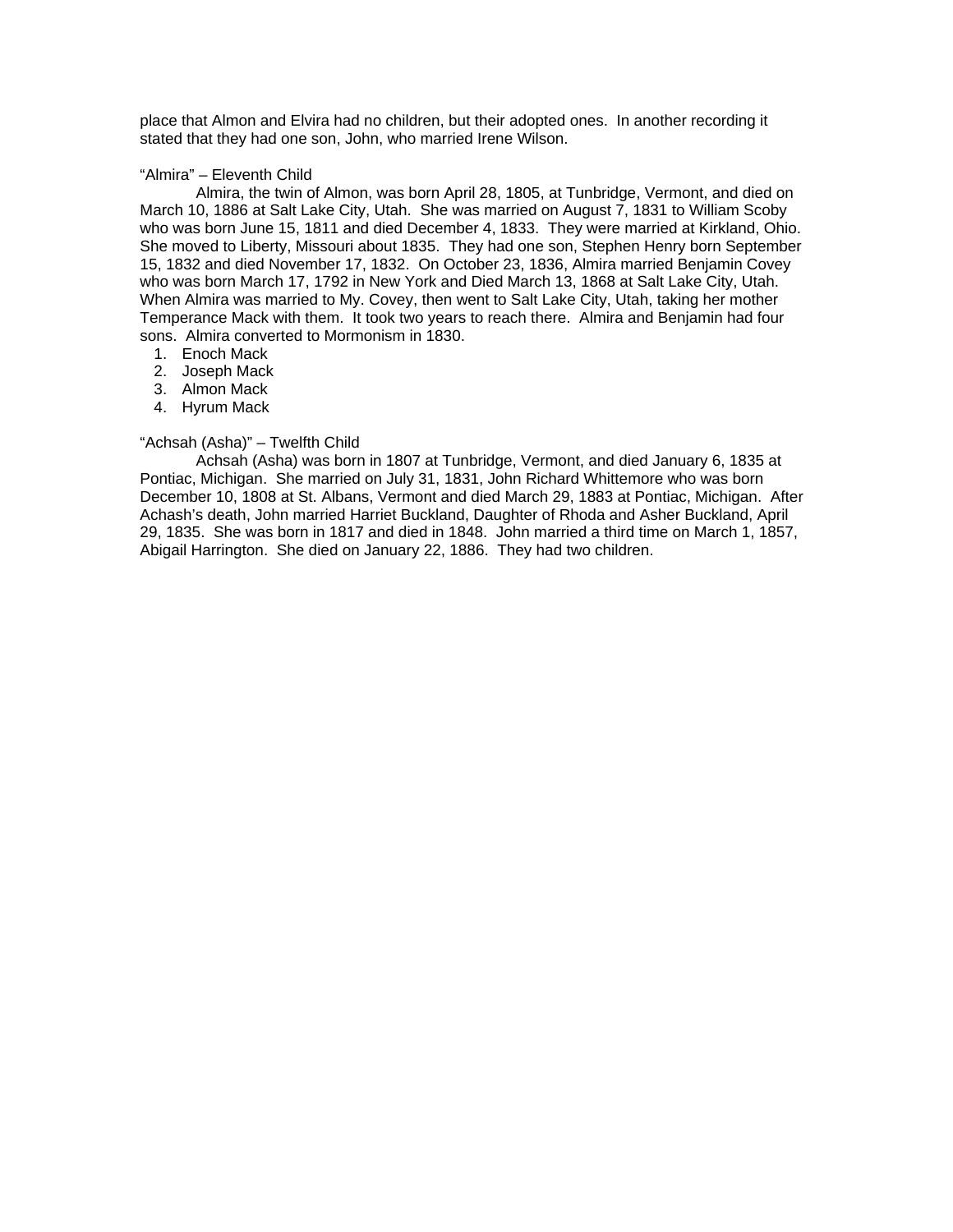# **Stephen Mack Jr.**

"**Stephen Jr.**", son of Colonel Stephen, Grandson of Solomon, great grandson of Ebenezer, great, great grandson of John Mack who came from Scotland in 1680, was born February 2, 1798 in Tunbridge, Vermont and died April 10, 1850 at Macktown, Illinois.

Stephen jr. was educated in schools in Vermont and he went to Dartmouth College in New Hampshire in 1813 – 1816. He served as a mercantile apprentice in the city of Boston. In 1816, he followed his father to Detroit, Michigan. Here he was a scout at Ft. Dearbourne in 1817 – 1819. It was while on duty with them that he met some fur traders and learned that the Rock River valley was a fertile land and a good place to establish a trading post. Accordingly, he came west as an agent for the American Fur Company. He traveled with his ponies and arrived at The Rock River hear where Janesville, Wisconsin is now. He then followed down the river until he came to an Indian settlement then known as "Turtle Village", near the present Beloit, Wisconsin junction at Turtle Creek. Here he learned of the friendly Winnebago Indian camp at Bird's Grove, and started out to find it from the directions he gathered from the tribe, but taking the wrong trail, he went on down the river until he finally reached a Pottowatomie Indian village at Grand Detour, Illinois. Here he located for two or three years (1820 – 1822), trading with the Indians, taking their furs in exchange for his articles of traffic, and carrying his merchandise to and from Chicago on the backs of his ponies.

While living here, he contracted a fever, and was nursed back to health by the Chief's daughter, "Homomegah", and later married her by an Indian ceremony. He gave the Chief two fine horses and saddles, and two blankets for Hononegah. In later years, he married her again legally, and by a Justice of the Peace. The Chief wanted his daughter to marry Big Eagle, but he was no good, and drank too much fire water, and Hononegah would not marry him. Her older sister "Little Bird" had married a bad brave named "Grey Fox", who drank too much, and made Little Bird very unhappy, so Hononegah wanted nothing to do with that type of brave.

Mack's relation with the Pottowatomie tribe was not productive of the best of feeling, and though he had taken the Chief's daughter for his wife, still his life was in danger, because he refused to sell firearms and liquor to the braves of the tribe. During one of his trips to Chicago with three of his ponies, a plan was matured with Grey Fox as the instigator, to dispose of him on his return, and to take possession of his affects. Hononegah learning of their intentions was on the lookout for her husbands return, and meeting him far out from the camp, apprised him of his danger. It was but quick work for her to mount one of the ponies, and together they started out for the Winnebago Indian village in Bird's Grove, which is now Hononegah park, near Rockton, Illinois. They were welcomed by the tribe of Indians and promised protection. It became their home for a number of years, 1822 – 1834. Some of their many children were born here. Mack had a trading post and traded with the Indians as well as with the white men who came to the country looking for good land. A trader's license was issued to Mack, on Rock River, October 20, 1823, and again September 6, 1824, and October 5, 1826.

The Winnebago village Chief was called Chief Hopcqua. He was a great friend of Stephen.

When Stephen and Hononegah were married, they lived in a log cabin that was situated on the bank of the river at Grand Detour, that Stephen had bought from a French trader named " Satallier". Hononegha's comment on the cabin was that it was a large room for many children. This was also Mack's trading post. They lived there until going to Bird's Grove. Stephen had to teach Hononegha that she was to sit at the table with him and that he was to cut the wood and bring it in.

Hononegah was a great asset to Stephen. She was a very faithful wife, and devoted woman. She was largely absorbed in the care of her home and children, save when sickness of the early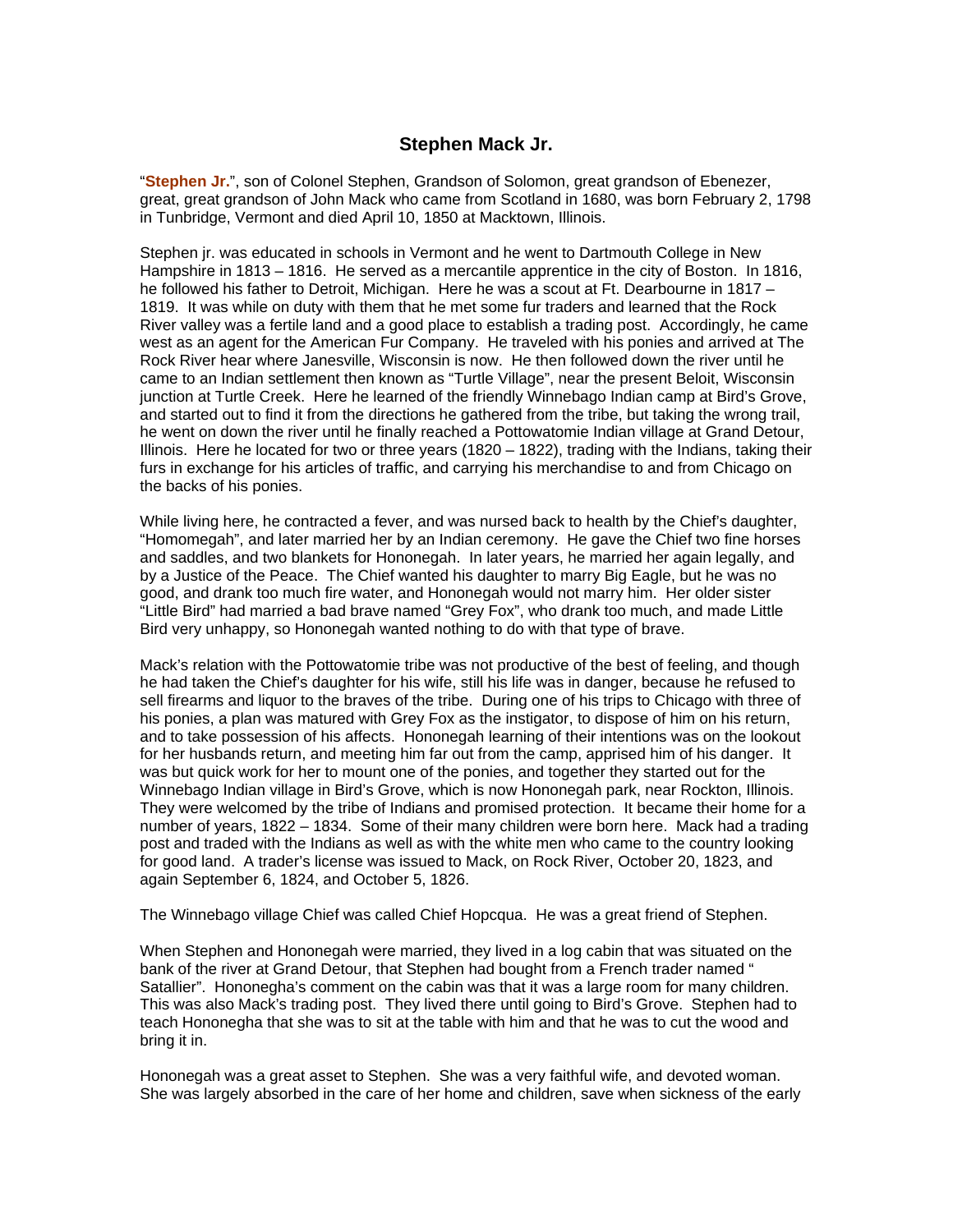settlers called for her kind and skillful care and attention. Then with her supply of nature's remedies, she would seek out the afflicted and bring sunshine and relief to many a suffering soul who fell prey to the ills of a new country. The high tribute of respect to Mack's Indian wife was genuine and sincere, and although of dusty hue, she possessed a noble soul and did all she could to make those around her comfortable and happy. Not only in sickness were her many virtues shown in a marked degree, but the poor and destitute around her, incident to the struggles of many an early settler, shared of her provisions in many a generous way, and manner. She delighted in doing good. Only once was she known to assume the garb of the paleface sisters and then it was by request of some friends, but she felt so ill at ease and afraid to make herself conspicuous, she soon laid it aside and forever after was content with the costume of her tribe. She was very skillful in ornamenting her clothing. She made herself for extra occasions dresses of fine broadcloth with borders five inches deep all around the skirts, worked in with various ribbons. Her taste in blending colors to have a pleasing effect was very fine, and her needle almost perfect. Articles about her home bore witness of her handicraft.

When she had her first child, she went into the forest alone. She would not let Stephen help her. When her relative from Grand Detour came to visit, which was quite often, she would dress herself in her best garments and visit their tents, and for a brief time be a child of nature again.

In a letter to one of his sisters, Stephen states, "My wife died of bilious fever. She was sick eight or nine days, and died. She died a Christian, and also lived one, not by profession, but by her every act, her every deed proclaimed her a follower of Christ. In her, the hungry and the naked have lost a benefactor, the sick, a nurse, and I have lost a friend who taught me to reverence God by doing good to his creatures."

Hononegah died of a fever at child birth, in July 1847, and her baby died also. She left nine children of which one was only a year old. One other child had died in infancy.

After her death, the youngest daughter was ill with a cold. In a letter to his sister, Stephen stated that he was learning to nurse, that the oldest daughter, "Rosa", kept house and as soon as school was out, Mary and Louisa would help.

Stephen was living in peace and quietude with the Indians at the breaking out of the Blackhawk war. After the battle of Stillman Valley, when the renowned Chief Blackhawk visited the Winnebago Tribe to induce them to follow him on his journey northward. Mack used his influence against such a movement, and although Blackhawk was very angry with the white trader, the little tribe remained on their old camping ground, and the great chief marched on without them. It is said that the feeling was so strong against Mack during the visit of Blackhawk, that the chief of the Winnebago Tribe advised Mack to go away for a time for personal safety. Accordingly he privately went to an island, now called Webber's Island, where he was supplied with food by his faithful wife until it was safe for him to return. Stephen decided to help his own people in the Indian war, and accordingly left the trading post, and as soon as he left the Sock Indians took possession of it, but were prevented from injuring him by the Winnebago Indians. He went to Ft. Dearbourne and joined with them in the war. He spoke, in a letter to his sister, of their force not being large enough to they could not save many families from massacre. In accordance with a treaty made with General Scott, in Rock Island in the fall of 1832, which was officially done by the war department at a cost to the government of \$50,000.00. In speaking of this outlay of government funds, Mack used to say that he could have done the job for ten thousand. Several roving bands of Indians remained in the state for years afterwards, but they had no fixed place of abode.

Mack's home, for three years or more, before going to Pecatonic (Macktown), was called the Bradley place in Bird's Grove.

With the indication of a speedy settlement of the Rock River valley, Mack conceived the idea that the bluff at the mouth of Pecatonica River would be a good place to locate a town in biew of river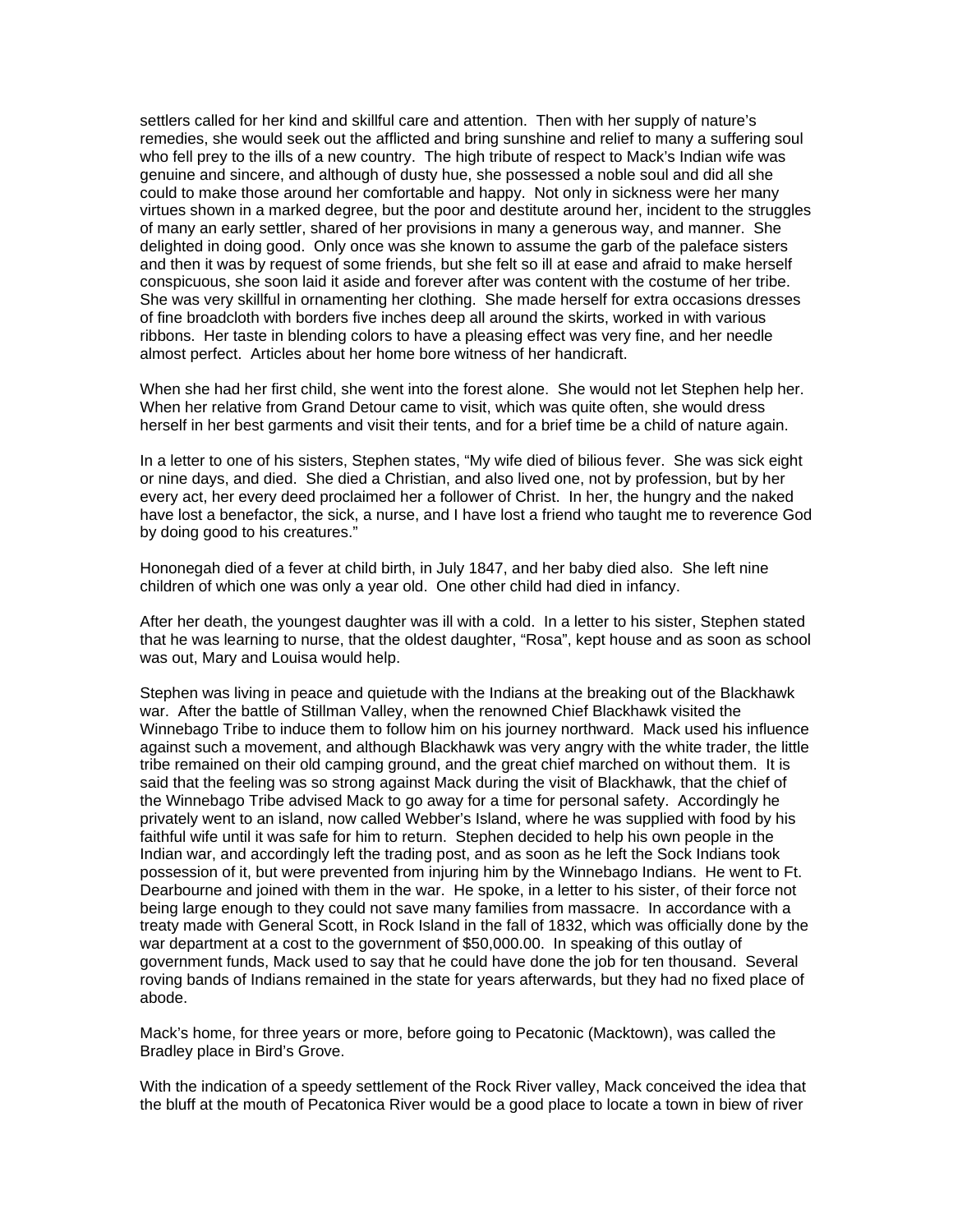navigation, and was in correspondence with Mr. Bradstreet, of Albany, New York, on the advent of the first white settlers in 1835. It was considered that the Pecatonica River was navigable for one hundred miles from its and the Rock River one hundred and fifty miles up into the territory of Wisconsin. With this large prospect in view, the mouth of the Pecatonica River was a very desirable location for a town. Accordingly Mack took possession of this tract of land (1100 acres), in the fall of 1835, and permanently resided there until his death in 1850. The settlement took the name of Pecatonic at first, but was changed to Macktown on account of a superstition. In an act of the Legislature of the session of 1846 – 1847, part of the settlement took the name of Rockton, through the efforts of Thomas Talcott. Part of this settlement still retains the name of Macktown. It was a very flourishing settlement for a number of years, although there is nothing left now but the Mack home and the Whitman Trading Post. Mack had his town plotted as he owned all of section twenty-three south of Pecatonica River and he sold many lots. In the height of his prosperity he valued a corner lot near the store at \$1,000.00. When told that his land was too uneven for a town, he said, "It is far better than the town of Milwaukee."

He built first, his store, then many houses. In 1839, he built his home. It was a show place at the time it was built, having many characteristics that no other house had this side of Chicago. The foundation was the first stone one in the county and also it was painted, which was a luxury. He established a ferry across the Rock River about 1838, and it was run for a time by William Hulin, who married Merrill Mack's wife, ten years after Merrill's death. Mr. Hulin became quite a prominent man in the county, in later years. This ferry was then bought by Jessie Blinn and carried on by him until the building of the bridge by Mack, which was licensed under regulations of the county commissioners court, which allowed the ferryman to charge for a wagon and two horses, 62 ½ cents, a single wagon and one horse 37 ½ cents, man on a horse 25 cents, and each footman 6 ½ cents. A ferryman who exceeded these charges was liable to have his license revoked for which he had paid ten dollars. In 1842 – 1843, Mack build a bridge in the place of the ferry, mostly at his own expense. This was the first bridge across the Rock River in the state. After going through various stages of repairs from damages by ice and floods, it was entirely carried away in the great flood of June 1: 1857, and was never rebuilt, as another bridge had been previously established a mile farther down the river, which so changed the course of travel, that Macktown was left so far to one side of the road that it's growth was greatly retarded. At Rockton, with its developed waterpower, began to grow, Macktown correspondingly began to decline in prosperity. Many buildings were taken down and moved across the river to add to the general growth of Rockton.

Stephen Mack was a man who had received a good education, and possessed a large share of executive ability. Te took an active part in the formation of the new country and its development. By Indian treaty stipulation with the government, half-breed children had a certain amount of land or its equivalent in money. By settlement with a government commissioner, Mack received about \$5,000.00 on account of his children by his Indian wife. This amount of money, at that early day, enabled him to employ men and make a good deal of improvements, and to possess, himself, of a large quantity of land. He also loaned money to many an early settler to enter his land. At the time of his death, he owned, besides his large Macktown farm, land in section twenty-six, and all of section twenty-eight, south of the Pecatonica River, amounting, in all, to about one thousand acres. On the latter tract, he had built a house and established a dairy farm, which was run by a man named Stocker. A son of this man married Mack's daughter "Mary", and Mack's son married Julia Stocker.

Mack kept the first store and was patronized by the first settlers as well as by the Indians, bringing goods from Chicago on Indian ponies before the advent of the wagons. This traffic must have been profitable in those days. In later years, he associated his cousin, Merrill E. Mack, with him in his store. This enabled Mack to work on other enterprises. Merrill did not handle Mack's money very efficiently, and at his death, left many debts. In on of Mack's letters to his sister, he stated that he had lost \$2,000.00 by befriending his cousin, and taking him in as a partner, as he had made bad use of his funds, and when he died, his widow grasped everything, went home, leaving Mack to pay the bills. In another letter to his sister shortly after, he wrote that he had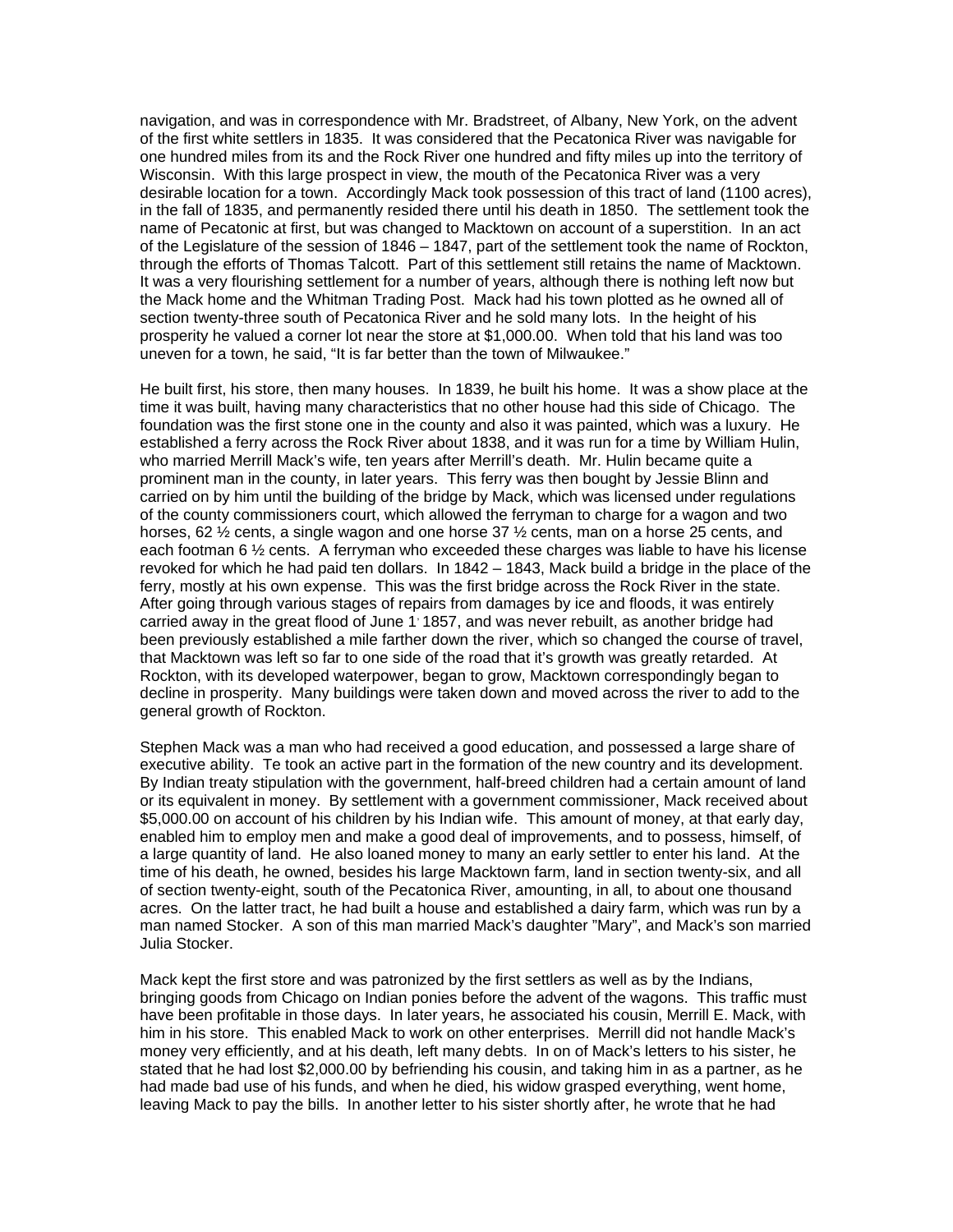suffered a considerable loss in fire. A house belonging to him had the upper story entirely burned off. The lower part was saved by the exertions of his neighbors. The house contained four tenements, one a cabinet shop, one occupied by a family, one a storage for grain, and the other a school, where the fire started in the heating stove.

In 1838, the first steamer called "The Gypsy" came up the river. Mack put a stake out for it to tie up to, and George Stevens, who lived across the river, did the same, and the steamer tied up to Stevens stake. That night, there was a dance on the boat, which was loaded with flour. There were so many people that the boat sank in the water deeper than it should have, so that the flour got wet, and was ruined.

In order to arrest any questions as to the legality of his marriage, and to make his children full heirs, in law, Stephen and Hononegah were remarried on September 14, 1840, by William Hulin, Justice of the Peace.

In a letter written April 4, 1841, Mack stated that a funeral had been held at his house, the first white person to be buried in Pecatonic, although it had been settled six hears, and contained over two hundred inhabitants.

Mack was elected Associate Justice in 1849, and held the office as long as he lived. He was appointed the first township treasurer of the school fund, and at this time, Walt Talcott, Henry O. Brown, and William Halley were the township trustees. On the adoption of the township organization in 1850, Mack was a candidate for the first supervisor, but was defeated by a few votes by his rival Sylvester Talcott.

After the death of his Indian wife in July 1847, Mack married Mrs. Daniels, who lived near Harrison, Illinois. She was a widow of forty hears of age, being ten years younger than Mack. She was a native of Pennsylvania, residing with her husband, Mr. Daniels, on the river Rouge, in Michigan, where he died. She moved near Rockton; Harrison, with her family of seven sons and one daughter. Her youngest son was five years old when she married Mack, and he made his home with them. The rest of the children kept house for themselves, and resided six miles from Stephen's home. The oldest sons were in the military business, and had some property and were able to care for the younger ones. Stephen, as he said in one of his letters to his sister, entered into this marriage solely with a view to the benefit of his children, because there was a vacancy that hired help could not fill. His children wanted a councilor, a guide, and a mother. He found a good and careful mother for his children, and an affectionate companion for himself.

Mack died suddenly on the tenth of April 1850, and was buried on his farm beside his Indian wife, who had been so faithful a companion for so many years. The small plot was surrounded by a fence. Thirty years later, when the graves were sadly neglected, they were removed to the Phillips cemetery, near Harrison by some of Mack's friends. An extract from the Rockton Herald, o May 21, 1880, will explain the transaction.

*"The remains of Mack and his Indian wife Hononegah, were removed Wednesday from where they were buried on the Mack farm thirty years ago, and interned in the Phillips Cemetery in District No. 7. The bones were in a good state of preservation, even the hair and a comb of Mrs. Mack were little changed, but the coffins were badly decayed as to easily crumble to pieces when disturbed. It is intended to erect a suitable stone to commemorate their remains. A glass bottle was deposited with the remains containing the printed paper as follows. "If, in the course of time, this paper should meet the eye of any person, be it known that the remains buried here are those of Stephen Mach and his Indian wife Hononegah." The remains of Henry Clay Mack, a son who died when he was eight years of age, was interned with his father and mother."*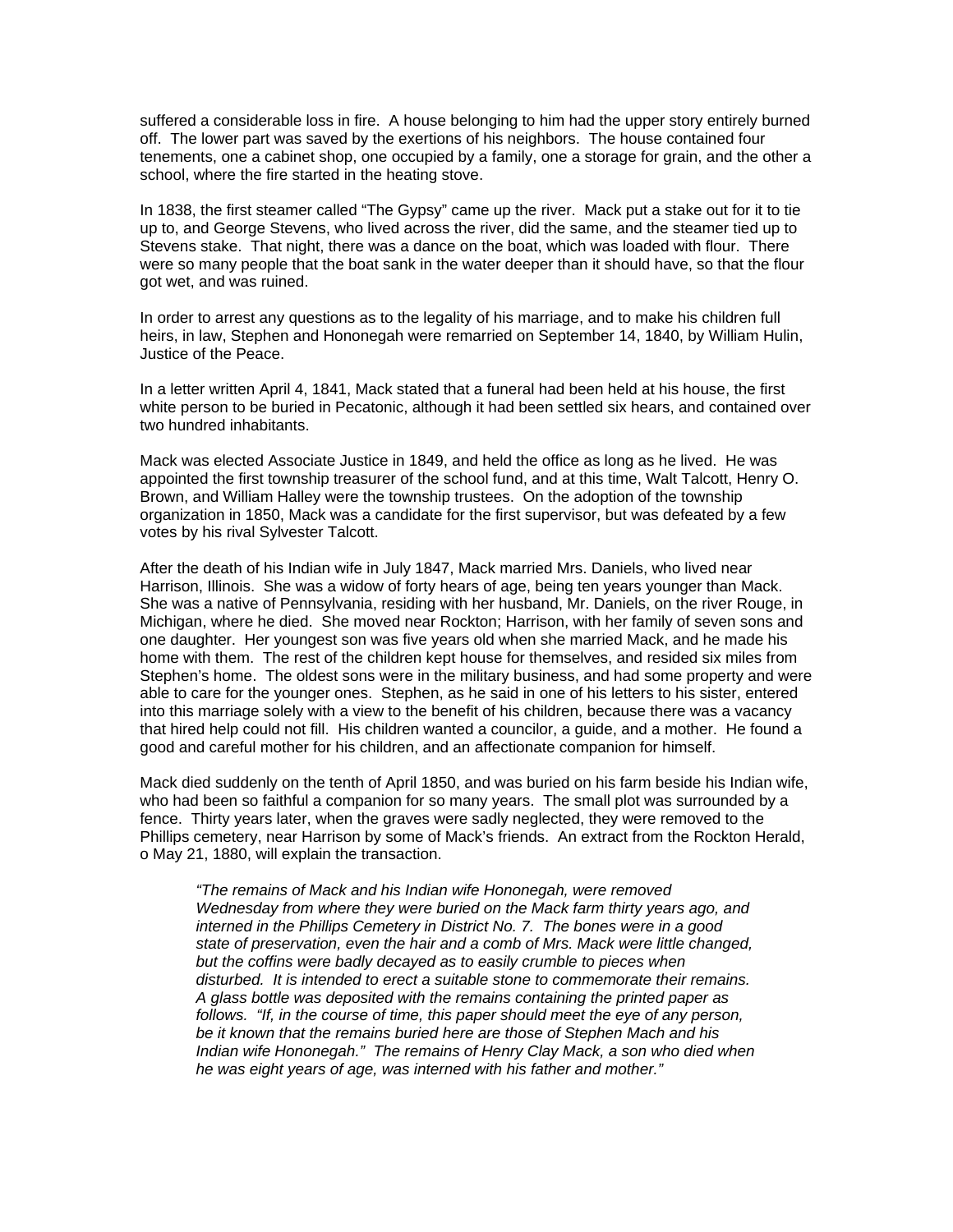In 1965, the remains were again interned and moved to farmland of Stephen Mack and near the house that he built in 1839, which now is a museum.

Mack was inclined to be non-communicative concerning his personal history. He left no records or diaries or pictures. One history relates that Mack bought lots seven and eight in block fortythree in the original town of Chicago, on September 29, 1830, for \$53.00. The block is now near the center of the city.

Macktown deteriorated after Mack's death. Many houses were moved to Rockton. Farmer's rented Mack's land, house, and farm, until in 1927, Macktown was sold to the Winnebago County and became a Forest Preserve. Mack's house was the caretaker's home. In 1950, the home was to be torn down to make room for a new and modern home for the caretaker, but a petition was presented with seven hundred residents signing, to the supervisors, and Mary Graham made a good speech, giving all the reasons for saving the home. It was decided to leave the house standing and build the caretakers home in another location.

The Rockton Township Historical Society was formed and a Museum made of the Mack House, which was opened to the public for the first time on June 24, 1956. Now, in 1968, the Mack house is well filled with articles of the past, and the Trading Post that was built by Mr. Whitman during the years of 1841 to 1846, is a very interesting place to visit, as it is as near authentic as is possible to make it in these days.

Here is the close of the brief sketch of Stephen Mack jr. In many respects, he was a remarkable man. Born of sturdy New England parentage, cradled among the green mountain state, his youthful spirit struggled for a larger scope than the narrow environments of his humble home. What could have prompted a man of his ability to hide away so many years from civilization may never be know. It may have been that through keen foresight he had caught a glimpse of the wonderful development of the west, and he wanted to be first to see the rising sun of civilization and prosperity spread all over the great prairies. How far his great aspirations were realized cannot be told, yet he succeeded in being a man of prominence in his time, and his name will be handed down in the annuals of Rockton as a man of many virtues, of integrity and unquestionable honesty of purpose.

We know he was a busy man, but a lonesome one, by the reading his letters to his sisters. He begged them to come and see him. He proudly wrote to them that his cousins Calvin and Orlin Mack had visited with them. He offered any of his relatives, land if they would come and live near him, and said that he would have work for them.

Stephen died in 1850, a man who had lived a full life in his fifty-two years.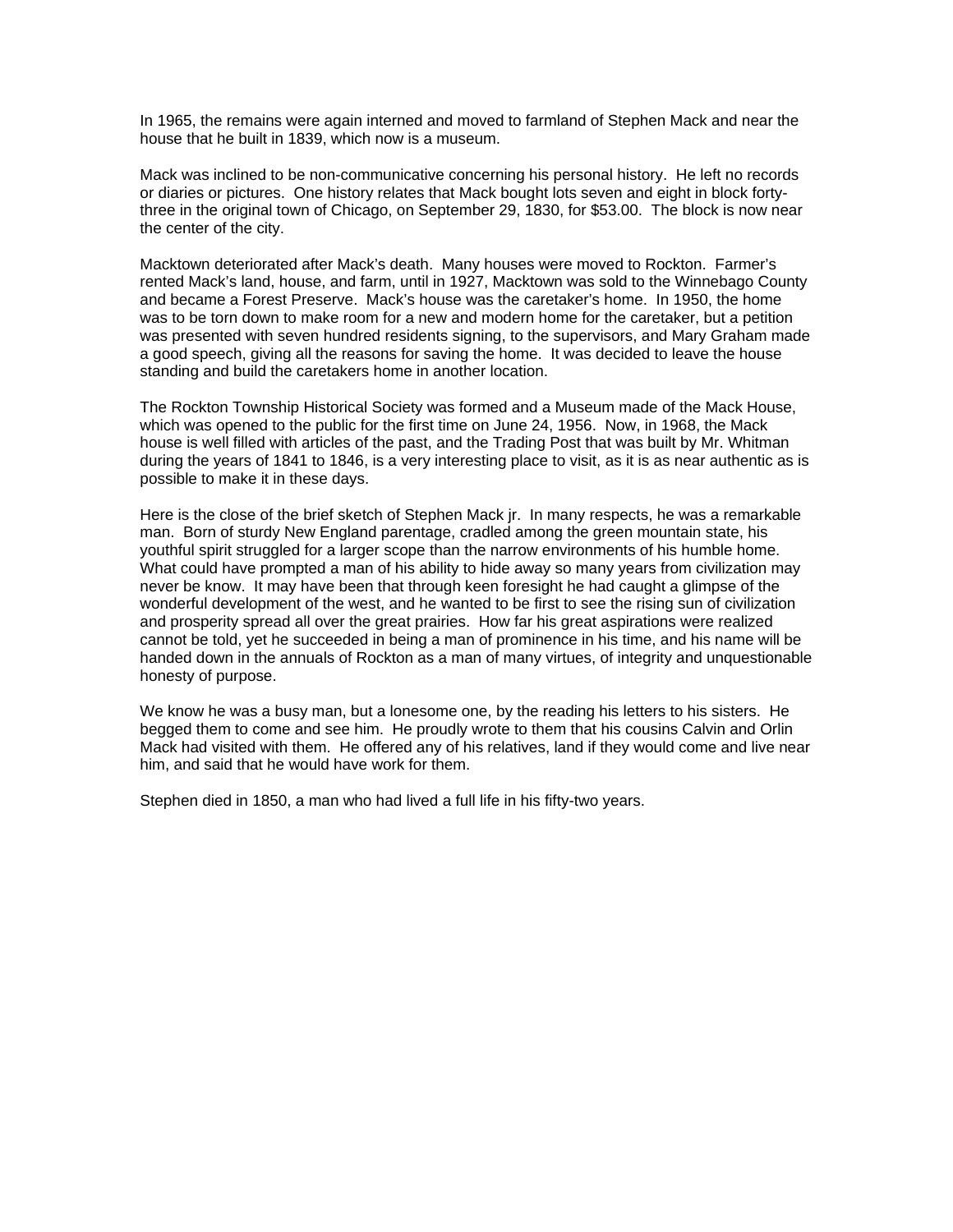# **Stephen & Hononegah Mack's Children and Descendants**

**Stephen** and Hononegah Mack had eleven children, two whom died in infancy.

- 1. An infant died in infancy.
- 2. Rosa, born November 14, 1830, in Winnebago County, Illinois. She was a mute and went to school for mutes in Jacksonville, Illinois. She became a teacher at this school and met and married Mr. Leonard, who was also a mute. They had one child who died in infancy.
- 3. Mary, born July 15, 1832, in Winnebago County, Illinois, and died in July of 1917 at St. Paul, Minnesota. She was educated at Rockford Seminary. She married, first, Charles Stocker, who carried on a brickyard with Mary's brother William Mack. Charles was killed in the Civil war. Mary's second marriage was to Isaac Justin Terrill, who was of Cree Indian ancestry, his mother being part French. He was married first to a Winnebago Indian woman, who had been dead several years when he married Mary. He had one daughter by his first marriage. He died in 1878, at the age of sixty-three. Mary and Charles Stocker had five children.
	- A. Harriet Stocker who married Paulette Mainage, who was part Winnebago Indian. They had three children.
		- 1. Jerome Mainage who lived in St. Clair, Minnesota.
		- 2. Andrew Maniage of Janesville and Manato, Minnesota. He had two daughters and one son.
		- 3. Richard Mainage of St. Clair, Minnesota.
	- B. Emma Stocker, a twin of Evaline, who married Alexander Londroche in the town of McPherson, County of Blue Earth, on February 11, 1871, in the presence of Ann E. Lang and Charles Mainage, and signed by Jacob Web, according to the marriage certificate. Later they were separated. They had nine children.
		- 1. Mary Londroche was born November 27, 1871, and died February 11, 1872.
		- 2. Genevieve Londroche, born February 9, 1873, and died in December of 1924. She married Mr. Oden and had one son.
			- A. Esley Oden who died of a heart attack at LaCross, Wisconsin in 1954. He had three children by his first wife and one by the second.
		- 3. John B. Londroche, was born January 25, 1875. Last heard from in 1927. He had four children.
			- A. Hildred Londroche who died in infancy at Harmony, Minnesota.
			- B. Winnefred Londroche who lives in Minneapolis, Minnesota (circa 1963).
			- C. Clifford Londroche who lived in St. Paul, Minnesota.
			- D. Bernice (?) Londroche who lives in St. Paul, Minnesota (circa 1963), married her cousin, Rayford Peterson.
		- 4. Harriet Londroche was born October 18, 1880, and died November 21, 1880.
		- 5. Louis Londroche born September 17, 1881, and died September 20, 1881.
		- 6. Theresa Londroche born August 18, 1883, and died August 31, 1883.
		- 7. Anthony (A. Phil) Londroche Born May 20, 1886, and died September 26, 1966. He married Grace Palmer in St. Paul, Minnesota on September 11, 1908. She was born in 1890, and died February 27, 1926. Anthony was a writer of poems. In a letter from one of his grand-daughters, it stated "My Grandfather, A. Phil Londroche was said to have come back three nights after died. He appeared to my brother (so he says and I believe him)". My grandfather wanted to re-assure everyone that he was all right and that there would be no trouble among bickering relatives, (and there wasn't). Anthony and Grace had three children.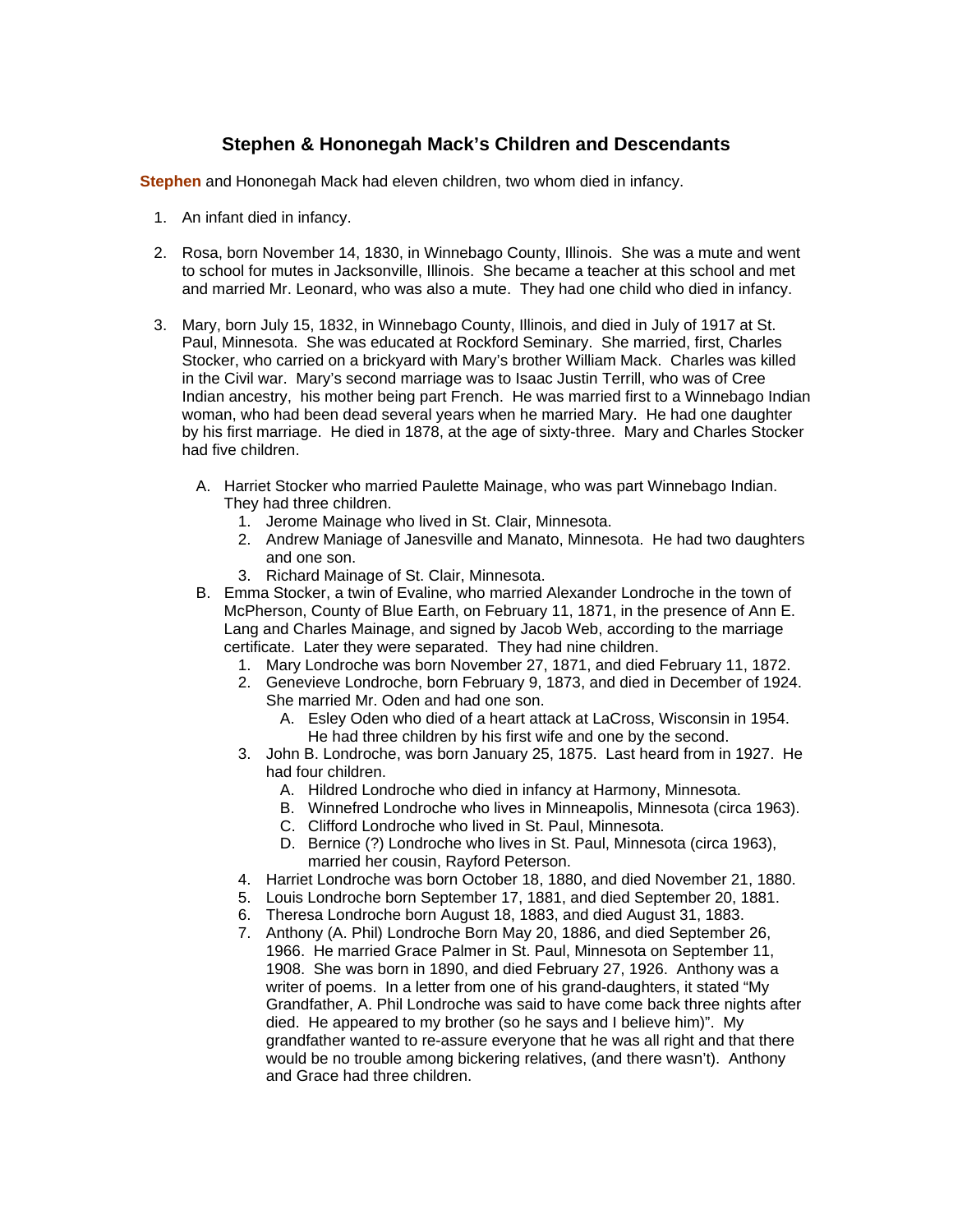- 1. Clair Londroche born August 12, 1909, and married Florence Jaworski and there were three children of this union.
	- 1. Arthur Londroche born April 6, 1909 (?), and married Edith Brews who was born July 10, 1937. They had four children.
	- 2. Curtis Londroche born October 16, 1938, Married Marianne Kranczyk who was born on September 22, 1946 and had two children.
	- 3. Judith Londroche born March 13, 1943, married Joseph Gubash who was born in Lebanon on April 21, 1935. They had three children, one set of twins.
- 2. Olive Grace Londroche was born January 25, 1913. She married, first, Robert Parker in 1929, and a second marriage was to John Williams Day, who was born October 9, 1903. The Parker's had one daughter, the Day's, six children.
	- 1. Delores Olivette Parker born May 28, 1930, and she married Gerald Lentsch who was born January 5, 1927. They had four children.
	- 2. Janet Anne Day born June 10, 1934, married Frank T. Skyson who was born October 13, 1923. They had three children.
	- 3. Ronald William Day born August 29, 1936, married Beverly Cincaski who was born August 28, 1935. They have five children.
	- 4. Gordon Charles Day born January 11, 1938, married Patricia Merrill who was born December 23, 1941. They had two children.
	- 5. Merrilyn Jean Day born April 26, 1942, married Allan Richard who was born April 18, 1940. They had four children.
	- 6. Duane John Day was born August 30, 1950. Unmarried.
	- 7. James Micheal Day born June 19, 1954.
	- 8. Hazel Londroche born on February 27, 1917, married John Dufresno. They had two children.
	- 1. Stephen Dufresno.
	- 2. Barbara Dufrenso.
- 8. Bernice Londroche born July 11, 1889, a twin to Beatrice, died July 12, 1899
- 9. Beatrice Londroche born July 11, 1889, a twin to Bernice, died July 12, 1899. C. Evaline, a twin of Emma, married Edward Cyr, a part blood Winnebago Indian. She died of T.B. as a young woman and her only child died at the same time.
- D. Josephine was born march 9, 1859 and died March 22, 1908. She Married Joseph LaChapelle who was born in January of 1857 and died July of 1942. They had ten children.
	- 1. Peter LaChapelle, Un married
	- 2. Pearl LaChapelle married, first, Harry Peterson and second Charles Darby. They lived in the old home in Wabasha, Minnesota. Pearl died in November of 1966. The Peterson's had two children.
		- A. Rayford Peterson who married his cousin Beatrice (?) Londroche, daughter of John.
		- B. Olena Peterson who married Harold Palmer. They had no children.
	- 3. Joseph LaChapelle married Clara Wagner of Kellogg, Minnesota. They had two children.
		- A. Irene LaChapelle
		- B. Lester LaChapelle
	- 4. Earl LaChapelle married Mayme Hendricks of SanPrairie, Minnesota. They had two children.
		- A. Elmer LaChapelle
		- B. Vincent LaChapelle who had two children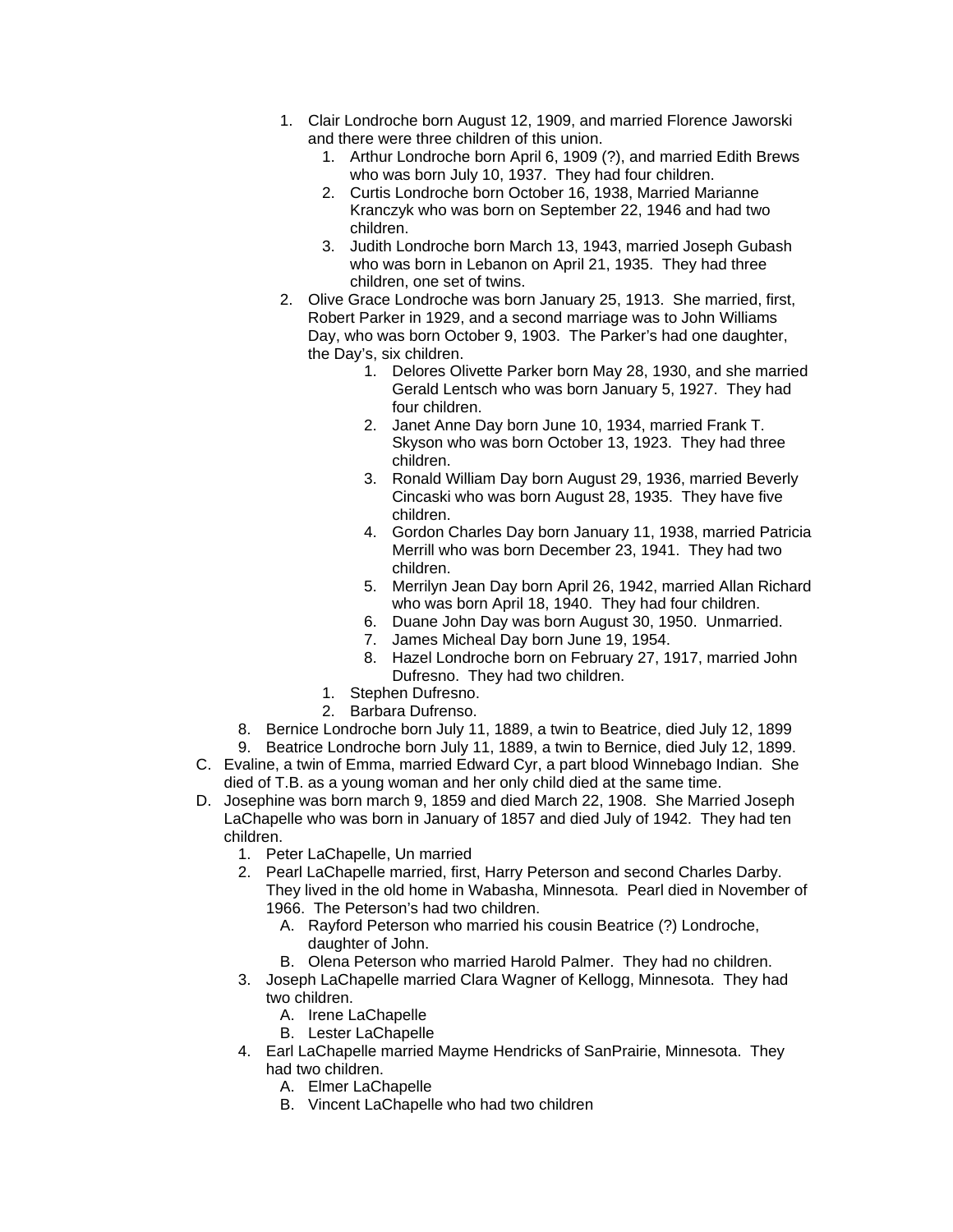- 1. June LaChapelle, Deceased
- 2. Lucile LaChapelle, Deceased
- 5. Mary LaChapelle born December 9, 1885 at Wabasha, Minnesota and died December 7, 1918 at St. Paul, Minnesota, married Joseph St Jacques and had four children.
	- A. Henry St Jacques born December 12, 1907 and died in may of 1950.
	- B. Dorothy St Jacques born February 25, 1909. She married, first, John F. Seymour and second, Robert M. Mitchell, who was born on October 14, 1898 in Ontario, Canada, and died April 13, 1968 in Pincrest, Arkansas, A naturalized Citizen. Dorothy was a teacher of Braille, transcribing and recording on cards for the blind. She is a member of the Geographic Society of Chicago. She is a D A R pen woman and also a newspaper correspondent. She rode in a covered wagon for publicity when the Tollway at Rockford, Illinois was opened. The Seymour's had two sons.
		- 1. Richard Joseph Seymour born January 19, 1926. He served in the navy in work war two. He married on November 21, 1947, Irene Dorothy Glockzin in Minneapolis, Minnesota. She was born April 22, 1927 at Trade River, Wisconsin. They had three children.
		- 2. Kenneth Seymour born on November 25, 1928. He served in the Marines during world war two. He married on November 29, 1949, Theresa Bossi at Chicago, Illinois. They had no children.
	- C. Lewis St Jacques was born November 1, 1911. He married Margaret, and English woman whom he met during the time he was in world war two. They had one son.
		- 1. Peter St Jacques.
	- D. Lucile St Jacques born on November 1, 1911, a twin of Lewis, died as an infant.
- 6. Sylvia LaChapelle married Harrison Overhill. They had no children, but raised Venetta, Sylvia's youngest sister.
- 7. Clair LaChapelle died as a boy.
- 8. Claude LaChapelle was killed in an accident in Wabasha, Minnesota.
- 9. Maximillian LaChapelle was a lieutenant in the United States Marines. He saw service in Nicaragua. He was killed in an accident while home on Furlough.
- 10. Venetta LaChapelle married, first, Lawrence Williams and second, Leo Webber Sr. She was raised by her sister, Sylvia. The Webbers had two sons.
	- A. Lee Webber jr.
	- B. Joseph Webber.
- E. Charles Stocker disappeared after an argument with his stepfather Isaac Terrill, and was never seen or heard from again.

Mary Mack Stocker Terrill and her second husband Isaac Justin Terrill lived on the land that was allotted to Mary on account of her Indian heritage. History records that the transfer of the Winnebagoes to their "Blue Earth Reservation", near Mankato from some twenty-one scattered bands was not actually completed until 1856. Soon thereafter however, the Sioux war of 1862 broke out and though the Winnebagoes were not involved, the people of Minnesota demanded their removal and in the course of the next few years, they were settled in northeast Nebraska, not far from the Omaha tribe of Indians. All the children of Stephen and Hononegah Mack however, were among the families who had taken farms and were permitted to remain in Minnesota. Isaac Terrill, a Cree Indian from Canada with some French blood, likewise remained in Minnesota. He was married at that time to his first wife, a white girl who died later. He married Mary a few years later. He became seriously ill about the time Adelle, his second daughter was born, and thereafter remained bedfast until his death in 1878. A few months later in 1879, Mary Terrill and all of her living children moved to Wabash, Minnesota, which remained the family home for many years. At Wabash, the Terrill children obtained an elementary school education at a Catholic parochial school. Mary Mack and Isaac Justin Terrill had three children.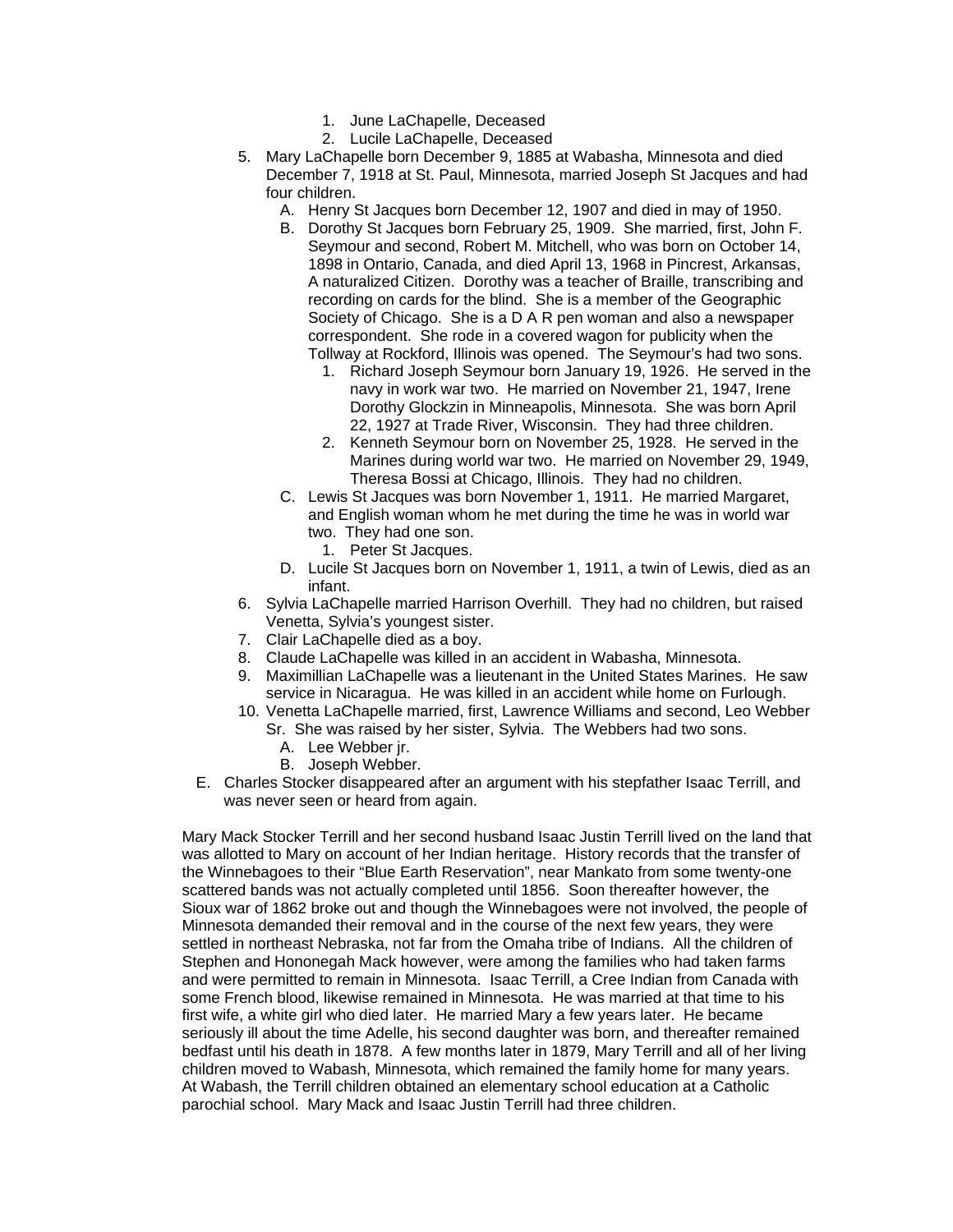- A. Henry Terrill born December 24, 1871 and died unmarried in 1904.
- B. Sarah May Terrill (who disliked the name "Sarah" and much preferred to called "Sadie"), was born May 2, 1873, on the land allotted to her mother, about twelve miles from Mankato, Minnesota. She received her elementary education and after learning from her mother how to sew, mend, clean house, cook, wash & iron, was lured along with her sister Adelle, with glowing promises to Pueblo, Colorado, by her step-sister Matilda Provost, who ran a rooming house and dining room. Both learned to their regret that they had been lured to a life of drudgery involving long hours of work for little more compensation than their meals and a few clothes. It was in Pueblo that Sadie met George Robert Bruce, to whom she was married in March of 1893 at Denver, Colorado. He was fifteen years older than Sadie. He was a tall robust man who had abandoned a teaching career in northern New Your State, to prospect for gold in Colorado. Their honeymoon was spent in his two-room log cabin at Guffey, Colorado, close to a gold mining claim on which he had filed. It was there that only child was born. When gold was discovered in Alaska, George Bruce decided to try his luck there. Sadie obtained employment as a housekeeper for an elderly couple on a ranch near Roswell, New Mexico. George returned after a year away, broke and discouraged, and found a job as a surveyor and foreman on a construction project in the San Francisco Bay area. It was months before he had saved enough to send for his family. It was while living in Oakland, California that their son was stricken with infantile paralysis. Again the "gold fever" came upon George and he returned to Guffey. But Sadie no longer was willing to endure primitive life in a two-room cabin in the mountains. She took her child and obtained work in Denver, keeping house for a polish tailor, who had been left with two children when his wife died.

George Bruce died on October 14, 1904, in a Denver hospital. Sadie then went to Washington D.C., and worked as a housekeeper for a retired army officer and his wife, but they had too many evening dinners to suit her, so she moved to a small exclusive dress shop where she enjoyed the work of fitting and altering expensive gowns for a while, but she disliked the sales work often expected of her, so she took a job in the alteration department of Julius Garfinkle and Company. Here she worked until in the fall of the year 1914, when she accepted an appointment as cook at the Indian boarding school at Cheyenne River Indian Agency. Sadie loved and understood children. Parents of students respected her efficiency in handling the children. Warren B. Plympton was among the parents who frequently visited his children at the Agencies school. Warren, a white man from Minneapolis, Minnesota, had homesteaded in South Dakota, where he met and married a full blooded Sioux Indian woman by whom he had four children before her death. All four children were enrolled in the tribal boarding school. They were Mary, Louis, Warren jr., and Delma. It was Warren's persistent courtship that led Sadie to transfer as a seamstress to a non-reservation Indian boarding school at Flandrean, South Dakota, in the hear of 1919. She resigned from government service and was married on February 25, 1925 to Warren Plympton and soon after he qualified by a civil service examination for an appointment as extension agent, assisting Indians with management of their farming and livestock operations. He carried on this work among the Indians in Montana, Nevada, and California for about twenty hears before being forced to take disability retirement after a heart attack. During this period Sadie helped to raise and train his four children and after the death of Delma, also mothered two of her children for several years. When Warren retired, they bought a home and small acreage in Orangeville, California. In the spring of 1952, Sadie's sister Adelle (Bio) visited them and urged the Plymptons to sell out in California and share her home in Tucson. Arizona with her. This they finally did. In Adelle's home, Warren discovered that he was expected to keep everything in good repair, serve as a yard man and chauffer, and make himself subject to Bio's demands at all times while Sadie was expected to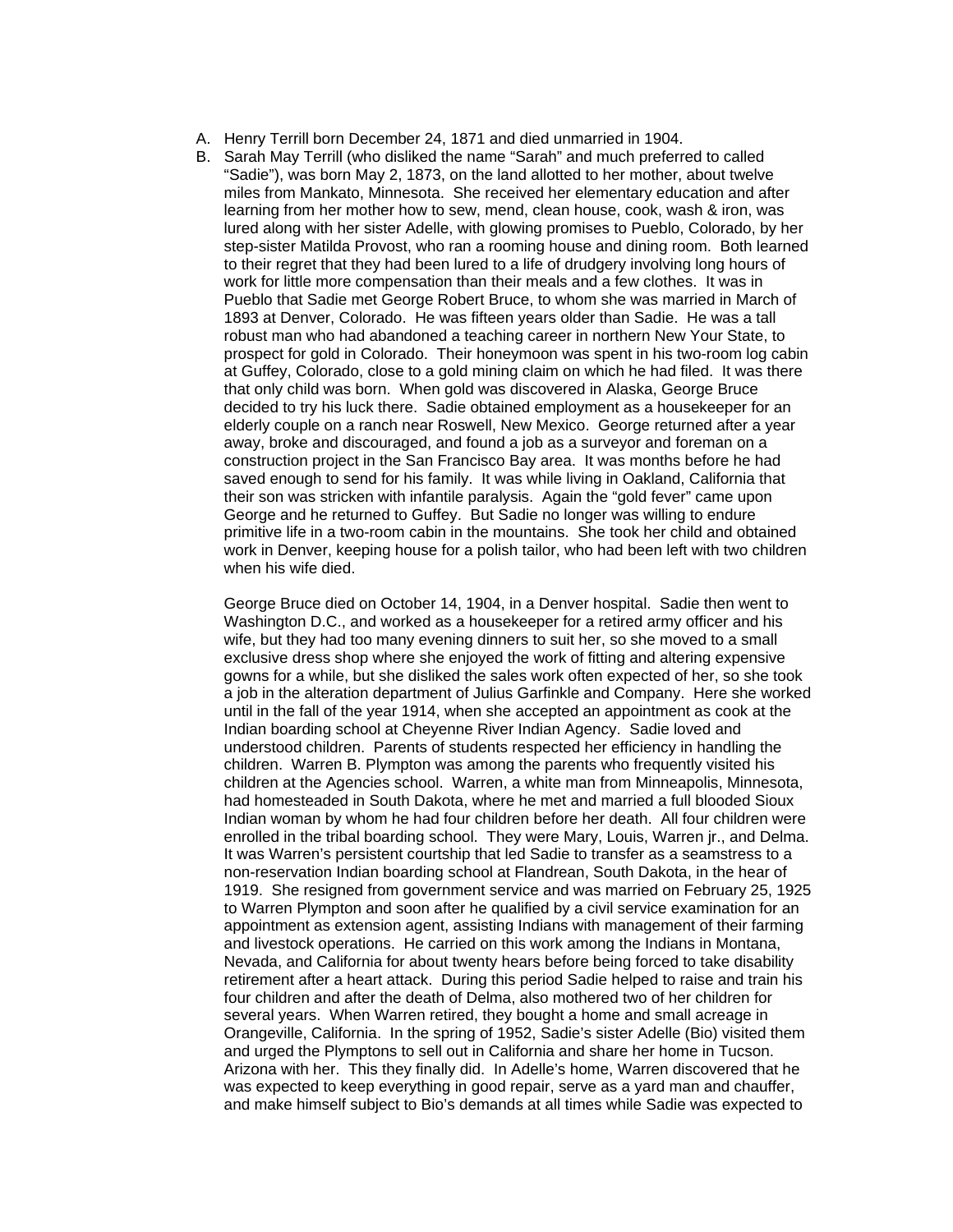do most of the housework. Which was a little too much for anyone who had as heart ailment, so they finally rented an apartment and moved to themselves. Relations with Bio were not very cordial after that, even after the death of Sadie's husband. Her husband's children, however, deeply appreciated her. The children, Louis Plympton who was deceased had a wife and four children who lived at Carson City, Nevada. Delma Plympton also deceased, had three children living in Seattle, Washington. Warren Plympton jr. was living in Kalispell, Montana with his wife and children. Especially devoted to Sadie was Mary Plympton, now Mrs. Robert Vinina, living in Missoula, Montana. Sadie passed away on May 5, 1965 from complications which developed after she had broken her hip in a fall in the kitchen of her apartment, while preparing a meal. Sadie and George had one child.

1. Harold Eugene Bruce born on June 17, 1894 at Guffey, Colorado. An accident in infancy caused the loss of sight in the left eye. Infantile paralysis in early childhood caused him to use crutches since the age of six. He did not attend school until he was ten years of age, but was taught so well by his mother that he was able to skip several grades. He graduated in June of 1912 from Business High School, at Washington D.C., and received a diploma from the commercial department at Carlisle Indian School at Carlisle, Pennsylvania. He also studied telegraphy. He was working as a part time operator in the Postal Telegraph Company office at Carlisle when he received his first United States Indian Service appointment as a junior clerk, in Washington D.C. on April 16, 1913. He transferred to the field service in April of 1914, and began a long career of service among the Indians on reservations in South and North Dakota, Montana, Oklahoma, Idaho, Kansas, and Nebraska that finally ended on December 31, 1951, in his retirement from the position of Superintendent of the Winnebago Indian Agency, ant Winnebago, Nebraska. He was Superintendent of Indian Agencies at Horton, Kansas; Belcourt, North Dakota; and Winnebago, Nebraska. In retirement, Harold has served as a reporter for Horton and vicinity for the Kansas City Star and Times, Kansas City, Missouri, the Topeka Capital, Topeka, Kansas, and the St. Joseph News-Press and Gazette, St. Joseph, Missouri, and has written many feature articles about Indians for these papers. For a time he also had a daily column in the Atchison Globe, Atchison, Kansas.

At Cheyenne Agency, he met Alta Belle Eckles, a stenographer in the same office as he worked in. They were married on July 23, 1919 at Redfield, South Dakota. Alta Eckles, the third child of William and Alice (Seville) Eckles, was born on January 19, 1892 in Washington, Iowa. She graduated in 1912 from Washington High School, and later from Gates Business College, Waterloo, Iowa, and was employed in law offices as a stenographer until she received a United States Civil Service appointment as secretary to the superintendent at Cheyenne River Indian Agency, in South Dakota on November 17, 1917. Harold and Alta have both been active, and are now inactive members of several organizations of which they once took active and important offices. (Circa 1968).

They had two daughters.

A. Alice May Bruce, who was born May 7, 1920, at Browning Montana. She was graduated in 1928 from Holton High School, Holton, Kansas, and spent two years at William Woods College, Fulton, Missouri, and received her BA degree from Kansas University, Lawrence, Kansas, with majors in art education and design. She was employed in Lawrence as a draftsman, first at Kansas University and later in a near by defense plant. She spent a year as a caseworker for the Brown County Welfare Department with headquarters in nearby Hiawatha, Kansas.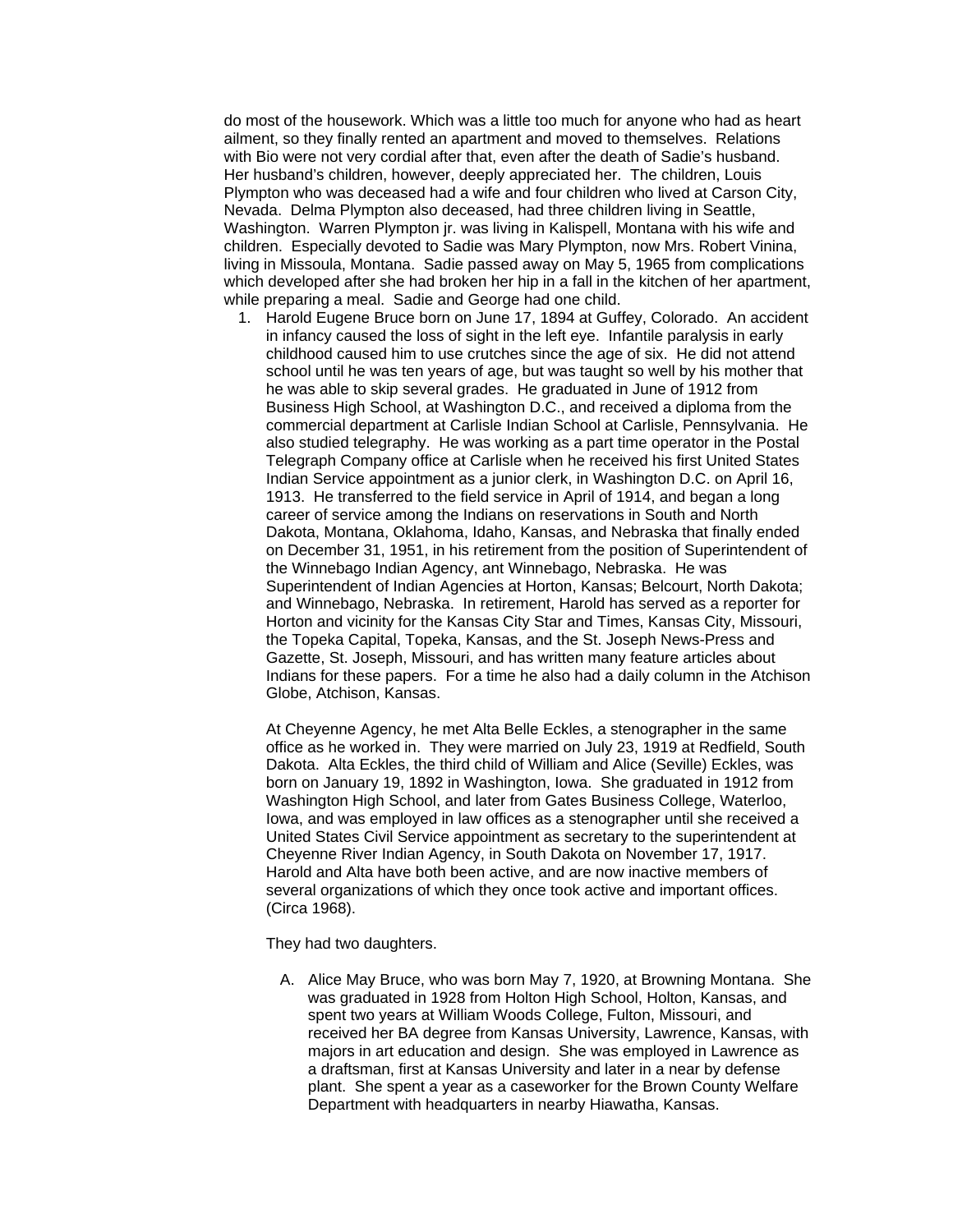On June 6, 1948, she married John A. White, who she had met at Kansas University. He was born in Brazil of American Parents, who served for many hears there as Baptist missionaries, but returned their children to the United States after they had finished high school, for college training. John White received his BA degree from William Jewell College, Liberty, Missouri, served as an army medic during word war two, and then completed his education at Kansas University with Ph.D. degree in Zoology. Since graduation, he has taught at the University of Illinois, Long Beach State College in California and presently is a professor in the biology department of Idaho State University, Pocatello, Idaho, where he also serves as curator of the University's Museum of Vertebrate Paleontology.

Alice May and John White had one son.

- 1. James Jeffery White born on May 13, 1957 at Long Beach, California.
- B. Dorothy June Bruce born on June 8, 1925, at Pierre, South Dakota. She was graduated in 1943 from Horton, Kansas high school and attended Oklahoma College for women at Chickasha, Oklahoma, one year and completed her college training at Kansas University, Lawrence, Kansas, with a degree in Occupational therapy. After college graduation, she was employed as an Occupational Therapist at the Menninger Foundation, Topeka, Kansas, until her marriage on December 10, 1949, to George Beverly of Topeka who was a graduate of Topeka high school with a degree in business administration from Washburn University, Topeka. He saw action in Europe during world was two. He has been employed by Kansas Blue Cross Blue Shield every since his discharge from the army, and has served as Field Representative for a number of counties in western Kansas before moving to the state office in Topeka where now is the Director of Community Relations (circa 1968). Dorothy and George Beverly had two daughters, both born in Topeka, Kansas.
	- 1. Georgiana Beverly born November 1, 1954
	- 2. Sarajane Beverly born July 15, 1960.
- C. Adella Mary Terrill was born on May 4, 1875 at Mankato, Blue Earth Reservation, Minnesota. She received her elementary education in Mankato, and went with her sister Sadie to Pueblo, Colorado to help her stepsister Matilda Provost in running her rooming house and dining room. Here she met Harry C. Homes her first husband with whom she lived for many hears in Tonepah, Nevada. Harry Jones was both a writer and a promoter and it was on one of his business trips to New York to obtain financing for a silver mine promotion that Adella met Benjamin DeCasseres which caused the start of many letters passing between them, and finally caused the divorce of Harry Jones and Adella. It was fourteen years that they sent love letters to each other but did now see one another. Adella was a selfish but loveable woman. In one of her letters to her sister, she said that she had no more love now for her mother than she had when a child. Just a kindly feeling toward her. She said that her mother had no conception of truth or of beauty of the lofty things that dwell deep with you. This letter was written in 1906. She was left alone much of the time during her marriage with Harry Jones, and she vented some of her feelings in her letters to Benjamin DeCasseres. Mr. Jones finally gave her up in 1919, when Adella received her divorce from him. She made life miserable for Harry, as she was so in love Benjamin. In one of her letters from Harry before the divorce, he spoke of being very sad, but if she really wanted a divorce he would give her permission to get it, which she did immediately.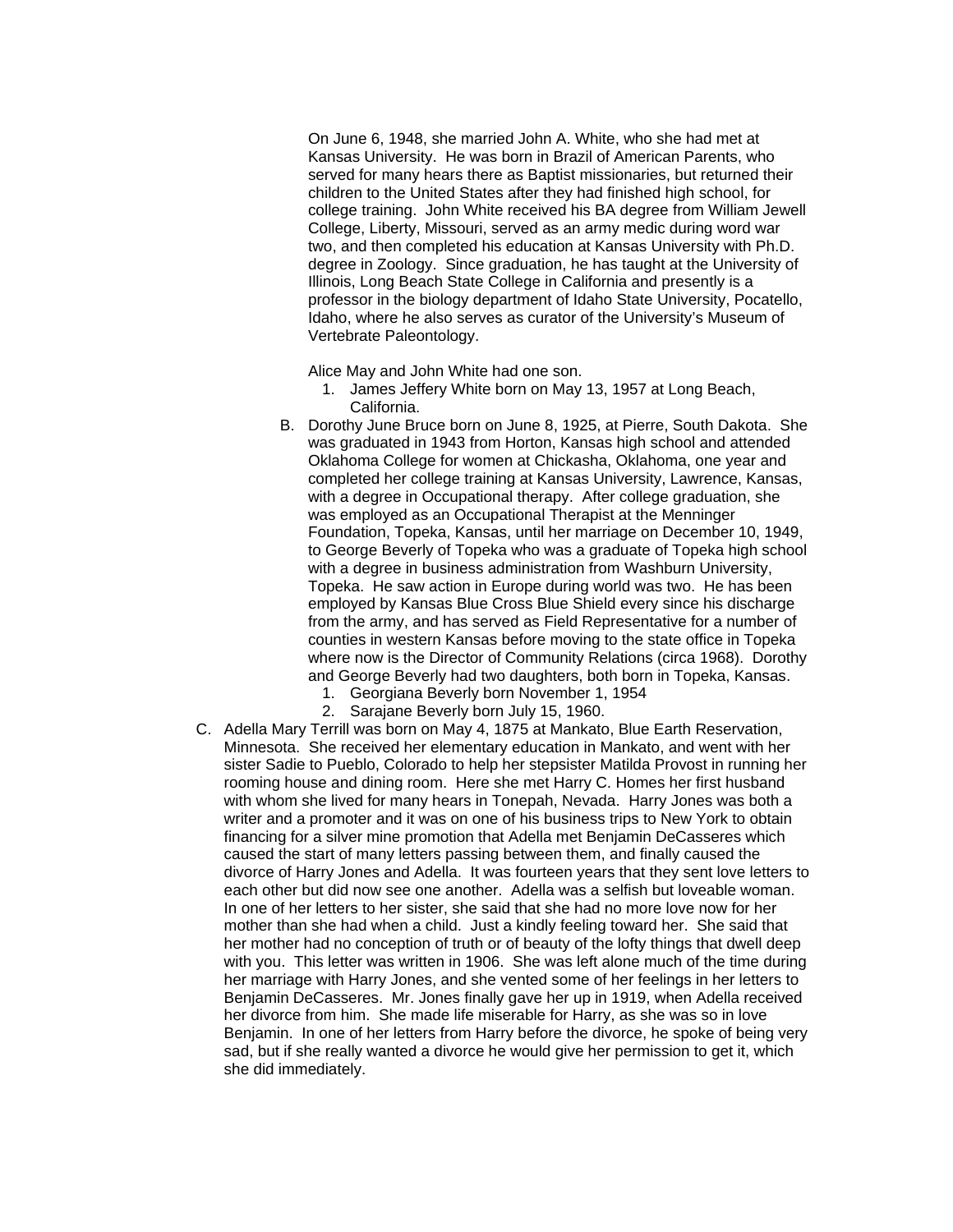She married Benjamin DeCasseres, who was born on April 3, 1873 at Philadelphia, Pennsylvania. He was educated in the public schools there. He left school at the age of thirteen to work on the Philadelphia newspapers. He became a poet, and author, a columnist, and an editorial writer for the Mirror in the years between 1892 and 1899, when he went to New York to work for the New York Sun, and four years later with the Herald. He contributed to the Cosmopolitan, Metropolitan, Life, Judge, American, Mercury, and many others. He became a noted dramatic critic and his writings appeared in Arts and Decorations and the Motion Picture Herald and Screenland. He also was on the editorial staff from 1919 to 1923 of Famous Player, Loskey, and Universal Pictures. He died on September 7, 1945, and Adelle (Bio, the nickname that Benjamin gave her) died in 1964 in Tucson, Arizona, where had moved to at the death of her husband. Adelle willed all of her personal and household affects to the Rockton Township Historical Society to be used to the best of their advantage. As far as we know, Adelle had no children by either of her husbands.

- 4. William Harrison, born July 15, 1834, at Koshkonong, Wisconsin. He married Julia Stocker, Sister of Mary's husband, with whom he was in the brick business. Her father managed the dairy farm owned by Stephen Mack. They left Macktown early in life and had two children before leaving. A town in Wisconsin is named after his daughter "Viola". See Chapter on William Harrison Mack's decedents.
- 5. Louisa, born in May of 1836 at Pecatonic, Illinois. She married Ladowick Lawrence Curtis and moved to Glen Flora, Chippewa County, Wisconsin. She attended Rockford Female Seminary for a time, but confinement was too much for her free untamed nature. Whenever she took a notion to go home, she would start without giving notice and walk the whole distance from Rockford to Macktown. Louisa and Ladowick Curtis had six children.
	- A. Evert curtis
	- B. Bill Curtis
	- C. Edward Curtis married Dora Burgett, and had six children.
		- 1. Ira Melvin Curtis, born in 1927. He married Dorothy Miller who was born in 1933. They had no children.
		- 2. Nethalie Curtis married Patrick McDonald and had two children.
			- A. Robert McDonald who died as a child
			- B. Doris Mae McDonald married Bill Chastain and had two children.
		- 3. LeRoy Raymond Curtis married Amelia LaBrec and they had seven children
			- A. Melvin Ira Curtis, born in 1927. He married Rosella Norton who was born in 1833. They lived in Milwaukee, Wisconsin, and had two children.
			- B. June Marie Curtis was born in 1928. She married Scott Williams and lives (circa 1968) in Mt. Iron Minnesota. They had six Children.
			- C. Lorie Lee Curtis born in 1930 and lives (circa 1968) in Virginia, Minnesota.
			- D. Patricia Doris Curtis was born in 1934. She married Robert Stark, who was born in 1930 and died in 1966. Patricia lives (circa 1968) in Virginia, Minnesota. Patricia and Robert had three children.
			- E. Elaine Doris Curtis was born in 1936. She married Curtis Linder who was born in 1931. They live (circa 1968) in Duluth, Minnesota and have four children.
			- F. Robert James Curtis born in 1938. He married Judith Andréa Gullikson in December 1965. She was born in 1942 they have one child.
			- G. Carol Jeanne Curtis born in 1939 and lives (circa 1968) in Virginia, Minnesota
		- 4. Winfield Scott Curtis married Evelyn Humphry. They live (circa 1968) at Long Beach, California, and have no children
	- D. Libby Curtis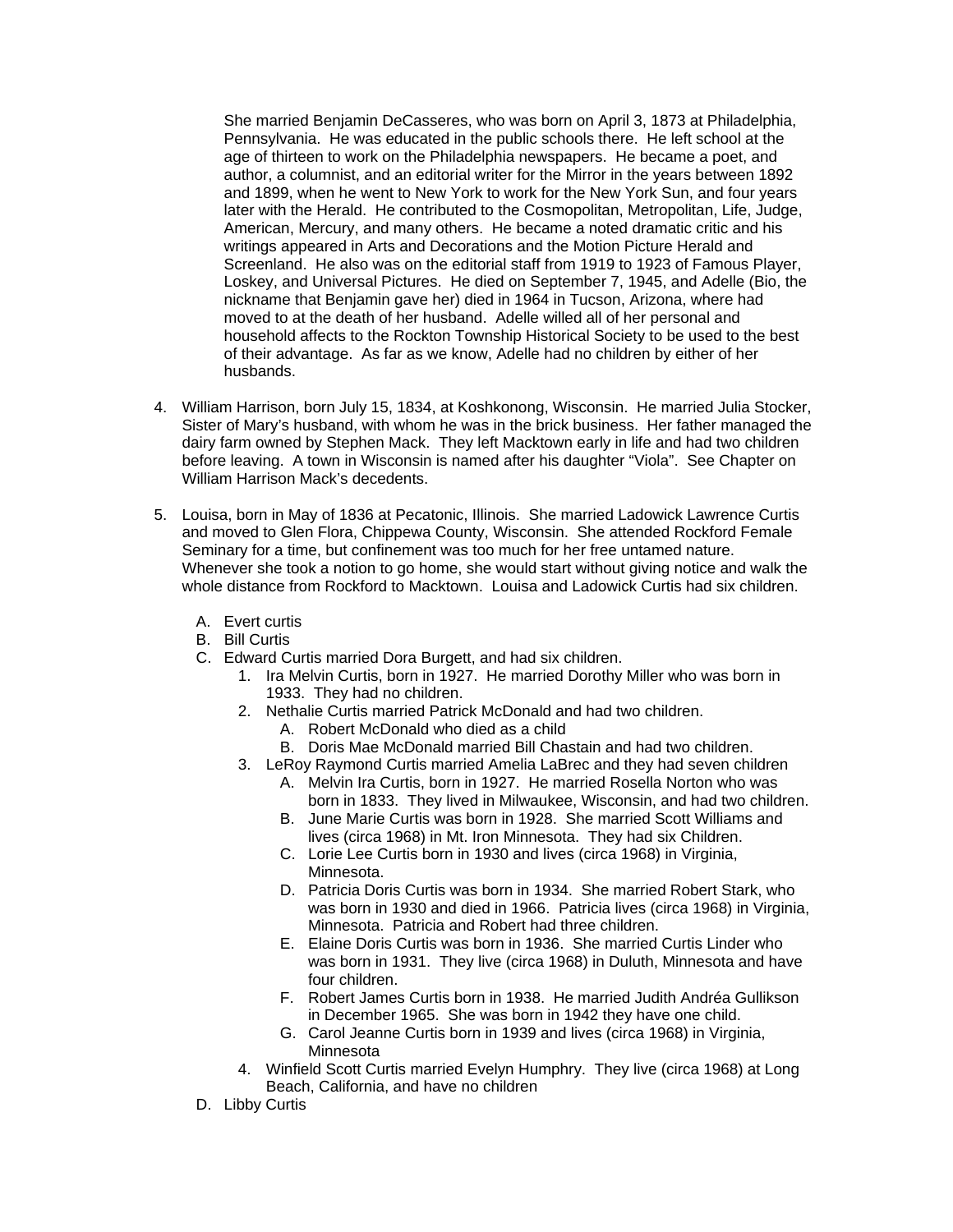- E. Steve Curtis
- F. Al Curtis
- 6. Thomas Hartzell Mack was born on February 9, 1838 at Pecatonic, Illinois, and went to Michigan at the death of his father and lived near his sisters Matilda and Caroline. He had one son.
- 7. Thomas Robert Mack who lives in Minnesota (circa 1968).
- 8. Henry Clay Mack was born in December of 1840 at Macktown, Illinois and died in 1847, shortly after the death of his mother. He is buried close to his parents.
- 9. Edward Mack was born in November of 1842 at Macktown, Illinois. He died as a drummer boy in the civil war.
- 10. Matilda Mack was born on November 26, 1843 at Macktown, Illinois and died on November 12, 1889, at the age of forty-six, at Eau Galle, Wisconsin. She was buried in the Wabeque Cemetery, just outside Eau Galle. She was four years of age at the death of her mother, and seven years at her father's death. She was taken to Rochester, Michigan by her father's brother, Almon, to be raised and educated. After she grew up, she moved to Eau Galle, Wisconsin, where she taught school for a number of years before she was married and after she was married. It was while living here before her marriage, that she mentions in her letters that Tom, her brother, had visited her, and that Tom Had gone to church with her, so for a while, Thomas must have lived in Ear Galle also. Matilda was also a writer. Many of her poems were printed in the papers, and magazines.

Matilda, or Myrtie, as her family called her, married Edwin Harvey Drake on July 20, 1868, at Menomonie, Wisconsin. He was born July 16, 1841 at Mansfield, Massachusetts. He died at Eau Galle, Wisconsin on December 22, 1895, at the age of fifty-four. He received an early education at Mansfield, Massachusetts, and in his early twenties he went to Wisconsin and settled at Eau Galle, where he worked as a clerk for Carson and Rand during the early days when lumber was big business in Wisconsin. He enlisted in the army during the civil war and reported to Camp Randall, Madison on September 27, 1864. He was assigned to Company A, Wisconsin 25<sup>th</sup> Volunteer Army, 4<sup>th</sup> Division Corps, Army of Tennessee. He was under the command of Captain John R. Rusk. He was attached to an Engineering detachment and saw action with General Sherman on his march to the sea. He saw action at Snake Creek gap, Georgia, October 15, 1864; at Long Swamp, December 9, 1864; at Oquches Canal, December 10 – 11, 1864. He took an active part in the siege of Savanna, December 12 – 21, 1864. At Tacataligo, South Carolina, January 18, 1865; Salkatchie, January 20 through February 2 – 3, 1865; Whippey Swamp, February 1, 1865; South Edista River, February 9, 1865;Orangeburg, February 12, 1865; Fayetteville, North Carolina, March 15, 1865; and Bentonville, March 20 – 21, 1865. Upon being discharged from service on June 7, 1865, he returned to Eau Galle, Wisconsin, where he made his home until his death in 1895. Matilda and Edwin's home was located on the banks of Lake Eau Galle or the "Old Mill Pond" in the grove of pines. Their names were listed in the membership role of the Ear Galle Methodist Church for 1888 – 1902. Edwin was instrumental in the building of the church which was the scene of numerous revival meeting. Edwin and his son owned and operated a general merchandise store, which was located across the street from the old grist mill, and upon the death of his father in 1895, Earl took over the operation of the store, which he continued to operate until it burned to the ground. Edwin and Matilda had one daughter and two sons.

A. Alson Drake born June 24, 1869, at Eau Galle, Wisconsin and died on August 28, 1911 at the age of fifty-two at Eau Galle. He was killed in an accident in the powerhouse where he worked. His clothes caught in the machinery. His daughter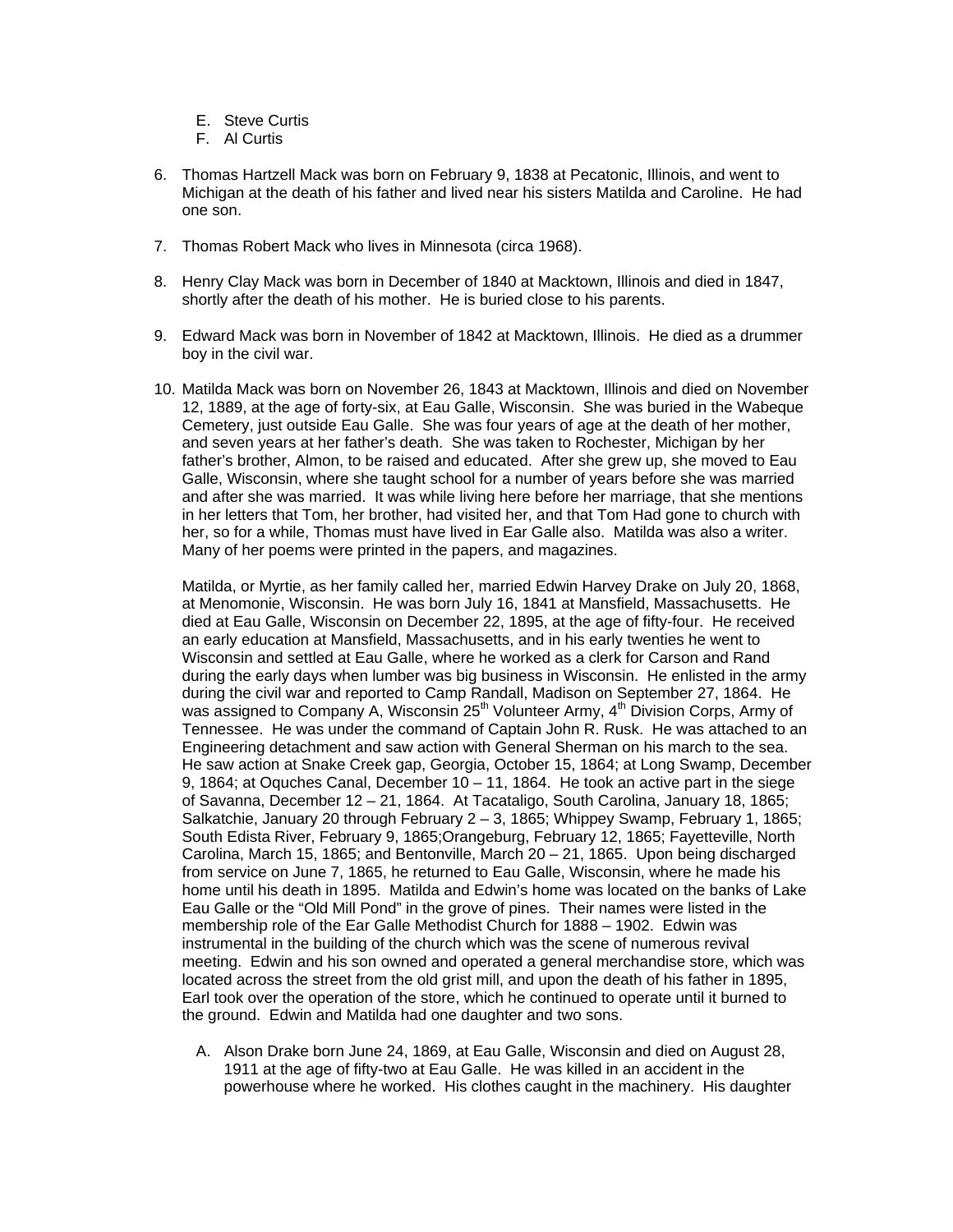Myria, who had brought his lunch to him, witnessed the accident. Alson married Winefred Arthur on June 20, 1893. They had three children.

- 1. Edwin Drake bron May 27, 1894, and married Edna Morgan on January 24,
	- 1920. They had five children.
		- A. Donald Drake born March 15, 1921
		- B. Catherine Drake born January 16, 1923.
		- C. Alson Drake born March 22, 1925.
		- D. Norma Drake born November 18, 1927.
		- E. Gerald Drake born March 10, 1933.
- 2. Lyle A. Drake born June 24, 1896 and died August 20, 1896
- 3. Myrla Drake born May 10, 1902, married Eldon Joseph Erickson on October 21, 1922. A second marriage was to Andrew Wagnild on June 24, 1961. Myrla and Eldon Erickson had four children
	- A. Arlene Erickson Solberg born January 1924
	- B. Eldon Erickson Jr. born July 26, 1926.
	- C. Geraldine Erickson Gullickson born January 19, 1929
- B. Robert Erickson born May 7, 1937
- C. Iva Drake was born on November 26, 1878 at Eau Galle, Wisconsin and died on September 8, 1967 in Menomonie, Wisconsin. She married Willis Perry Doughty on March 9, 1904. He was born on January 18, 1876 and died September 8, 1956. They had six children.
	- 1. Marquerite Lucile Doughty, who was a daughter of Iva and adopted daughter of Willis. She was born August 4, 1901 and Adopted in 1904. She married on September 4, 1923, William McKinley Oleson. He was born on September 7, 1896. He was an army captain in world war one, 1915 – 1920. He was wounded in the battle of Chatteau Tharry and received a purple heart for wounds and a bronze star for bravery. Marguerite and William had no children. They lived with Iva, Marguerite's mother for seven years, her last years, and took care of her with the aid of Marguerite's brother and sisters.
	- 2. Clair Stephen Doughty was born on December 10, 1906. He married Rosalie Ambuehl at Durand, Wisconsin on June 9, 1936, and had one child.
		- A. Richard Doughty born December 20, 1940. He married Ruth Linse on August 11, 1962. She was born on April 22, 1942. They had two children.
			- 1. Paul Doughty born July 24, 1963
			- 2. Mark Doughty born June 1967.
	- 3. Hazel V. Doughty was born June 20, 1910 and married Carl M. Olson who was born May 7, 1903. They had three sons.
		- A. Carl Claire Olson who married Rita Jannetta Stumpf. Cars is a veteran of the Korean War. He served in 1951 – 1952. They live in Poon Rapids, Minnesota (circa 1968). They had three sons.
			- 1. Rena Carlene Olson born July 22, 1958.
			- 2. Clayton Allan Olson born August 2, 1959.
			- 3. Jeffery Lee Olson born January 15, 1961.
		- B. Erling Willis Olson was born August 29, 1929 and married Helen Marian Ruotsinoga. Erling is a Viet Nam veteran. To this date (circa 1968) he had about seventeen years of service in the army. They had three daughters.
			- 1. Adrienne Lee Olson born June 19, 1953.
			- 2. Debbra J. Olson born December 12, 1954.
			- 3. Joan E. Olson born March 15, 1963
		- C. John C. was born October 10, 1947. He is a veteran of Viet Nam war and is in the Navy now (circa 1968). He is unmarried
	- 4. Evelyn was born December 19, 1912 and married Dennis Cotts of Madison, Wisconsin on August 15, 1933. He was born December 19, 1913 and died June 20, 1960. They had three children.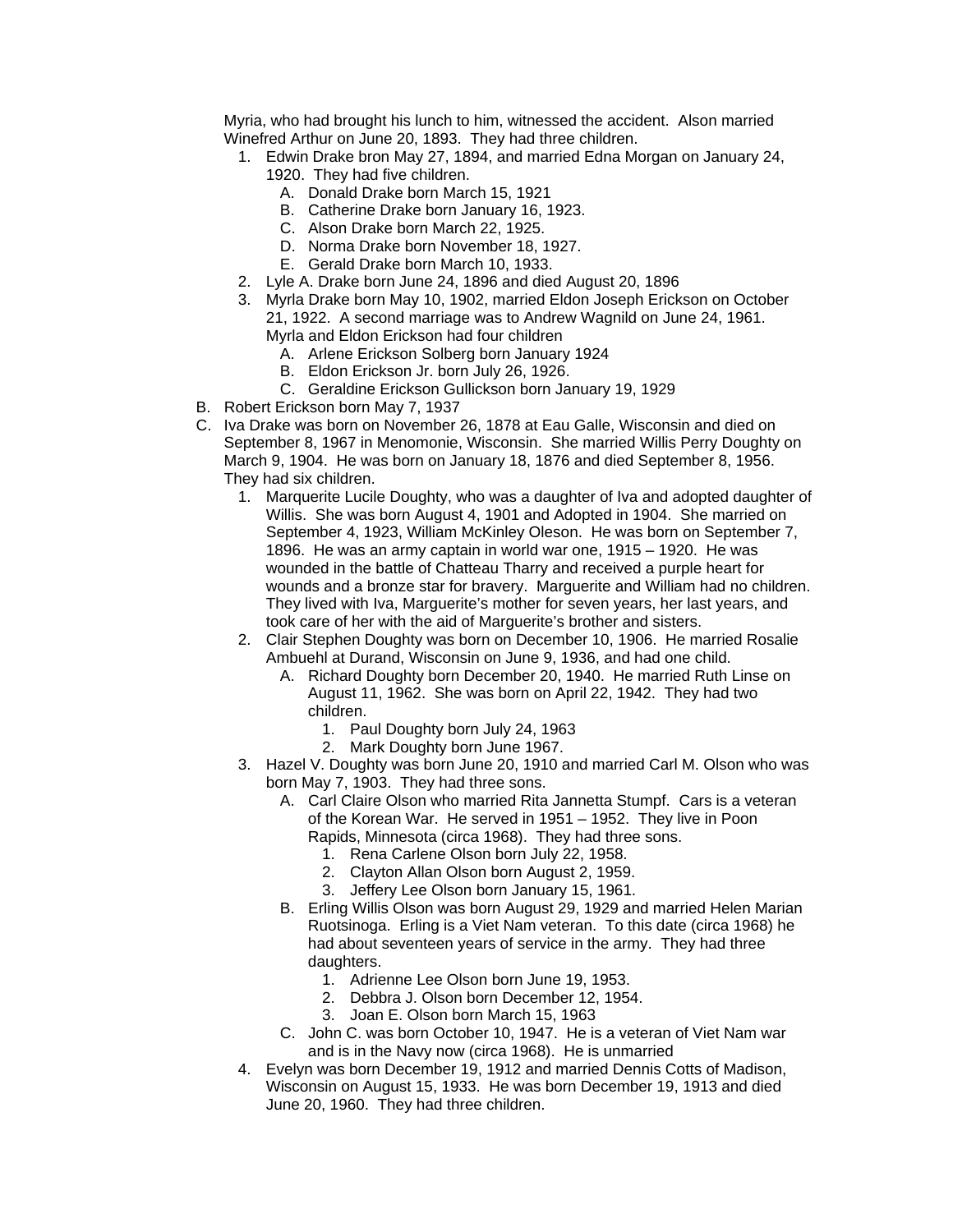- A. Katherine Cotts born April 4, 1934. She married Oliver Upham who was born on August 1, 1933. They had four children.
	- 1. Ricky Upham born December 7, 1952.
	- 2. Christine (adopted) born December 13, 1959.
	- 3. Joseph Upham born October 11, 1962
	- 4. Kathy Upham born March 1, 1965.
- B. Beverly was born May 16, 1935, and married Jerry Tuggle. They had one son.
	- 1. Mike Tuggle born June 13, 1955.
- C. Jacqueline Cotts born January 9, 1946. She married John Braski who was born September 15, 1943. They had one daughter.
	- 1. Lisa Marie Braski born July 12, 1968.
- 5. Alice Maxine was born August 18, 1920. She married Claude Kenneth McNaughton of Detroit, Michigan, who was born September 23, 1913 and died on December 3, 1957. They had two sons.
- D. Elbert Earl Drake was born January 19, 1881 at Eau Galle, Wisconsin, and died August 26, 1965. In 1901 he married Estella Rooney. She was born September 12, 1879 and now (circa 1968) lives in an apartment in Eau Claire, Wisconsin. They had two sons.
	- 1. Carl Edwin Drake born December 9, 1906 at Eau Galle, Wisconsin and died March 1, 1907 at Eau Galle.
	- 2. Alson Neil Drake born May 12, 1908 at Eau Galle, Wisconsin. He Married Alta Marie Robarge at the Methodist Church in Stillwater, Minnesota on October 13, 1932. She was born on April l18, 1911. Alson is the personnel Director, Hollywood Brands Inc., Hollywood Candy Division in Centralia, Illinois (circa 1968). They had two daughters.
		- 1. Jachlyn Ann Drake born April 8, 1934 at Stevens Point, Wisconsin. She married Angelo James Lorino on July 29, 1952 at St. Louis, Missouri. He was born April 18, 1929.
		- B. Linda Lee Drake was born February 22, 1939 at La Cross, Wisconsin. She married John William Whitford at the Methodist Church of Hayward, California on April 28, 1957. He was born July 12, 1936. They had two children.
- 11. Caroline Mack was born October 16, 1845, at Pecatonic, Illinois and died August 28, at Pontiac, Michigan. She was buried in the Rochester Cemetery. When she was a baby, her mother died and when four years of age, her father died. She was taken into the family of her father's youngest brother, Almon Mack, and taken to Rochester, Michigan to be raised and educated. Her education was gained in the Old Academy, and in village schools in Rochester. She was especially fond of music and singing. She was married to Edward Shippy Cook on May 7, 1861, and separated from him in 1875. In October 1877 she married Arthur E. Newberry who was a native of Rochester. He was engaged in private banking business in Rochester, but in 1903, removed to Pontiac, Michigan, where he became cashier of the American Savings Bank which later merged into the First National Bank and Trust Company of which he was First Vice President.

In 1904, the Newberry's built the home on Huron Street where they spent the remainder of their lives, except for a year in 1907 when they bought a farm north of the city of Pontiac where they lived a year and they returned to the Huron Street residence. This residence was part of the site once owned by Caroline's grandfather, Stephen Mack Sr.

Caroline was active in a number organizations. She was treasure and later secretary and vice president of the Woman's Literary Club of Pontiac; president for two years of the Woman's Relief Corps at Rochester; two years Matron of the Order of Eastern Star in Pontiac; and for two years Regent of General Richardson Chapter, Daughters of the American Revolution.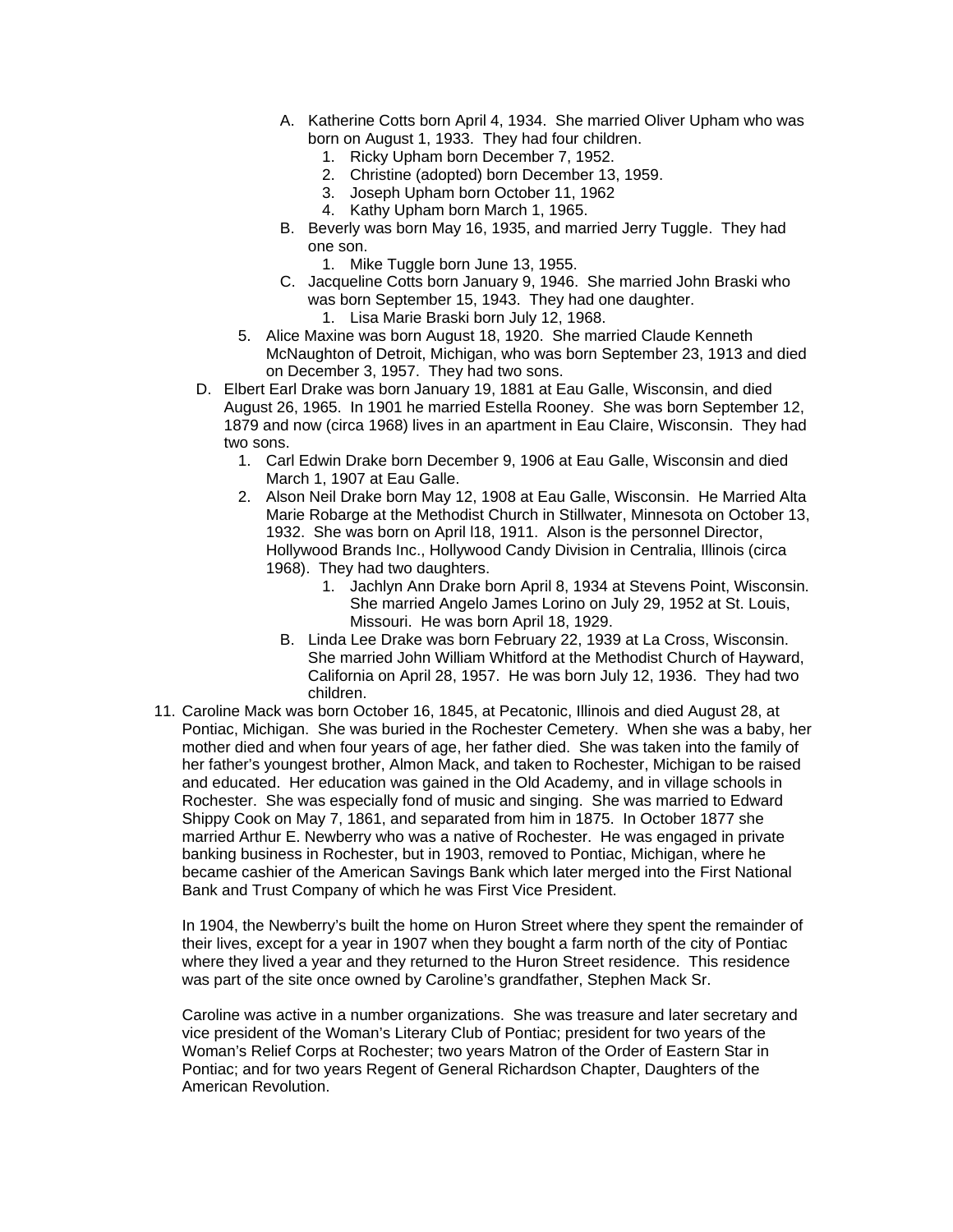Caroline's Uncle Almon Mack left her as heir to his possessions after he had provided for his twin sister Almira at Salt Lake City, Utah, and after bequests to numerous relatives. Caroline and Edward Cook had two children, and Caroline and Arthur Newberry had one son.

- A. Edward Everette Cook born February 12, 1866 and died June 11, 1890
- B. Edith Elvira Cook born April 13, 1871. She was married on April 13, 1897 to James Mackin of Pittsburgh, Pennsylvania. They resided in 1902 at Detroit, Michigan. It is believed that they had one daughter, the information coming from a note stating that she was a grand daughter of Carrie Mack Newberry.
	- 1. Gennie Mackin Rasmussen.
- C. Almon Mack Newberry was born June 6, 1884 in Rochester, Michigan and died October 18, 1936 at Pontiac, Michigan. He made his home with his step sister, Edith Mackin. He had been ill for several weeks and had arranged to go to the University of Michigan hospital, but was found dead in bed of a coronaly heart ailment. He was a teller in the former American and later First National Band and Trust Company. He was a member of the Pontiac Masonic Lodge. He was unmarried.
- 12. The eleventh child of Stephen and Hononegah Mack was born on September 8, 1847, and died the same day as did Hononegah.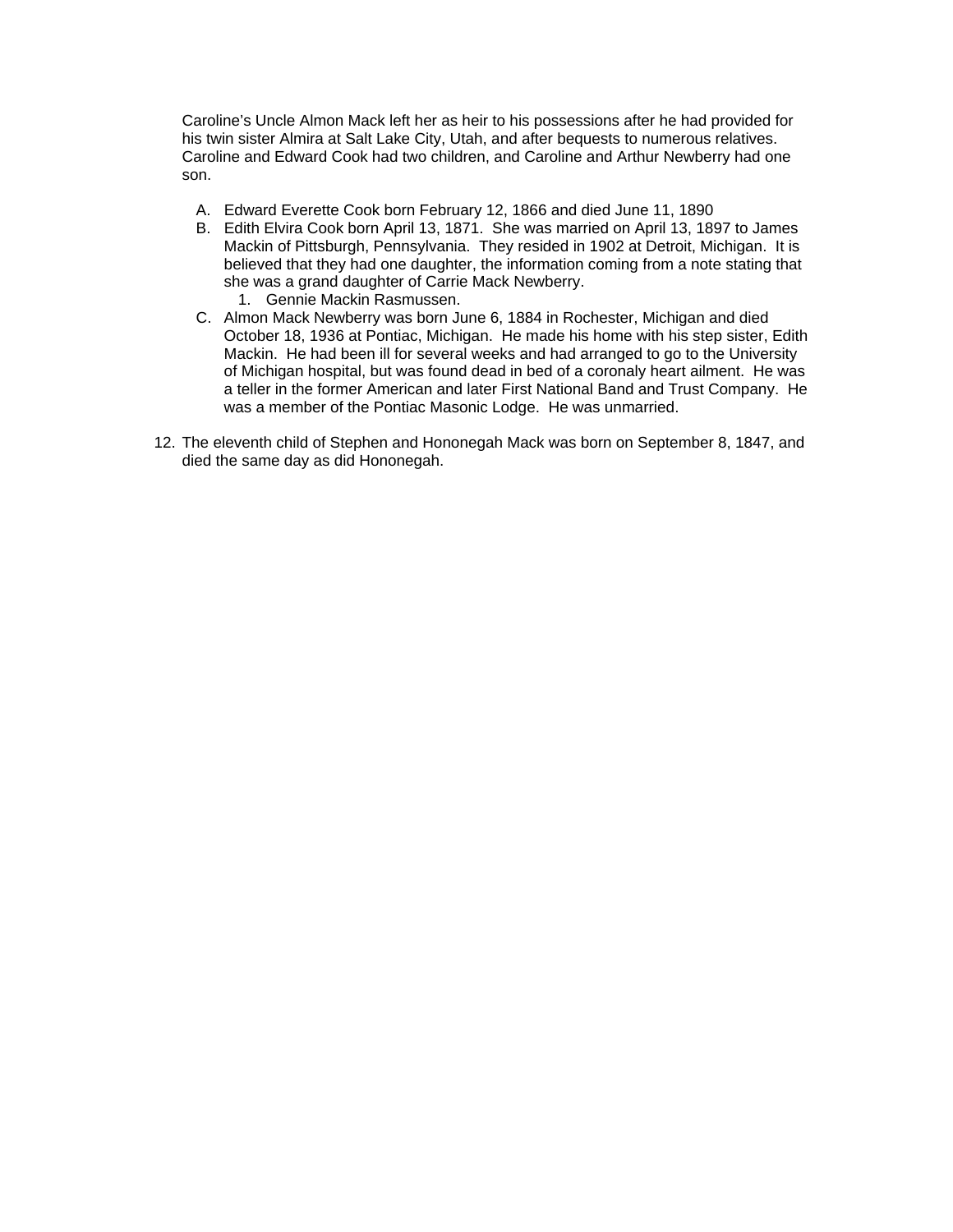# **William Harrison Mack**

(The information in this section is not from the Mack biography)

**William Harrison Mack** July 15, 1834, at Koshkonong, Wisconsin. He married Julia Stocker, Sister of Mary Mack's husband, with whom he was in the brick business. Her father managed the dairy farm owned by Stephen Mack. They left Macktown early in life and had two children before leaving. A town in Wisconsin is named after his daughter "Viola". They had four children.

- 1. Edna born July 11, 1854
- 2. **Viola** born November 5, 1856. Viola Mack Married Levi Coen Turner, on November 5, 1872. More information on Turner genealogy. Eight children were born.
	- A. Arthur Married Margaret Alhman. They had two Children.
		- 1. Leona
		- 2. Irene
	- B. **Elizabeth**. She married George Beatty. They had four children.
		- 1. Ethel. Twin of Elsie
		- 2. **Elsie.** Twin of Ethel. She first married Marlin Wheeler. They had four children. Her second husband was Peter Wedland. They had no children
			- A. **Winston Marlin Wheeler** born March 5, 1915. He married Louisa Belle Shedd on June 27, 1937. They had two children.
			- B. Lyle Graydon Wheeler. He married Ruth August 31, 1940.
			- C. Mardella Wheeler, She married Leonard Ihde
			- D. Arden Wheeler, Married Esther
		- 3. Ella
		- 4. John
	- C. Bert
	- D. Myrtle
	- E. William
	- F. Mildred
	- G. Charles
	- H. Effie
- 3. Effa born July 7, 1860
- 4. Catherine born February 28, 1863. She married Philander Annis September 10, 1883. He was born November 28, 1853, and died November 9, 1933.
	- A. Elsie Katherine Annis. Born in River Falls, Pierce County, Wisconsin.